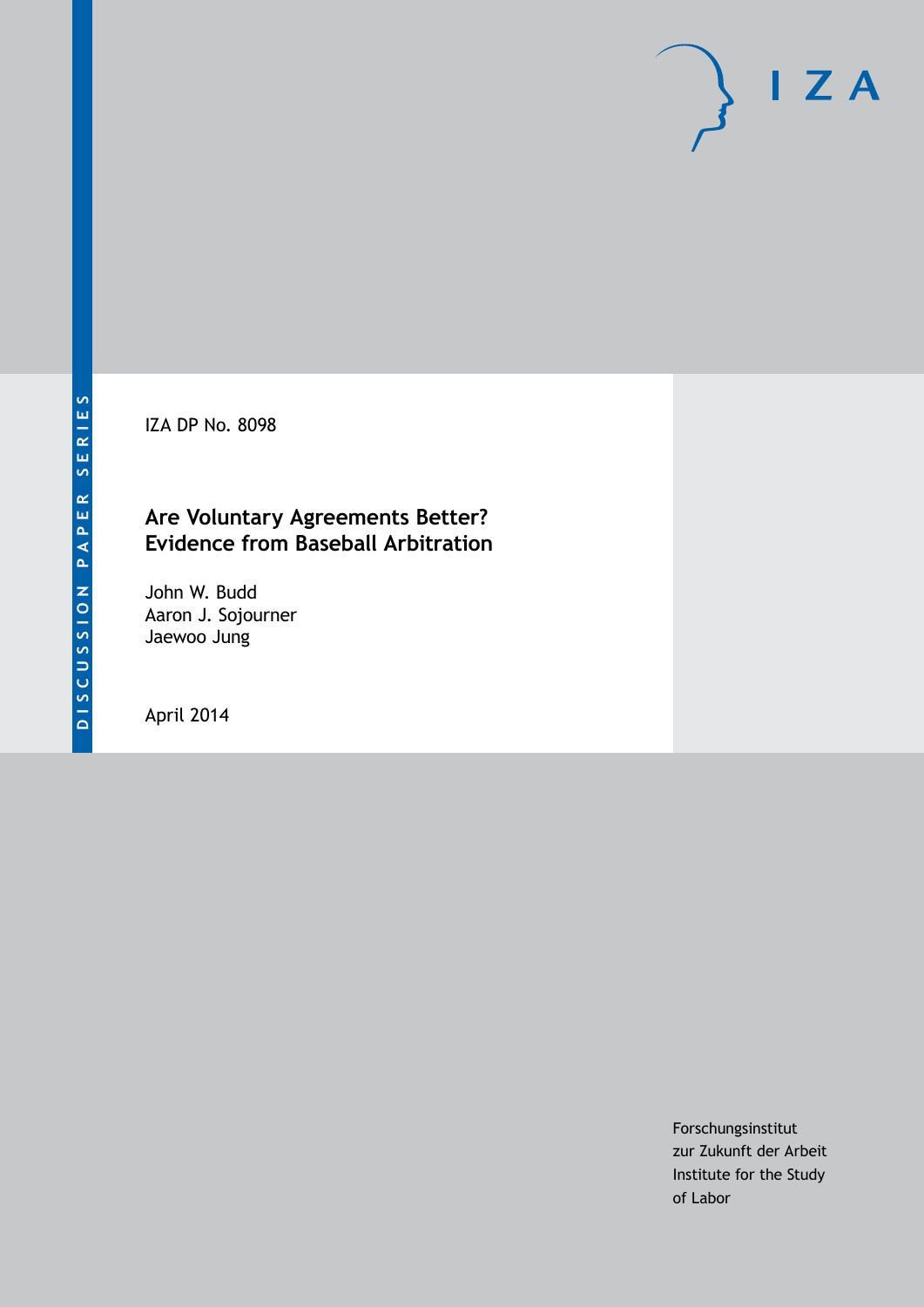# **Are Voluntary Agreements Better? Evidence from Baseball Arbitration**

### **John W. Budd**

*University of Minnesota*

### **Aaron J. Sojourner**

*University of Minnesota and IZA*

### **Jaewoo Jung**

*Korea Labor Institute*

Discussion Paper No. 8098 April 2014

IZA

P.O. Box 7240 53072 Bonn **Germany** 

Phone: +49-228-3894-0 Fax: +49-228-3894-180 E-mail: [iza@iza.org](mailto:iza@iza.org)

Any opinions expressed here are those of the author(s) and not those of IZA. Research published in this series may include views on policy, but the institute itself takes no institutional policy positions. The IZA research network is committed to the IZA Guiding Principles of Research Integrity.

The Institute for the Study of Labor (IZA) in Bonn is a local and virtual international research center and a place of communication between science, politics and business. IZA is an independent nonprofit organization supported by Deutsche Post Foundation. The center is associated with the University of Bonn and offers a stimulating research environment through its international network, workshops and conferences, data service, project support, research visits and doctoral program. IZA engages in (i) original and internationally competitive research in all fields of labor economics, (ii) development of policy concepts, and (iii) dissemination of research results and concepts to the interested public.

<span id="page-1-0"></span>IZA Discussion Papers often represent preliminary work and are circulated to encourage discussion. Citation of such a paper should account for its provisional character. A revised version may be available directly from the author.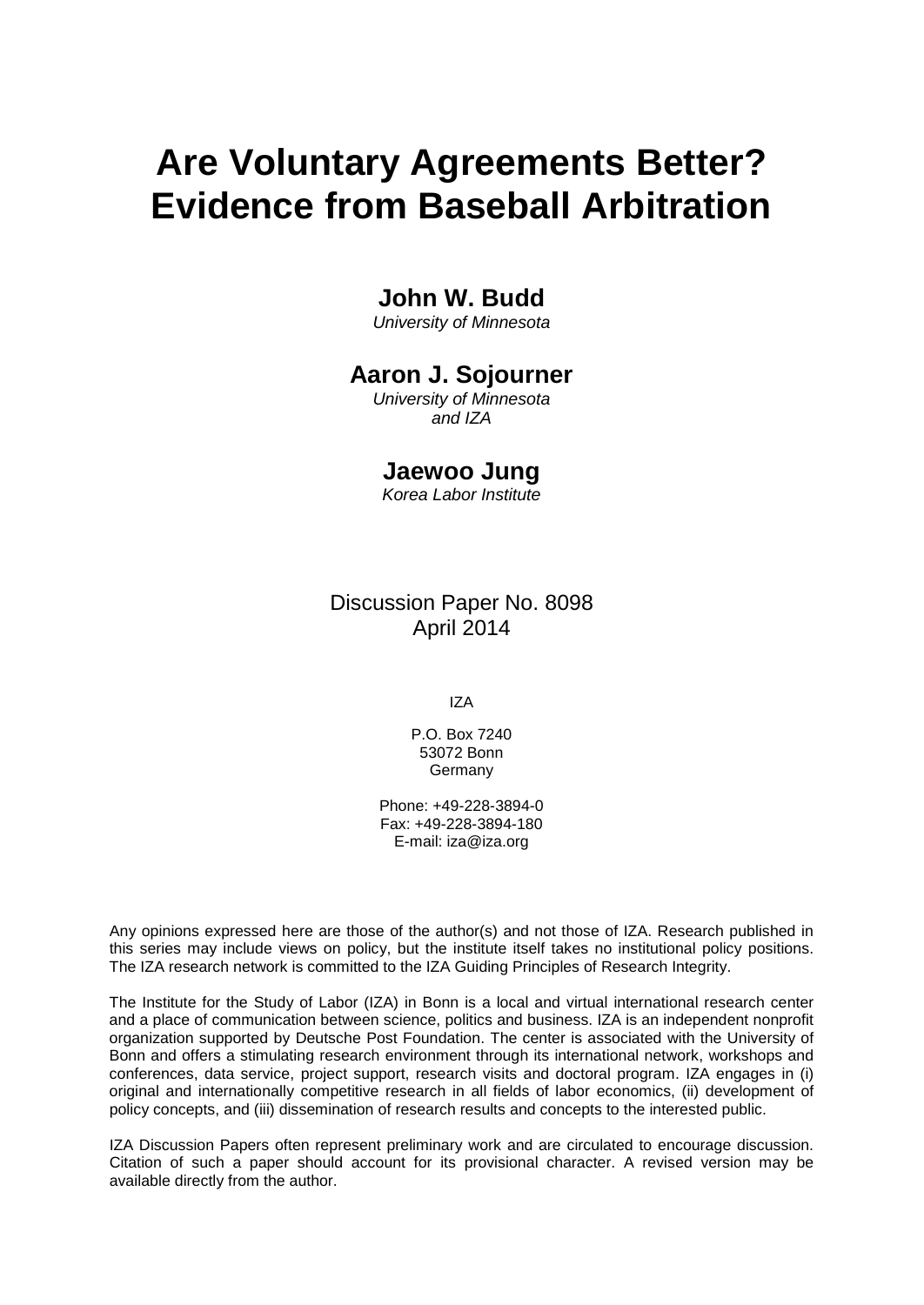IZA Discussion Paper No. 8098 April 2014

# **ABSTRACT**

# **Are Voluntary Agreements Better? Evidence from Baseball Arbitration[\\*](#page-1-0)**

This paper empirically examines the widespread belief that voluntarily negotiated agreements produce better long-run relationships than third-party imposed settlements, such as arbitrator decisions or court judgments. Two key outcomes are analyzed – subsequent player performance and the durability of club-player relationship. Major League Baseball provides a compelling setting for these analyses because individual performance is well measured, there is the possibility of relationship breakdown, and both voluntary and imposed settlements are routinely used. While the results clearly show that a third-party imposed settlement is not better than a voluntary one, the evidence in support of the widespread belief is mixed.

JEL Classification: dispute resolution, arbitration, negotiation, salary, sports, baseball

Keywords: J52, M12, M5

Corresponding author:

John W. Budd Center for Human Resources and Labor Studies University of Minnesota 321 19th Ave S, 3-300 Minneapolis, MN 55455 USA E-mail: [jbudd@umn.edu](mailto:jbudd@umn.edu)

\* We are grateful to Bijun Zhang and John Clawson for their research assistance.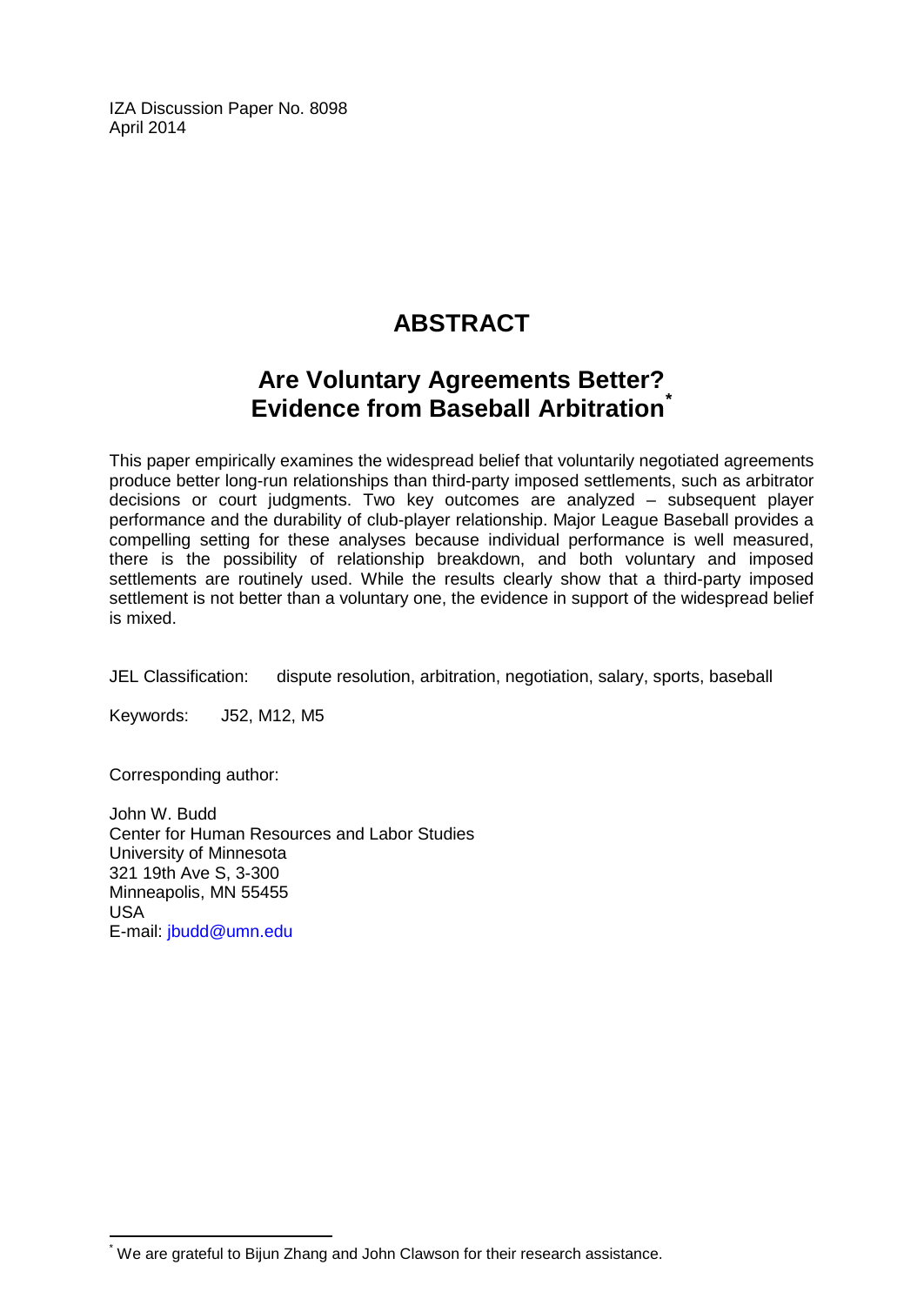A central tenet of conflict resolution theory and practice in employment relations, the legal arena, and elsewhere has been that a voluntary settlement among disputants with a continuing relationship is better than an imposed one. The process of negotiation, perhaps assisted by mediation, is seen as allowing the participants to "craft individualized justice on their own terms based on their own interests and values" (Nolan-Haley 2012: 69). The parties to the resulting consensual agreement should, therefore, be more satisfied (Welsh 2001) and have stronger feelings of procedural justice and control over the process and outcomes (Shapiro and Brett 1993), which means that post-settlement compliance should be higher (Lipsky, Seeber, and Fincher 2003) and, in ongoing relationships, the relationship is expected to be more durable than when a settlement is imposed (Fuller 1971). Litigation, arbitration, and other non-consensual methods are important, but their ideal roles are to provide an incentive to reach a consensual agreement in order to avoid the uncertainty of an imposed settlement and to provide a final resolution when all else fails. As noted by Farber and Katz (1979: 55), "it is commonly thought that a good procedure is one that is seldom used and that provides an incentive for the parties to reach a negotiated settlement" (also, Chelius and Dworkin 1980). Indeed, the Ontario Labour Relations Board has explained that "the real labour-relations goal" of Ontario's first contract arbitration statute "is to 'encourage' the parties to reach that initial collective bargaining agreement on their own, and not have the Board impose third-party determination" (*Great Lakes Community Credit Union Limited* [1991] OLRB Rep. June 758).

Yet there is little empirical evidence to indicate whether consensual agreements are better than imposed settlements. A lot of research compares mediation to arbitration and litigation (Wall and Dunne 2012; Wissler 2004), but it largely focuses on settlement rates, costs, and participant evaluations. Wall and Dunne's (2012) review article cites twelve studies claiming to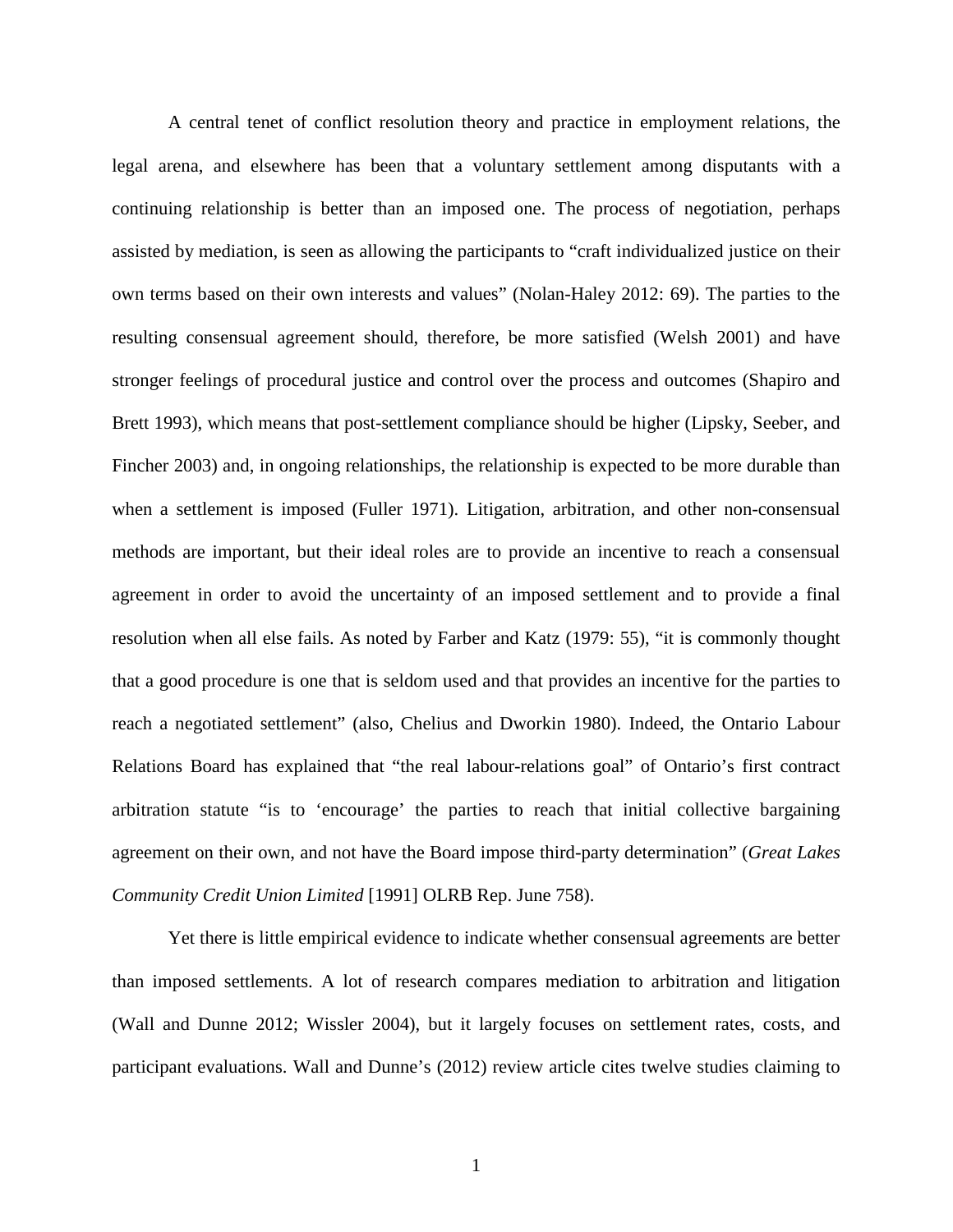show that mediation results in an improved relationship, but seven lack data and the other five lack a comparison group. Empirical evidence on compliance is also limited. McEwen and Maiman (1981) find that mediated settlements of small-claims disputes are significantly more likely to result in full payment than imposed, adjudicated settlements while Wissler (1995) finds no differences. So the empirical record shows that participants in a consensual rather than imposed dispute resolution process are more satisfied and report greater levels of fairness (e.g., Shapiro and Brett 1993), but there is a need for careful empirical analyses of the widely-held belief that post-settlement behaviors and outcomes will also be better.

This paper, then, uses data from Major League Baseball spanning 1988 to 2011 to test whether voluntarily-negotiated agreements produce better long-run relationships than third-party imposed settlements. Baseball players with between three (sometimes two) and six years of service are eligible for salary arbitration with their current team. In any given year, some go to arbitration while many settle voluntarily. If voluntarily-negotiated agreements are meaningfully better, then in the following season we would expect to see better on-field performance and more lasting relationships for those who reached a salary agreement voluntarily compared to those who went to arbitration. Analyzing these two propositions is the focus of this paper. Major League Baseball provides a compelling setting for these analyses because individual performance is well measured, the possibility of relationship breakdown is quite real, and both voluntary and imposed settlements are routinely used. The ramifications, however, extend beyond professional sports because a better understanding of the lasting effects of alternative dispute resolution methods can have important implications for how to best resolve bargaining impasses and grievances and how to design alternative dispute resolution (ADR) systems within organizations, the legal arena, social work, and elsewhere.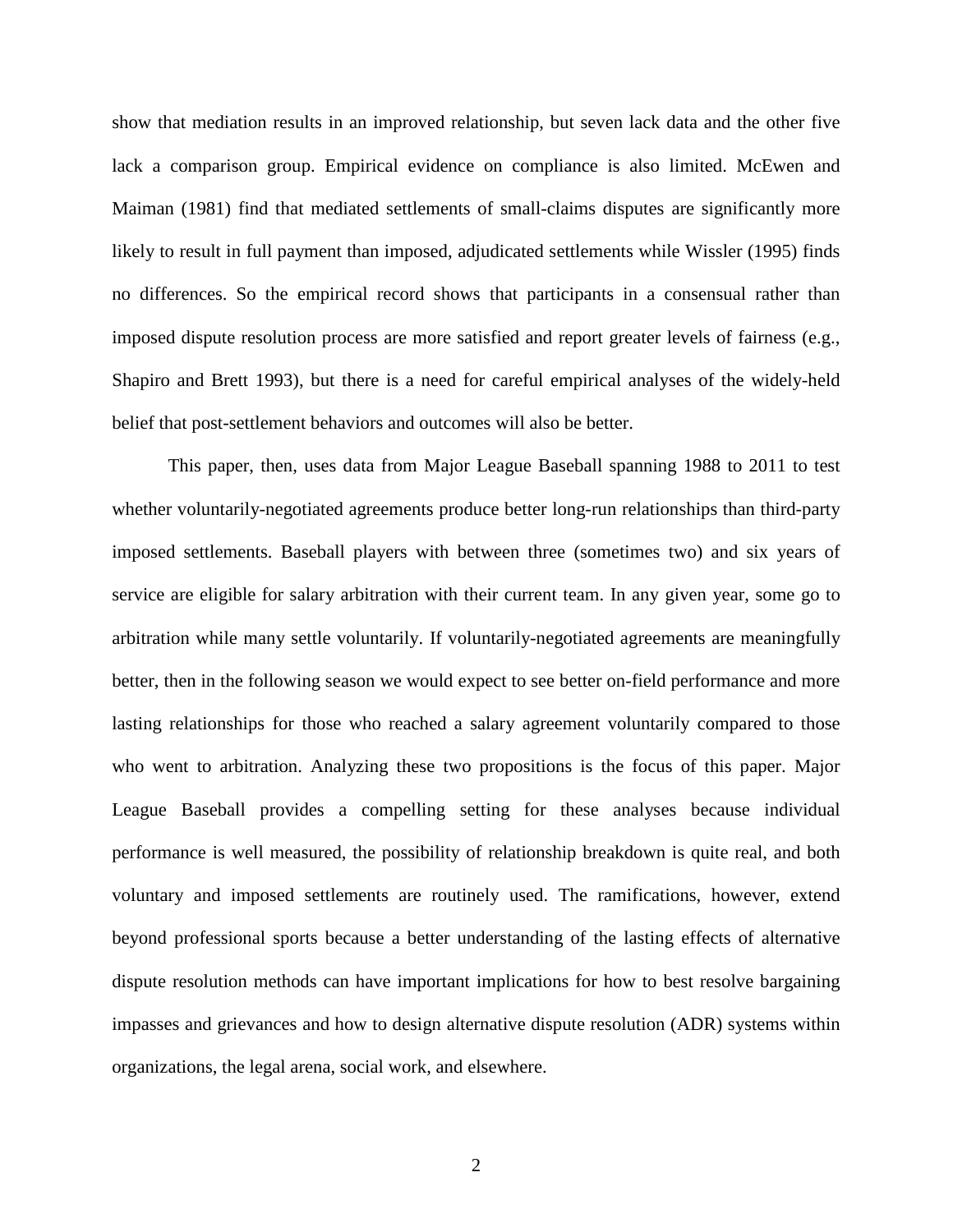#### **The Presumed Superiority of Voluntary Agreements**

The belief that a voluntary, consensual dispute resolution process is superior to a nonconsensual process that results in an imposed agreement is widespread. In the words of Dworkin (1997: 79), "anybody who knows anything about labor-management relations will tell you that the best settlement in any matter is one reached by the parties bilaterally, not one imposed by an arbitrator or government intervention." In other areas, this sentiment might be most explicitly articulated in comparing mediation to arbitration or adjudication, but many of the perceived benefits of mediation are rooted in participation, voluntariness, and self-determination (Nolan-Haley 2012)—in contrast to the foundations of "authority and imposition of judgment" that underlie arbitration and adjudication (McEwen and Maiman 1981: 238)—and therefore extend to unassisted negotiations.<sup>1</sup> It is widely assumed that parties involved in a dispute resolution method characterized by participation, voluntariness, and self-determination will be much more likely to be satisfied with this process than one that is non-consensual, and will view it as having higher degrees of procedural justice. Empirical analyses, such as Shapiro and Brett's (1993) comparison of unionized miners whose grievances were settled via mediation or arbitration, generally support this assumption (also, Brett, Barsness, and Goldberg 1996).

These higher levels of satisfaction and procedural justice, in turn, are believed to have positive effects that last beyond the immediacy of the settlement of the dispute. For example, Edwards (2009: 77) claims that meditation of child protection disputes

<span id="page-5-0"></span> <sup>1</sup> Mediation can have benefits beyond those present in unassisted negotiations because a mediator can help the negotiators with their relationship (Fuller 1971), but this is beyond the scope of this paper. On the hand, forms of legal mediation that are "less-than-voluntary, not-soconfidential, and adversarial" are more like arbitration than negotiation (Nolan-Haley 2012: 73).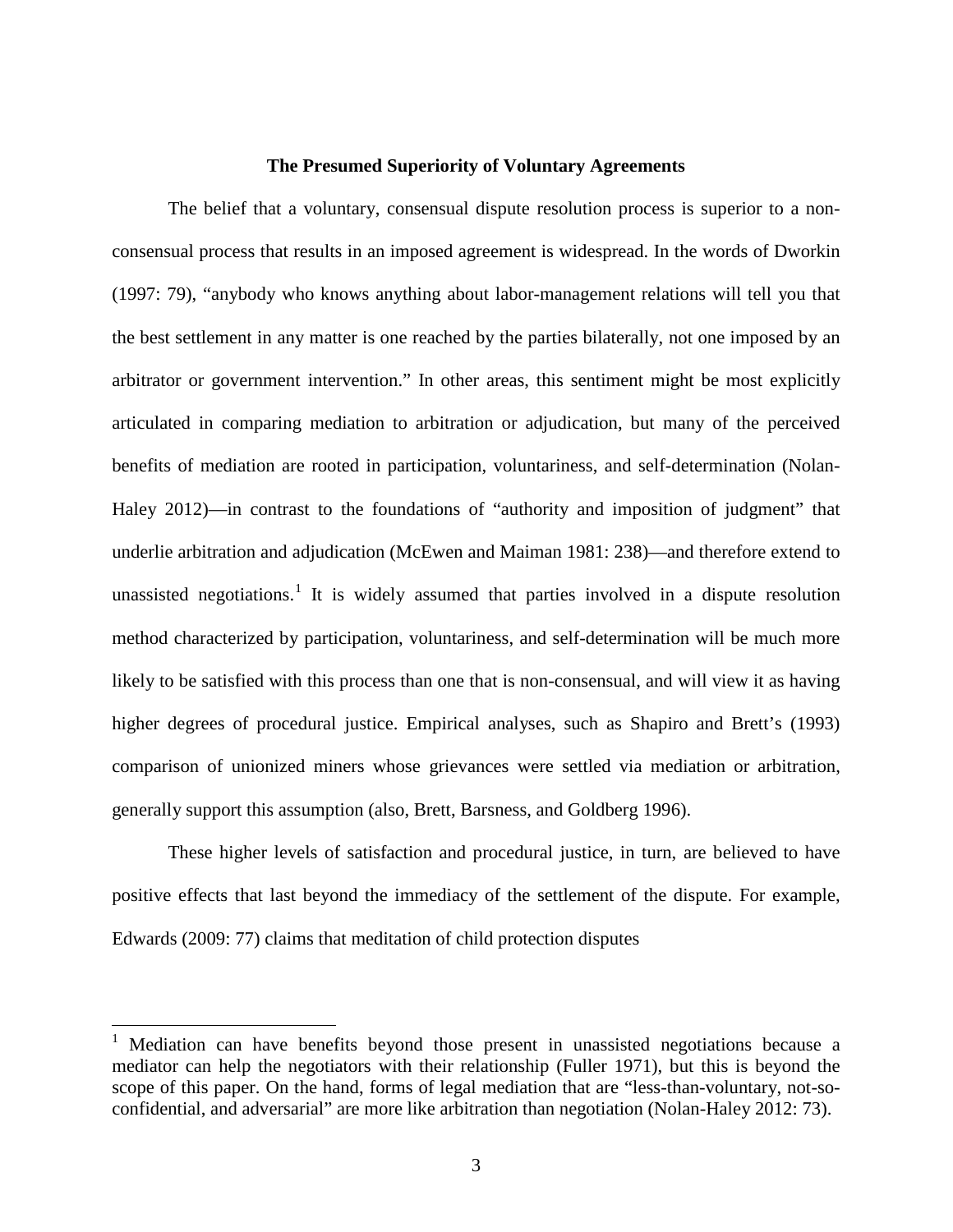produces better, more detailed, nuanced, and longer-lasting results than litigated cases; it creates a problem-solving atmosphere in the court environment (an atmosphere that better serves all parties); it engages the parents in the decisionmaking process, thus making it more likely that they will follow any plan that they have helped draft.

In the context of workplace conflicts, Lipsky, Seeber, and Fincher (2003: 78) assert that "compliance with the eventual settlement is less likely to be a problem when the disputants have controlled the process that produced the outcome." In their practical guide for resolving workplace conflicts, Cloke and Goldsmith (2000: 236) claim that "agreements reached in mediation face fewer enforcement problems because they are reached voluntarily." However, no data or sources are provided to support this claim.

We translate these hypotheses about the lasting positive effects of voluntary, negotiated settlements over imposed ones into the context of salary arbitration in Major League Baseball. In particular, if greater satisfaction with a negotiated salary settlement than an arbitrated one has long run effects, we expect that players who avoided arbitration through a voluntary settlement will perform better than those whose dispute went all the way to arbitration. We also hypothesize that greater satisfaction by both the player and the club with a voluntary, negotiated settlement results in a stronger player-club relationship such that players who go to arbitration will be more likely to be released or traded than players who avoided arbitration.

In terms of the rhetorical emphasis on compliance with a negotiated agreement in the above quotes and elsewhere, we are not asserting that there will be problems with literal compliance in terms of not paying the imposed salaries. Rather, we can think of our hypotheses as a lack of full substantive compliance in that the players who experienced arbitration may not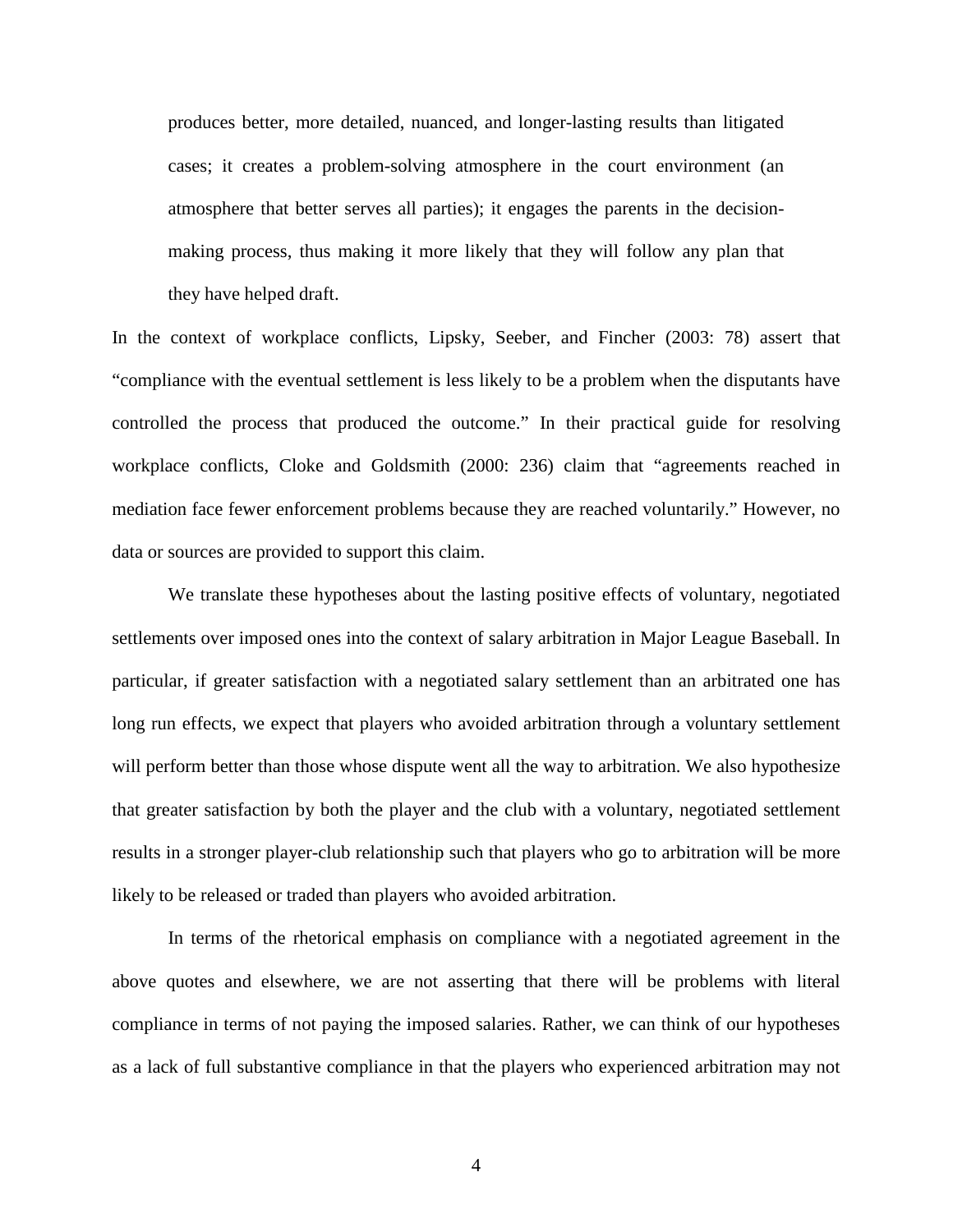deliver full effort on the field and may not exhibit a positive attitude off the field while club management that experienced arbitration might seek to end the relationship. Note that these hypotheses are not comparisons between those who won arbitration and those who lost (Bretz and Thomas 1992; Hauenstein and Lord 1989; Mas 2006). Rather, we compare those who experienced arbitration—win or lose—with those who reached voluntary settlement instead. The (claimed) benefits of a consensual agreement derive from the nature of the process, not strictly from the specific terms of the outcomes. Superiority of a consensual dispute resolution process suggests that player performance may suffer even if a player wins his arbitration hearing and that the player-club relationship will be worsened regardless of which side wins the hearing owing to the adversarial nature of the process and the loss of control over the outcome. As argued by Tulis (2010: 92), voluntary agreements in baseball are important for

maintaining a congenial relationship between the player and management. In an arbitration proceeding, the player would have to witness his team's management questioning his value to the team. As the player likely will remain on the team preserving a good relationship is of great importance.

Voluntary agreements can also promote an ongoing relationship by allowing players and clubs to reach agreements that the club believes are affordable. In 1974, Minnesota Twins pitcher Dick Woodson won the very first arbitration hearing but was traded to the richer New York Yankees less than three months later. In sum, "the risks of injury to the relationship between the club and its player from a salary arbitration hearing are immense" (Abrams 2000: 164).

On the other hand, we might not systematically observe these hypothesized differences. Even if participants to a consensual dispute resolution process are more satisfied with the process than those in a non-consensual process, this satisfaction might be short-lived or might not be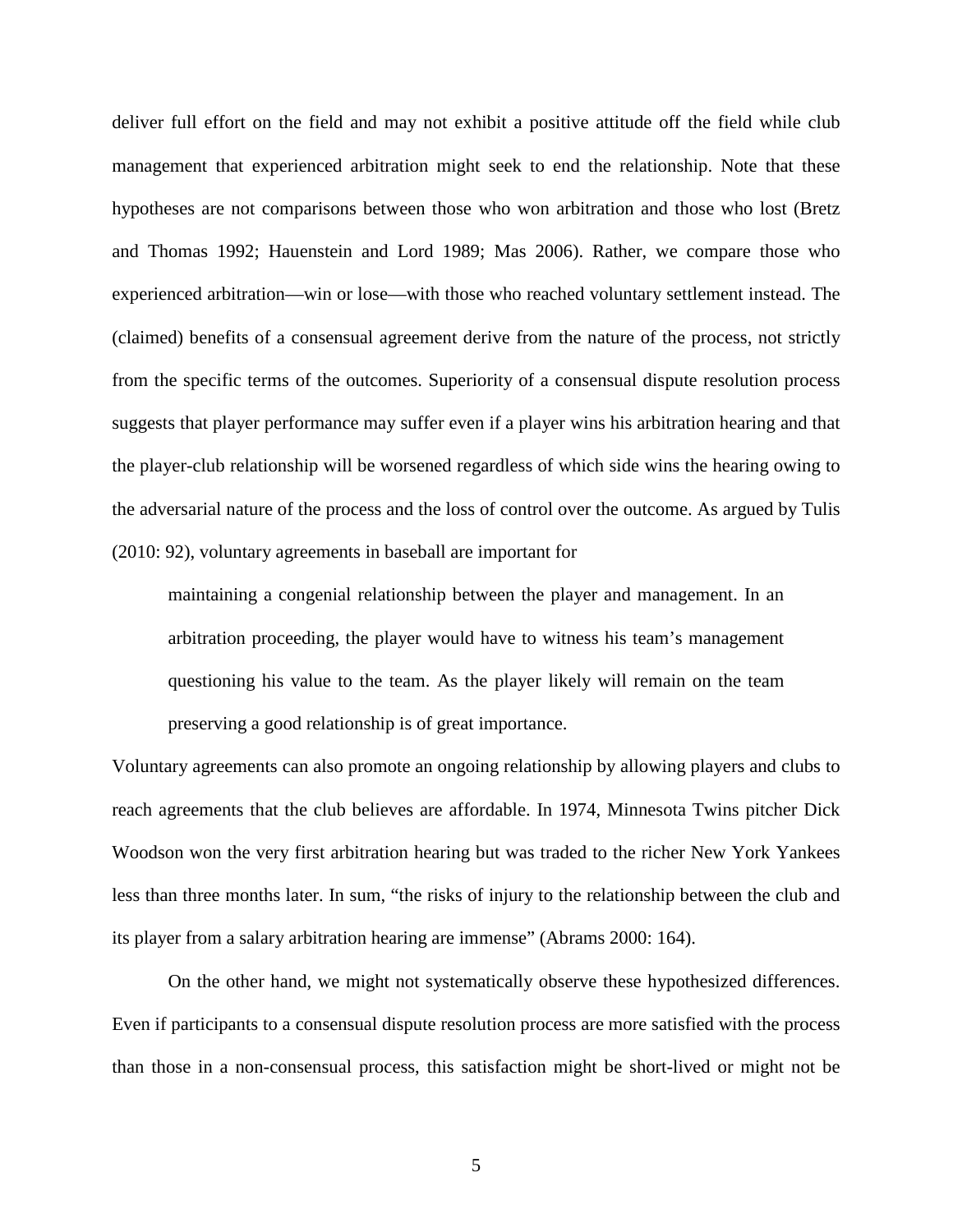strong enough to lead to changes in employee performance or relationship quality. Moreover, superiority of a consensual process is not universally accepted. During the rise of the alternative dispute resolution movement in the legal arena, Fiss (1984: 1075) famously argued against the presumed universal benefits of voluntary settlements because "justice may not be done." A nonconsensual process also provides the opportunities for the negotiators to save face and pass the buck (McCall 1990). Indeed, in the U.S. unionized sector, grievance mediation is barely used while grievance arbitration is nearly universal suggesting that there are nuanced trade-offs between consensual and non-consensual processes (Feuille 1999). Furthermore, it is not necessarily the case that consensual processes are less adversarial than non-consensual processes. For example, in baseball arbitration hearings, players' "agents extol their virtues and their clubs present a litany of their failures" (Abrams 2000: 164), but the same might be true in their negotiations outside of the arbitration process. The benefits of a particular dispute resolution system, therefore, might depend on the particular characteristics of the dispute and the disputants rather than being universal (Wissler 1995). So more research is needed, especially research with comparison groups (Wall and Dunne 2012).

#### **Salary Arbitration in Major League Baseball**

Major League Baseball has used final-offer arbitration to resolve salary disputes between eligible players and clubs since 1974 (Abrams 2000; Dworkin 1981). Except in the earliest years that pre-dated free agency, arbitration has been available to players who have accumulated some years of service, but not enough years to qualify for free agency, which would allow them to sign with another club of their own choosing. The specific eligibility criteria and service definitions vary across successive collective bargaining agreements between the players union and the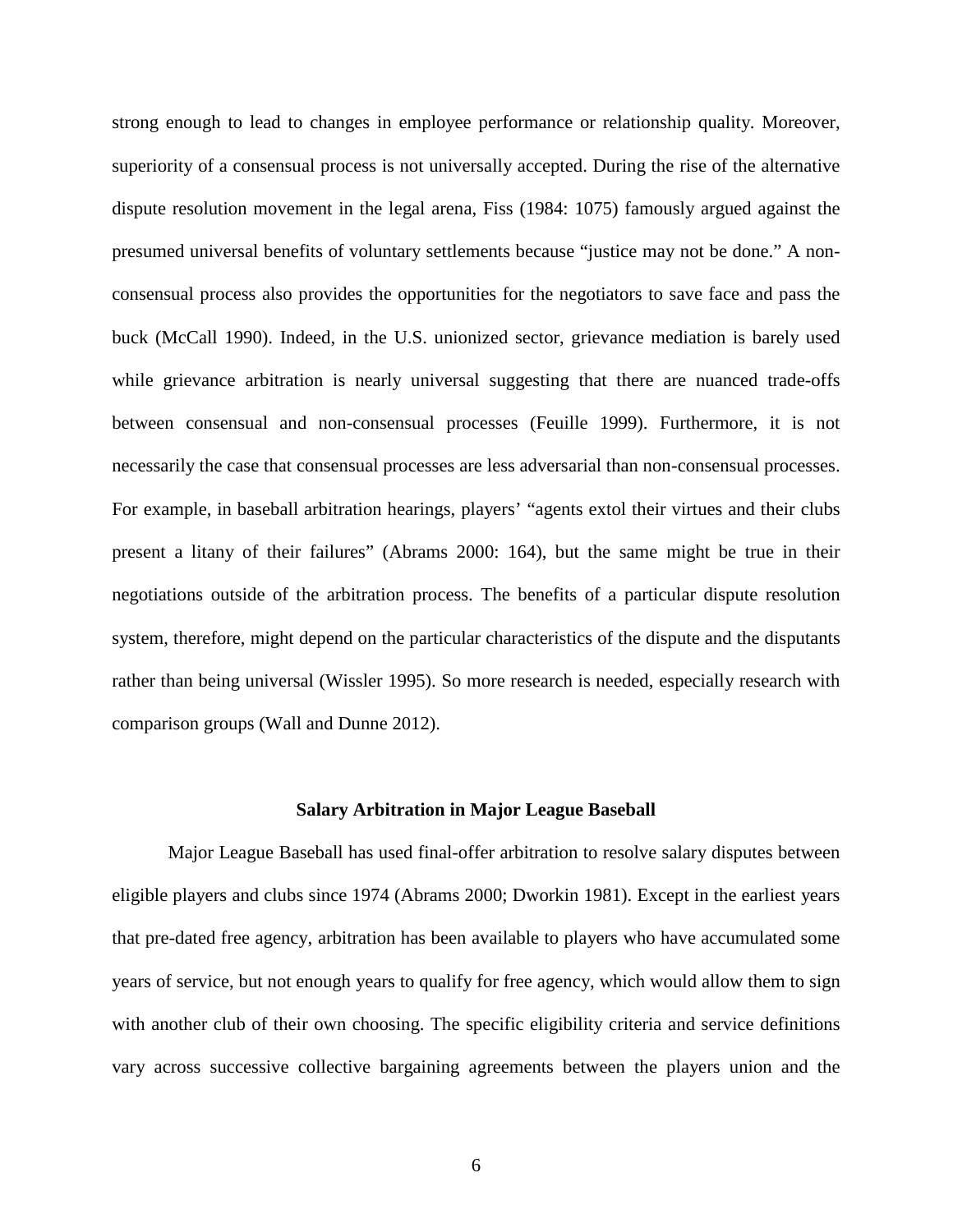owners association, but arbitration is primarily available to out-of-contract players with at least three but less than six years of service. Before 1985 out-of-contract players with two years of service were also eligible, and since 1990 out-of-contract players with two years of service are also arbitration eligible if their playing time is among the top 17-22 percent of two-year players (the "Super Two rule"). Moreover, players with six or more years of service whose contracts are expiring (free agents) and their clubs can agree to arbitration as part of the re-negotiation process.

The typical scenario therefore involves a player with 3-5 years of service whose contract ended at the conclusion of the playing season in October. If the club wants to retain the player, the player and the club try to negotiate a new contract for one or more years. If these negotiations fail to result in a new agreement by early January, the player and the club can file for arbitration before a deadline specified by the collective bargaining agreement. Each side then has three days to exchange figures—that is, to specify their final salary demand (player) or offer (club) for the upcoming season. The only figure submitted, and the only issue to be decided by the arbitration panel, is the upcoming season's salary. Arbitration hearings then occur in early February. This is a final-offer arbitration procedure such that the arbitration panel must select either the player's or the club's figure. The format of the hearing (e.g., one hour for each side's initial presentation, half-hour for rebuttal), inadmissible evidence (e.g., the financial positions of the player and the club), and decision-making criteria (e.g., "the quality of the Player's contribution to his Club during the past season") are specified by the collective bargaining agreement. Each side advocates for its final offer so the hearings are likely adversarial, including the player witnessing and rebutting the club's presentation as to why he's not worth what he's asking. After reaching its decision—usually within 24 hours of the hearing—the arbitration panel informs the player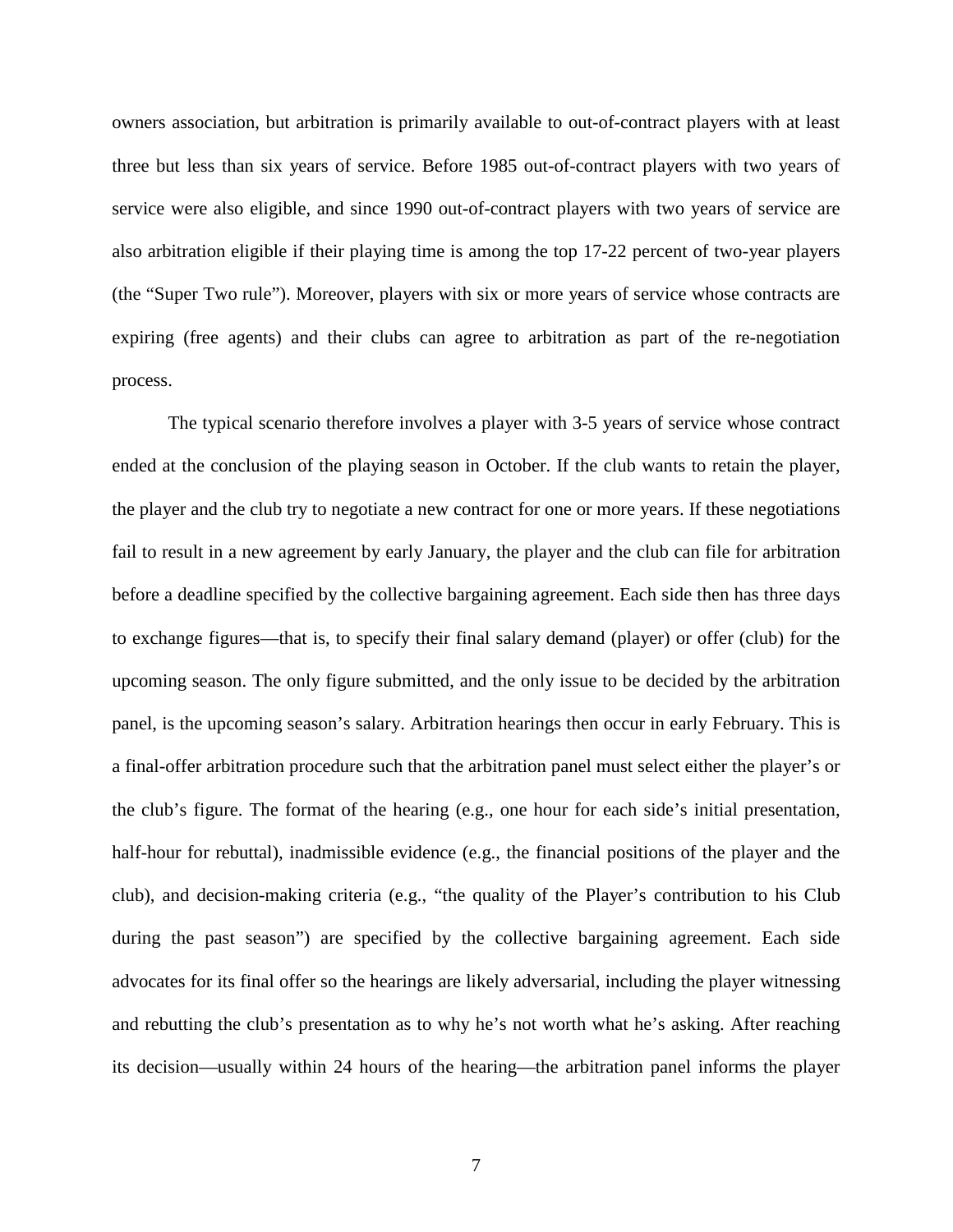and the club as to which figure was selected. The arbitration panel enters this figure into a preexecuted contract that was submitted with a blank salary line by the player and the club, and the contract becomes binding. The club, however, can subsequently release or trade a player. As such, the player can switch teams only with his current club's consent.

At any time prior to the announcement of the arbitration panel's decision, the club and player can voluntarily agree to a new contract. So for each offseason's negotiation/arbitration round, there are five classes of players: 1) eligible for arbitration but avoided arbitration by reaching a new agreement before filing for arbitration, 2) filed for arbitration but negotiated a new agreement before exchanging salary figures, 3) filed for arbitration and exchanged salary figures but negotiated a new agreement before the arbitration hearing, 4) went to arbitration and the player won, and 5) went to arbitration and the player lost.

The public nature of the final-offer salary arbitration process in Major League Baseball, especially in being able to identify winners and losers, combined with extensive performance indicators makes this a popular setting for scholarly research. Some of this research focuses on the effects of the presence of the salary arbitration process. Chelius and Dworkin (1980), for example, find that the process encourages voluntary settlements. Kahn (1993) finds that eligibility for arbitration increases a player's salary. Other research examines the parties' behavior within the arbitration process, such as the parties' decision to file, their offers, and the arbitrators' decisions (Burger and Walter 2005; Burgess and Marburger 1993; Faurot and McAllister 1992; Fizel, Krautmann, and Hadley 2002).

Closest to our research are analyses of the effect of arbitration on subsequent player performance (Bretz and Thomas 1992; Hauenstein and Lord 1989). These analyses use equity theory to hypothesize that baseball players who win an arbitration hearing will perform better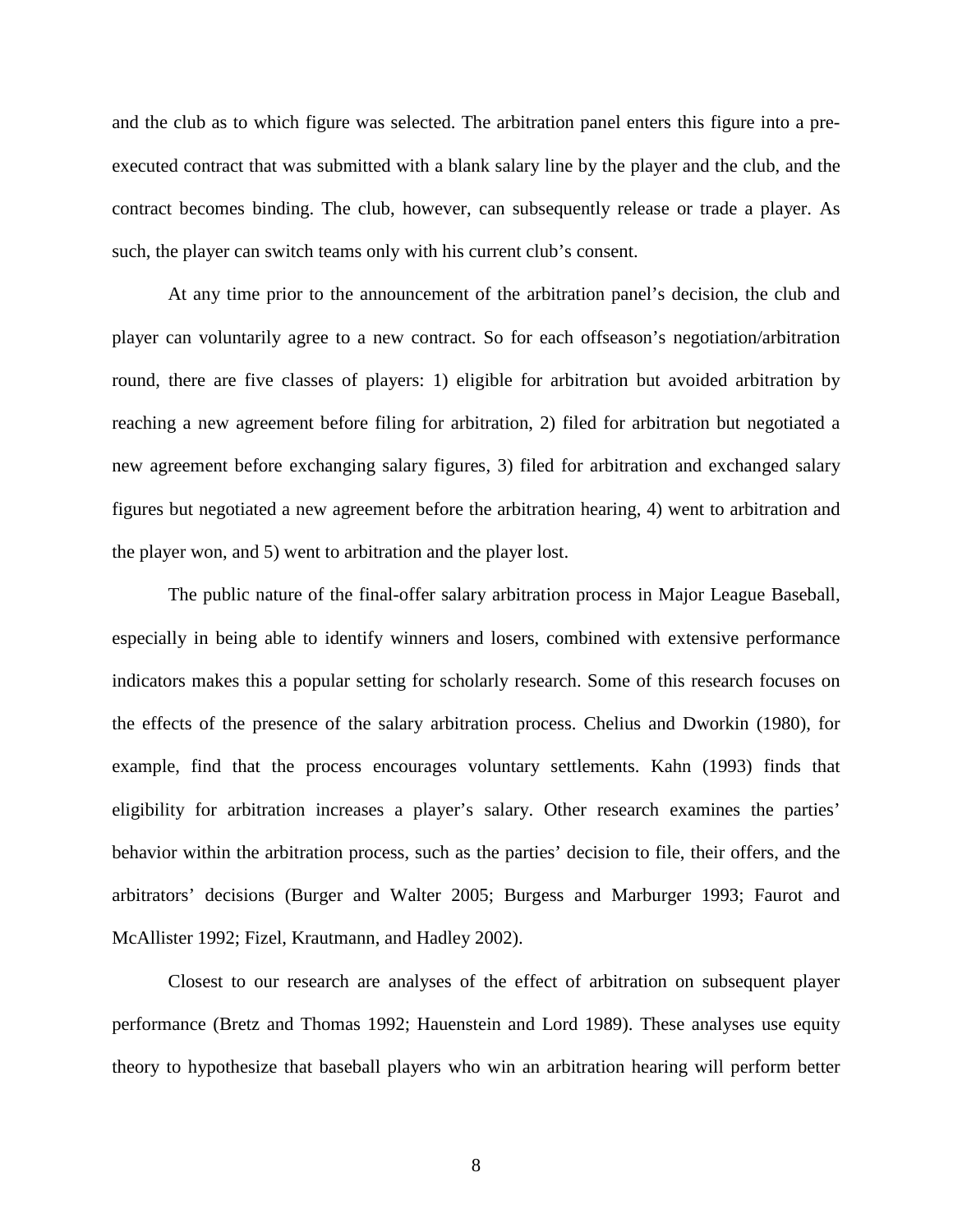and be less likely to move teams than those who lose an arbitration hearing. Empirical comparisons of winners and losers support these hypotheses. This research supports ours in that the theorizing and empirical results are consistent with the existence of measurable behavioral reactions to the arbitration process.<sup>[2](#page-5-0)</sup> But note carefully that this previous research only focuses on players who go to arbitration and analyzes differences between winner and losers. Our research is rooted more in procedural justice than distributive justice, and we make fuller use of the different classes of players noted above to compare those who reach a consensual agreement to those who have an arbitrated settlement imposed.

#### **Data**

To analyze whether performance and relationship duration are systematically different for players who have a settlement imposed by arbitration compared to those who voluntarily agree to a new salary, we collected comprehensive performance and arbitration data for 1988-2011. Data on arbitration winners and losers goes back to 1974, but 1988 is the first year that we can reliably identify all of the players filing for arbitration. The primary sources for the data are the Biz of Baseball (bizofbaseball.com) and Lahman's Baseball Database (www.seanlahman.com/baseballarchive/statistics/), supplemented by data from the official Major League Baseball website and various media reports.

<span id="page-11-0"></span>Each observation in the data set is a player who filed for arbitration between 1988 and 2011. The data include pitchers and position players. The arbitration process occurs during January and February so the year of the arbitration filing is also the year of the upcoming

 $2 \text{ More generally, Stadler (2007) documents the wide-ranging psychological aspects of baseball.}$ performance which further reinforces the utility of analyzing post-arbitration performance and relationship duration.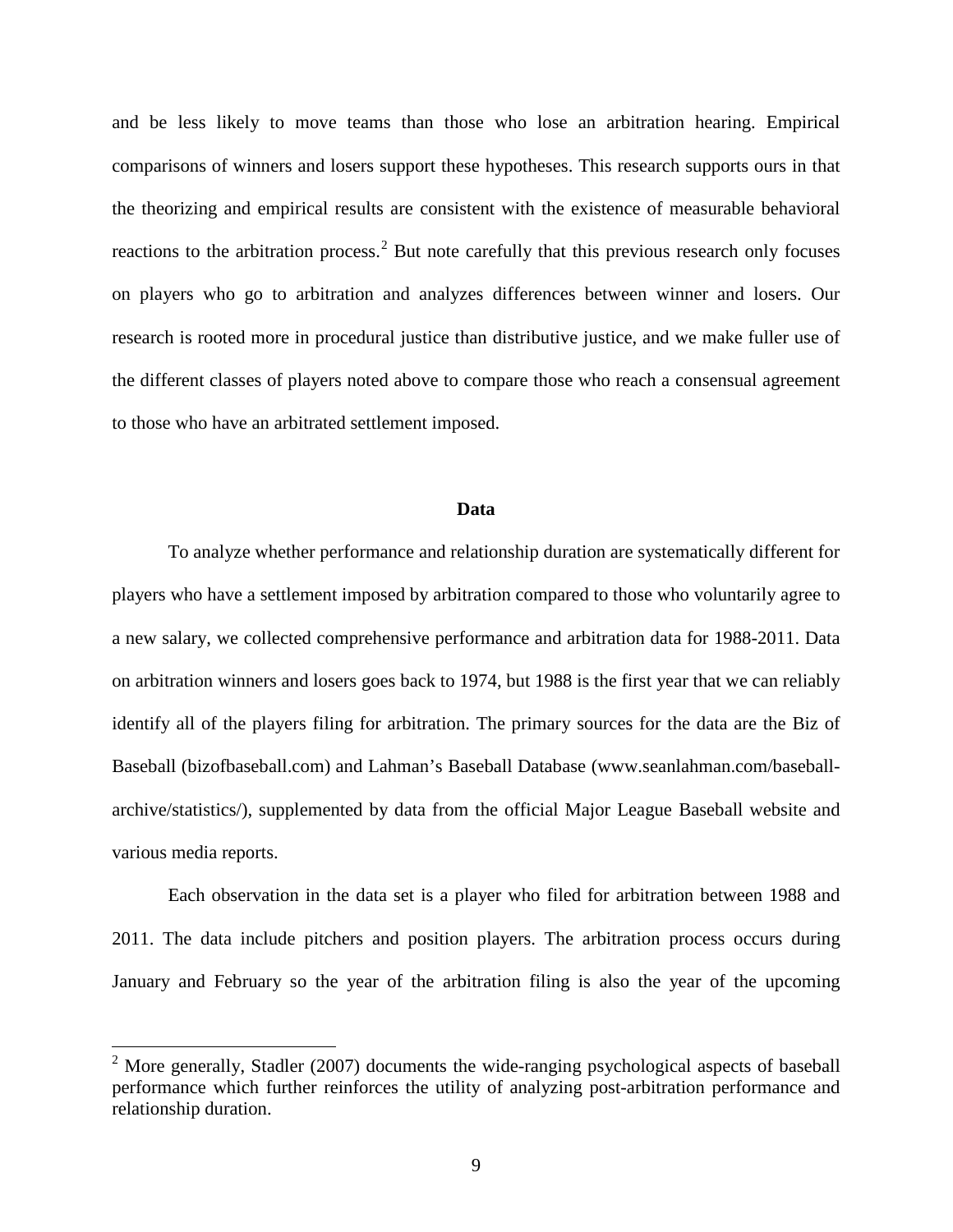baseball season that generally runs from April through October. We only include players in three of the five classes listed above: 1) exchanged salary figures but negotiated a new agreement before the arbitration hearing, 2) won in arbitration, or 3) lost in arbitration. These are the negotiating pairs that went through all of the steps to get to arbitration and we focus our analyses in this way in order to reduce the unobservable differences across observations. In other words, by excluding pairs that settled earlier in the process, we are trying to make the sample as homogeneous as possible.

Table 1 shows the frequency of each category by year. There are 1,424 cases with complete data across the 24-year time span. In recent years, the numbers of post-exchange settlements and arbitration hearings have declined. Overall, 83 percent of the pairs that exchanged offers settled on a new contract before arbitration; the remainder went to arbitration with clubs winning about two-thirds of the hearings.

In order to analyze whether there are post-settlement performance differences across these categories, we merged performance statistics for each player for the season that immediately follows the arbitration process. As key measures of performance, we use earned run average (ERA) for pitchers and we use batting average for position players. These are the most widely-used statistics for pitching and hitting performance, respectively. A pitcher's ERA indicates the average number earned runs allowed per nine innings pitched. A batter's batting average is the fraction of official at-bats in which the player gets a hit. Both have been used for more than 100 years and are widely discussed by analysts, the media, and fans. As a robustness check, we also use a more sophisticated performance measure from the sabermetrics movement (James 1985). For pitchers, we use the defense-independent ERA that only uses events that are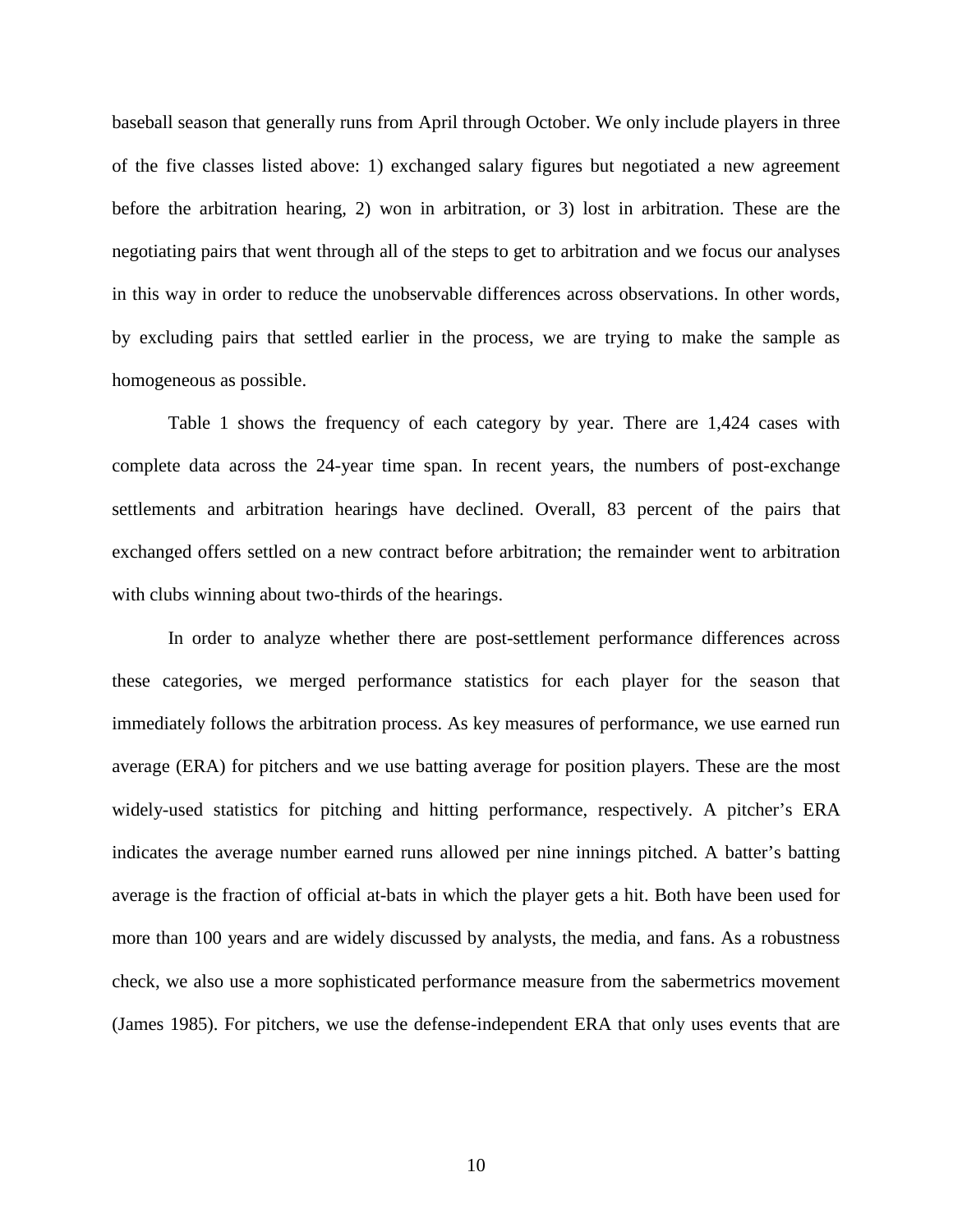solely within the pitcher's control. For batters, we use runs created which was devised because a batter's job is ultimately to create runs, not hits per se.

For comparability across pitchers and hitters, each measure is converted into a standardized measure with mean zero and standard deviation one within each season and league using most players, not just the 1,424 players in the arbitration sample.<sup>[3](#page-11-0)</sup> Our key performance measure is therefore a pooled measure that includes standardized ERA and batting average. A value of 0.50, for example, indicates that a player's performance was 0.50 standard deviations above the mean for that metric in that year with positive values indicating better performance.<sup>[4](#page-13-0)</sup> The sabermetrics measure used in robustness checks was created in the same manner and combines reverse-coded standardized defense-independent ERA and standardized runs created. Summary statistics for these two measures are presented in Table 2. We also use the previous two season's values of these same performance measures to control for player quality. All performance measures are for each player's entire season irrespective of the number of teams he played on.<sup>[5](#page-13-1)</sup>

In addition to performance, we also analyze whether the durability of the player-club relationship systematically differs by settlement type. To do this, we construct two measures. First, we create a variable that indicates if a player was traded or released before the start of the season. Second, we create a similar variable that captures whether a player was traded or released before the end of the season, including pre-season trades and releases. In other words,

<sup>&</sup>lt;sup>3</sup> To remove artificially high and low values, we exclude batters with fewer than 50 at bats and pitchers with fewer than 50 outs pitched when calculating the means and standard deviation by

<span id="page-13-0"></span> $4$  After standardization, the pitching performance variable is multiplied by  $-1$  to correct for the fact that a lower ERA indicates fewer runs conceded and therefore a stronger pitching performance.

<span id="page-13-1"></span><sup>5</sup> Limiting the performance analyses to each player's performance solely with his arbitration team does not change the results.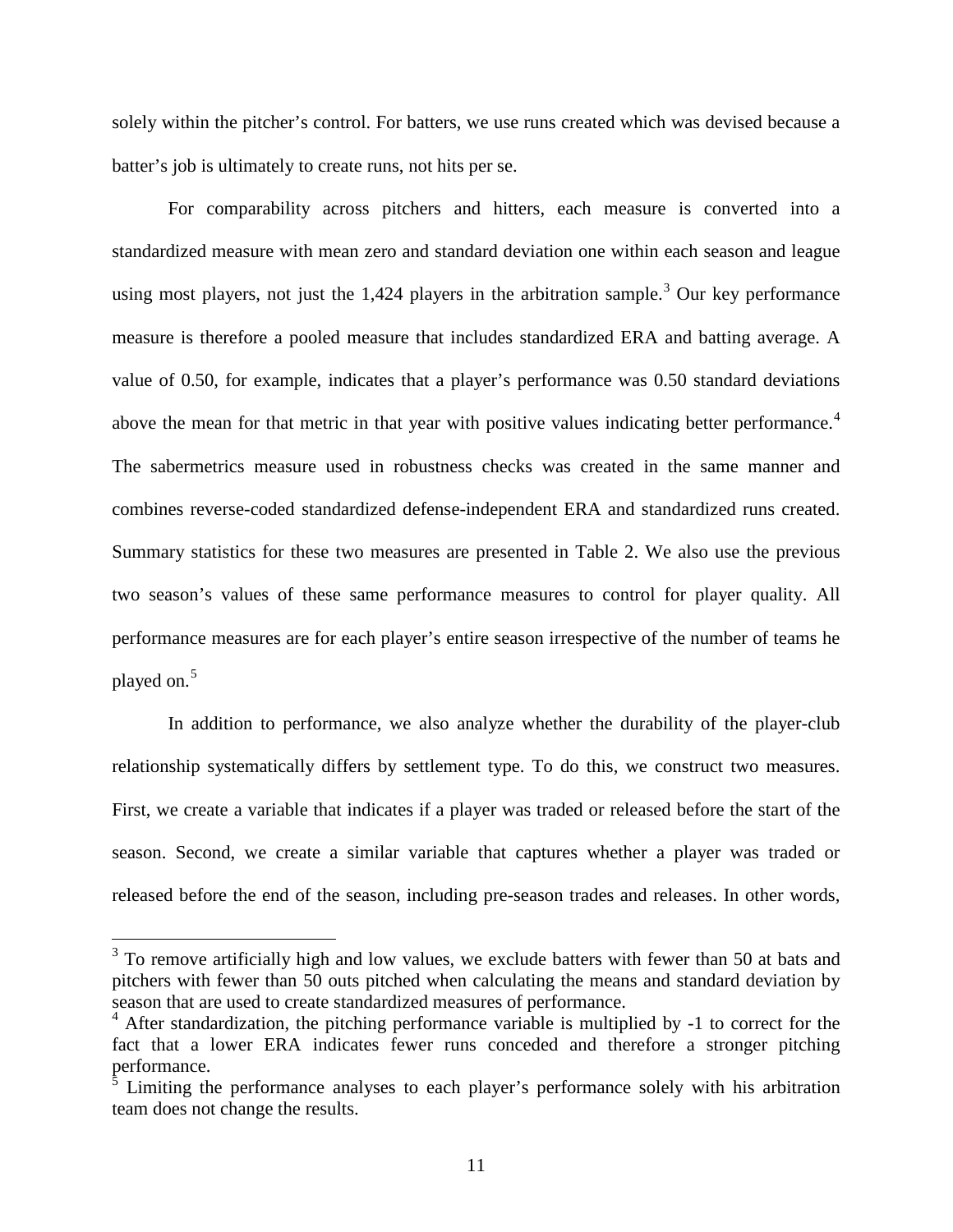the first variable reflects players who are not with their arbitration club at the start of the regular season that immediately follows the arbitration process while the second variable reflects players who are not with their arbitration club at the end of the regular season following the arbitration process. In our sample, 2.7 percent are traded or released before the season starts and 12.9 percent are traded or released before the season ends.

Summary statistics for additional control variables are also presented in Table 2. This includes number of prior years played, whether the player was born in the United States, and the player's age. For pitchers, we also control for whether he pitches left- or right-handed, and for batters, we control for whether he bats left, right, or is a switch hitter. Club and year effects will be included in the multivariate models to control for club-specific and year-specific influences. Lastly, we also observe the player's salary demand, the club's final offer, and the subsequent agreed-upon or imposed salary. We use this information to construct the three variables on disagreement and settlement compromise that are shown in the last three rows of Table 2. These variables will be described in more detail later in the paper.

#### **Does Arbitration Affect Subsequent On-Field Performance?**

If the oft-assumed benefits of a voluntary dispute resolution process were strong and lasting, then baseball players who settle their salary disputes prior to an arbitration hearing would perform better in the next season compared to those who have a new salary imposed by an arbitration award, ceteris paribus. To analyze this, we estimate regression models in which player performance for the season following the arbitration process is the dependent variable. The primary independent variables of interest are dummy variables that indicate that the player and club went to arbitration. The results will be reported with two primary specifications—one in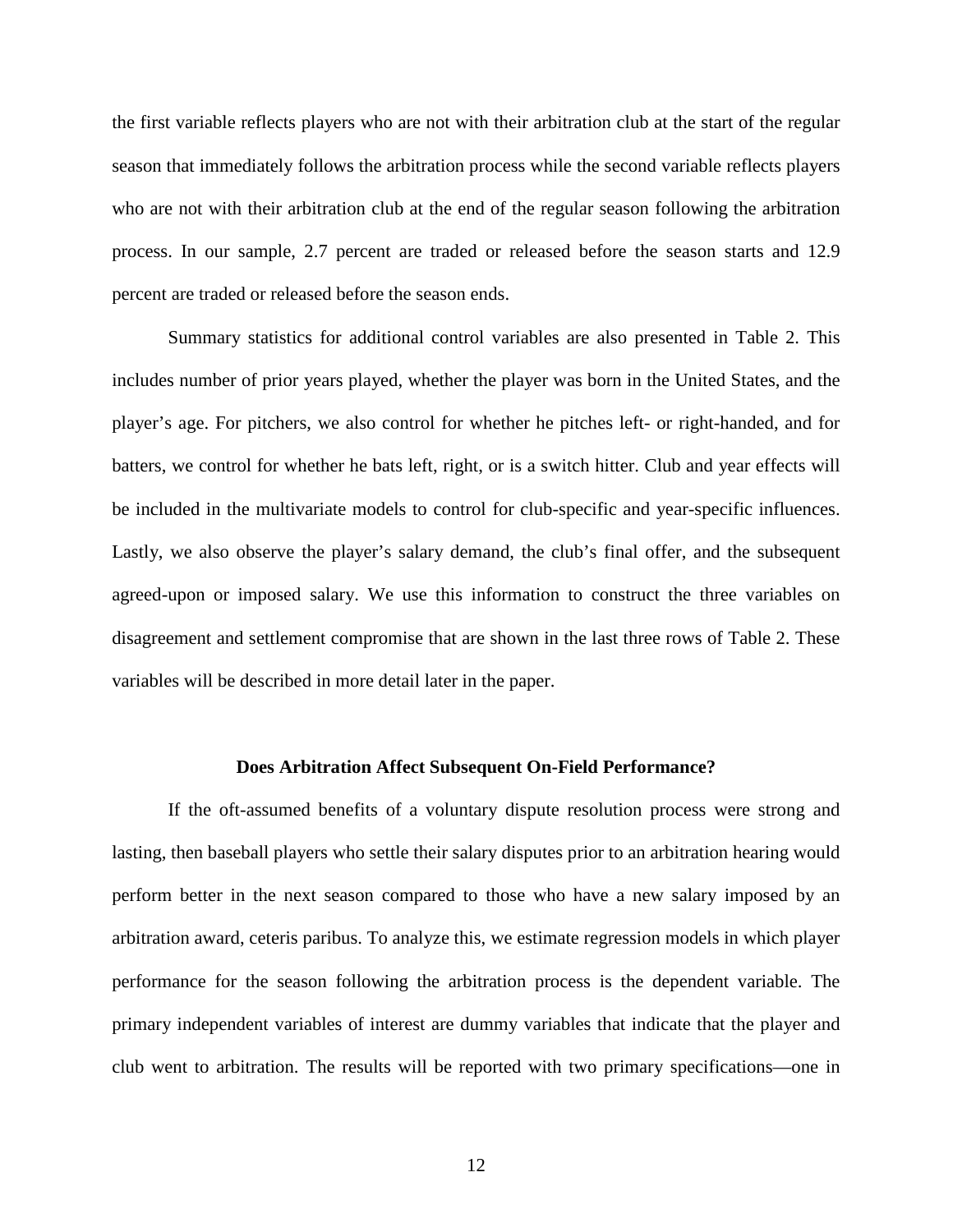which separate dummy variables are included for arbitration winners and arbitration losers, and an alternative specification in which a single dummy variable indicates that the dispute went to arbitration. The former specification allows the relationship between performance and arbitration to differ between winning and losing; the latter specification more directly tests the hypothesis that a non-consensual process, irrespective of winning or losing, is different from a consensual settlement. Recall that the data set only includes those who filed for arbitration and exchanged salary offers, so the comparison group consists of those who filed for arbitration and settled after exchanging salary figures. Players ineligible for arbitration, already under contract, settling prior to filing for arbitration, or settling before exchanging offers in the arbitration process are excluded from the data.

Table 3 reports the regression results for using standardized performance as the dependent variable. Recall that this standardized performance measure is derived from each pitcher's ERA and each position player's batting average. Columns 1-3 include separate variables for arbitration winners and losers, but with varying levels of control variables to account for player quality and other influences on performance. In column 1, the control variables are player characteristics as well as fixed year and team effects; column 2 adds the player's standardized performance for the previous two seasons; column three adds team-by-year interactions. By construction, positive values of the dependent variable reflect better levels of performance—a higher batting average or a lower ERA—so the statistically-significant, negative coefficient for the player losing arbitration in column 1 indicates that such players perform worse (a lower batting average or a higher ERA) compared to those who settle voluntarily in the step prior to arbitration, though the effect is only marginally statistically significant after controlling for prior performance (column 2). The negative estimate for arbitration winners in column 1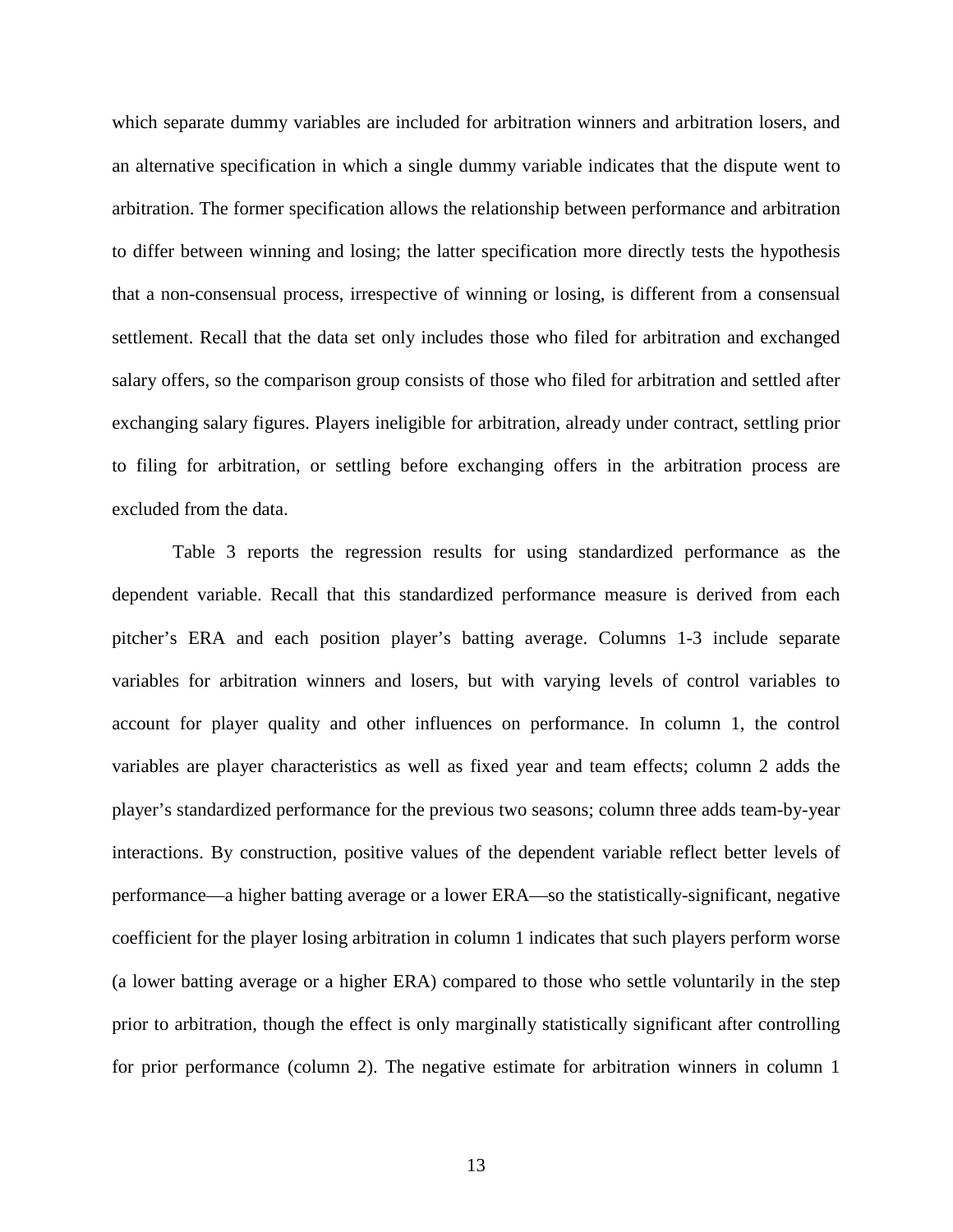suggests that arbitration winners perform worse, but this effect is not statistically significant and it varies depending upon the control variables included. Column 3 adds team-by-year effects which absorb many degrees of freedom, so the estimates become noisier, and the estimate for arbitration winners is no longer negative.

The penultimate row on Table 3 presents the p-values from a test for the equality of two arbitration estimates; given the imprecise estimates, it is not surprising that we cannot reject that these coefficients are the same at conventional levels of significance. Columns 4-6 therefore report the results of repeating the regressions reported in columns 1-3 with the two arbitration variables replaced by a single variable that indicates that the player's salary dispute was resolved by an arbitration hearing. In each of the models, the point estimate is negative—that is, players who go to arbitration perform worse afterwards compared to players who filed for arbitration and exchanged offers but settled. This estimate is statistically significant in column 4 , but not when controlling for lagged performance (column 5) and team-by-year effects (column 6). The models in Table 3, therefore, provide, at best, weak evidence that players who experienced arbitration performed worse than those who settled voluntarily immediately prior to a hearing. Rather, the significant results appear driven by arbitration losers so if there is a negative performance effect, it appears more likely to reflect player dissatisfaction with losing rather than dissatisfaction with a non-consensual process.

Table 4 reports the results of a series of robustness checks. The columns in Table 4 follow the same specifications as the columns in Table 3, but only the results for the key arbitration variables are reported. The first three rows in Table 4 repeat the key results from Table 3 for ease of comparison. One might question whether very experienced free agents who end up in arbitration and the Super-Twos are different from the players who are normally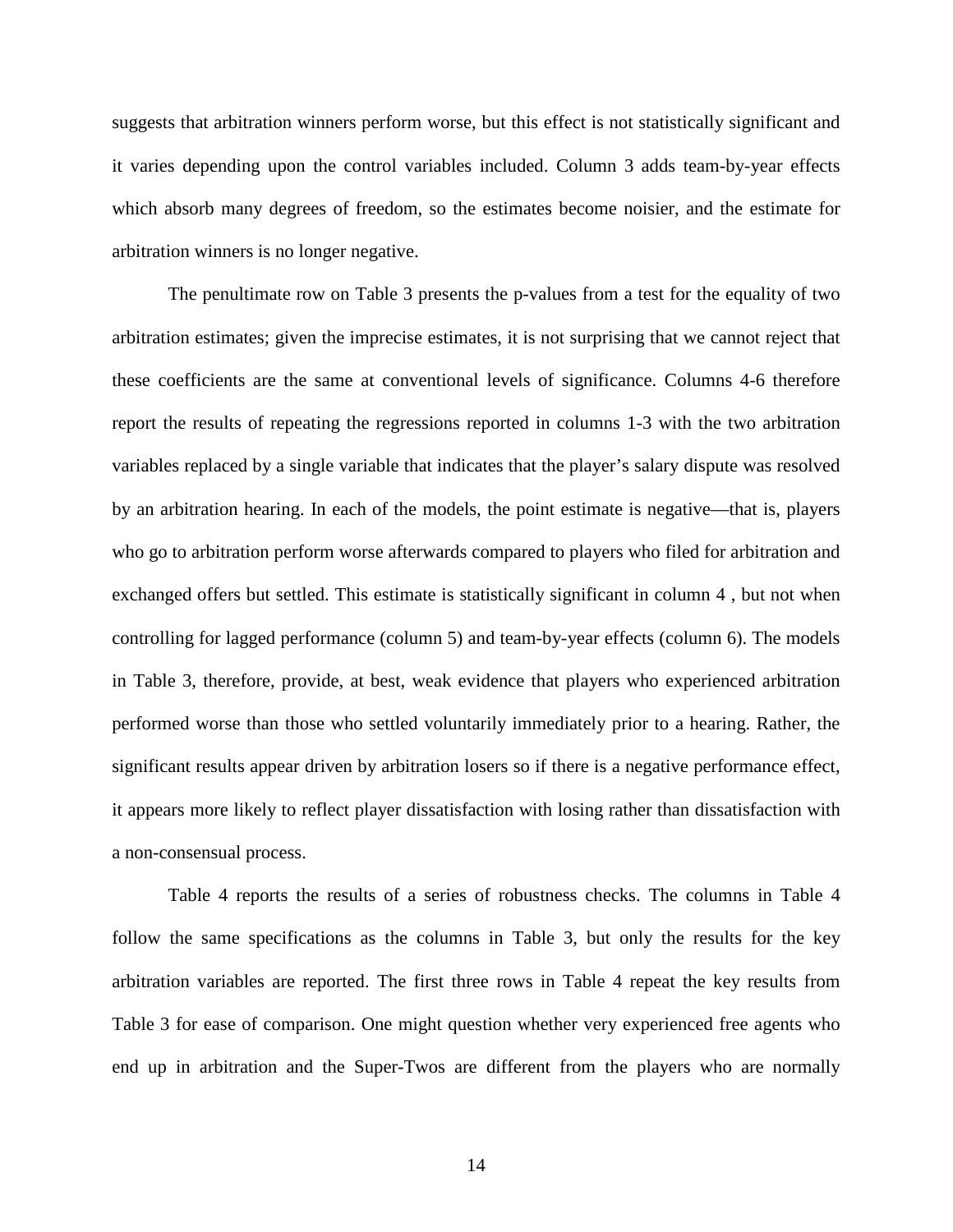covered by the arbitration process. The second three-row block of Table 4 therefore repeats the analyses for the subsample of players with between three and seven years of service. Given that this captures 93 percent of the sample, it is unsurprising that the results are qualitatively similar to the baseline results.

One might also think that if there is dissatisfaction with the arbitration process that carries over to the season that this would be most likely to be evident at the beginning of the season. So the next two blocks of Table 4 reports the analyses for the first (April) and second (May) months of the season. Many of the estimates are negative, including the estimates for arbitration winners in May, but the estimates are imprecisely-estimated and therefore lack statistical significance. As an additional check, the next block of Table 4 uses a sabermetric rather than traditional performance measure that combines reverse-coded standardized defense-independent ERA and standardized runs created. The qualitative pattern of results follows a similar pattern to the baseline results, though the magnitude of the estimates are smaller and none are statistically significant.

The results reported to this point compare players who went to arbitration with those who avoided arbitration in the immediately-preceding step—that is, after exchanging salary offers. We can also comprehensively identify players who filed for arbitration and settled before exchanging. The last block in Table 4, therefore, expands the comparison category to include all those who settled after filing for arbitration, irrespective of whether they exchanged salary offers. The pattern of results is similar to the baseline results. Specifically, the coefficients for players losing arbitration are negative and of meaningful magnitude, though statistically insignificant, the coefficients for arbitration winners are much smaller (in absolute value) and very imprecisely estimated (columns 1-3), and the coefficients for those who went to arbitration (columns 4-6)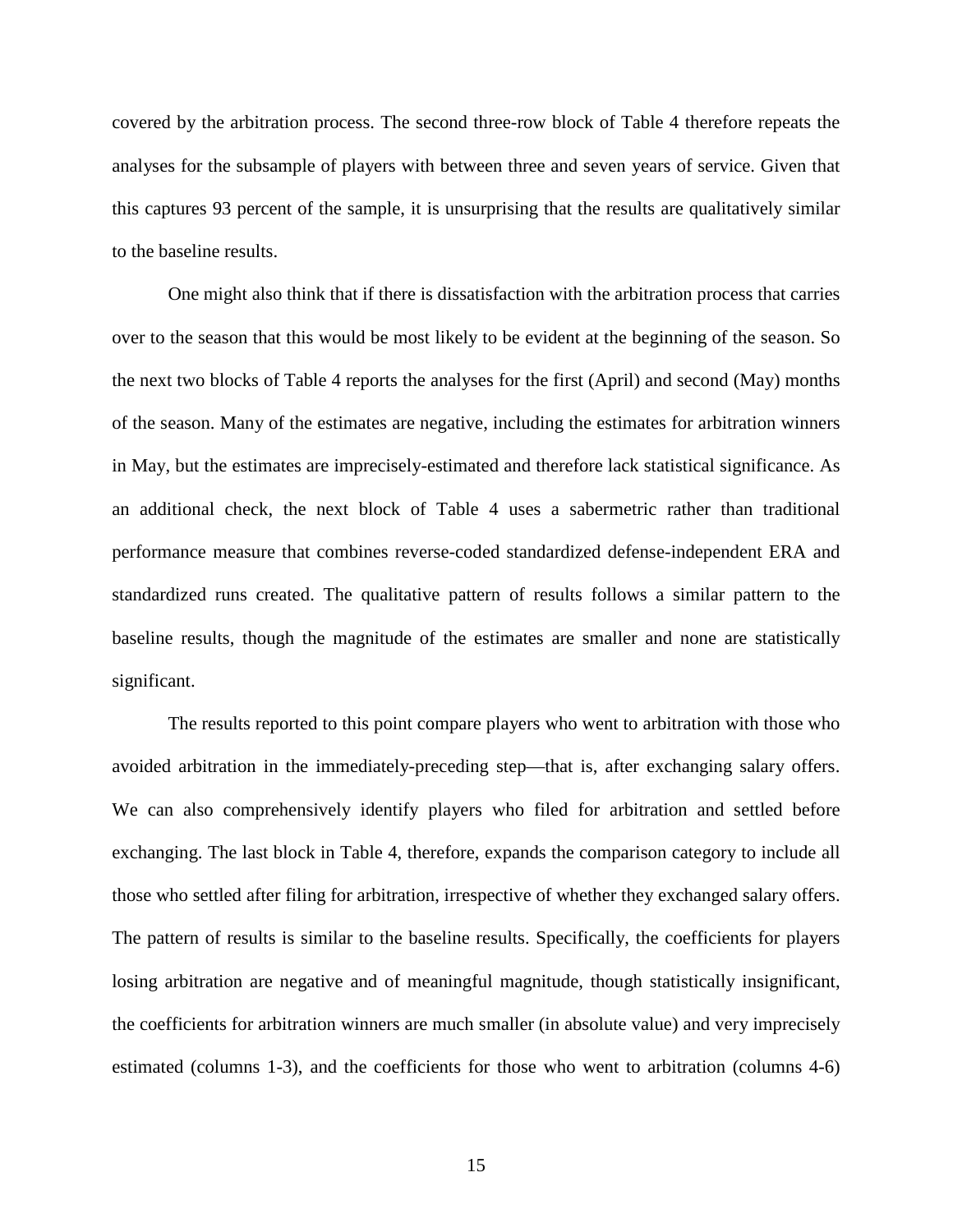follow the pattern of the arbitration losers coefficients, but are smaller and also not statistically significant.

So these robustness results do little to alter the conclusion derived from the baseline result that there is, at best, weak evidence that baseball players who experienced arbitration performed significantly differently from those who exchanged arbitration offers but settled voluntarily. In other words, the results fails to produce evidence of strong performance effects of imposed outcome compared to voluntary agreement.

#### **Does Arbitration Affect Relationship Durability?**

Proponents of voluntary dispute resolution procedures also assert that such procedures will promote a stronger relationship between the parties. We test this by analyzing whether relationship durability is systematically different for players who have a settlement imposed by arbitration compared to those who voluntarily agree to a new salary. In other words, are players who arbitrated more likely to change teams than players who settled after filing for arbitration? To address this, we estimate linear probability models where the dichotomous dependent variable equals 1 if the player is with a team different from his arbitration club when the season following the arbitration process ends, and 0 otherwise. The independent variables are the same as in the player performance models.

The results for the baseline specifications are reported in Table 5. The estimates in column 1 indicate that, on average, a player who loses an arbitration hearing is 7.8 percentage points more likely to be released or traded before the end of the season than a player who settles voluntary. Moreover, a player who wins an arbitration hearing is also more likely to be released or traded—on average, by 14.9 percentage points. Both of these estimates are statistically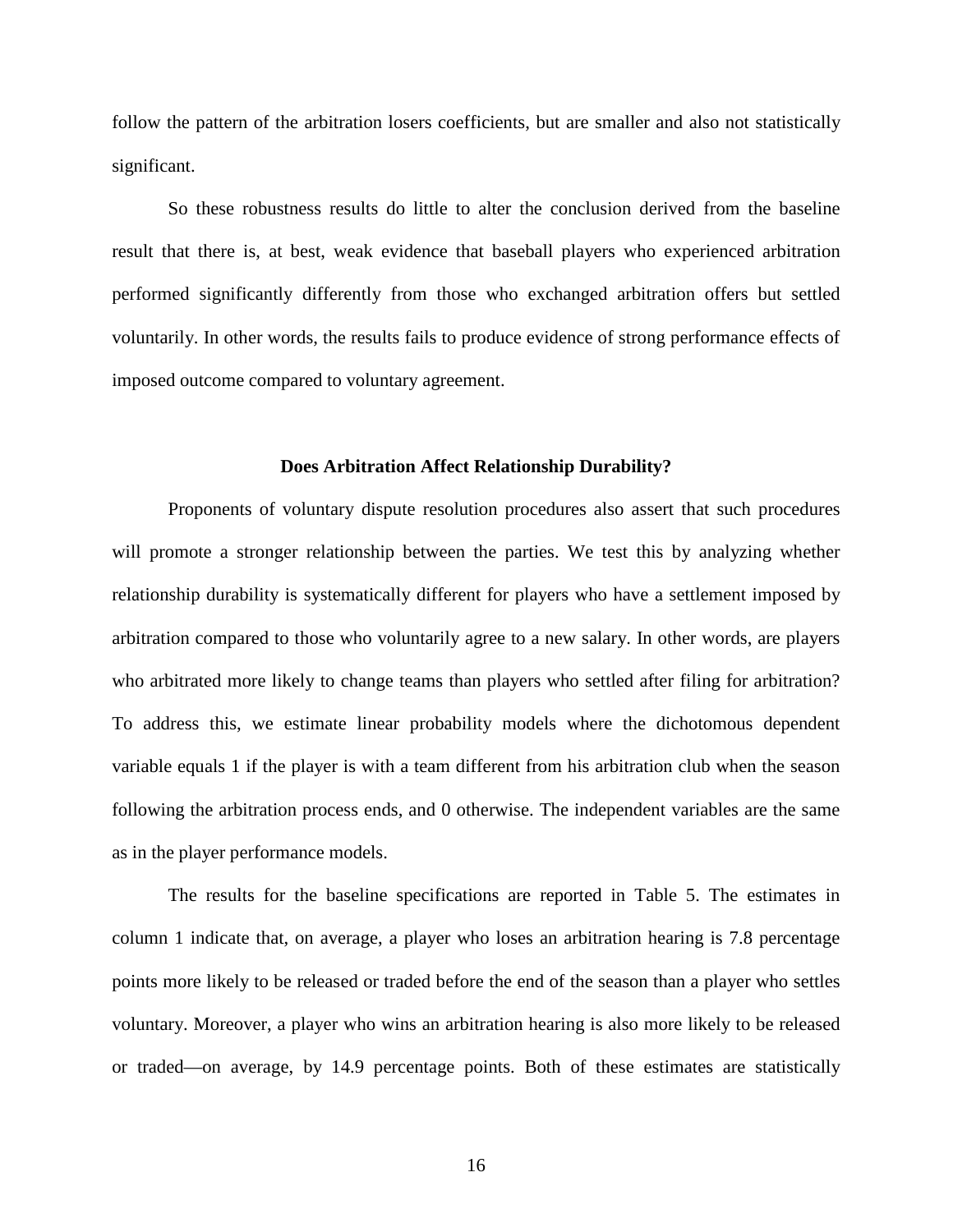significant at conventional levels. In terms of practical significance, the probability of a relationship break-up among those who settled voluntarily is 11 percent. So the results in column 1 indicate that losing arbitration increases the likelihood of relationship break-up by roughly 70 percent while winning arbitration increases it by 135 percent. The results are robust to controlling for player quality via the addition of two lagged years of prior performance (column 2), and is essentially robust to the inclusion of team×year interactions (column 3).<sup>[6](#page-13-0)</sup>

Moreover, a simple t-test fails to reject the null hypothesis that the arbitration losing and winning coefficients are statistically different from each other so the specifications reported in columns 4-6 compare those who went to arbitration with those who settled voluntarily. The results are what one would expect given the results in columns 1-3—that is, positive and statistically significant estimates in all three specifications. The estimates imply that controlling for a variety of characteristics, the relationship between a player and a club that have an arbitration settlement imposed upon them is, on average, twice as likely to end before the end of the season compared to a relationship that settles voluntarily in the step prior to arbitration.

The first robustness check in Table 6 is to confirm that we obtain the same results using probit estimation that formally models the dichotomous nature of the dependent variable. The probit estimates, which have been converted to marginal effects in Table 6, are positive and statistically significant. Given the overall similarity, we use linear probability models for the remainder of our estimations.<sup>[7](#page-19-0)</sup> The next robustness check limits the sample to players with  $3-7$ years of service. The coefficients are uniformly slightly smaller. While the coefficients for

<span id="page-19-1"></span> $6$  While the losing arbitration coefficient in column 3 is technically not significant at the five percent level, its p-value is only 0.054.

<span id="page-19-0"></span>The magnitudes of the coefficients in columns 3 and 6 are somewhat different. This is because the sample composition changes because many of the team×year effects perfectly predict the dependent variable and observations in these cells are excluded from the probit estimation.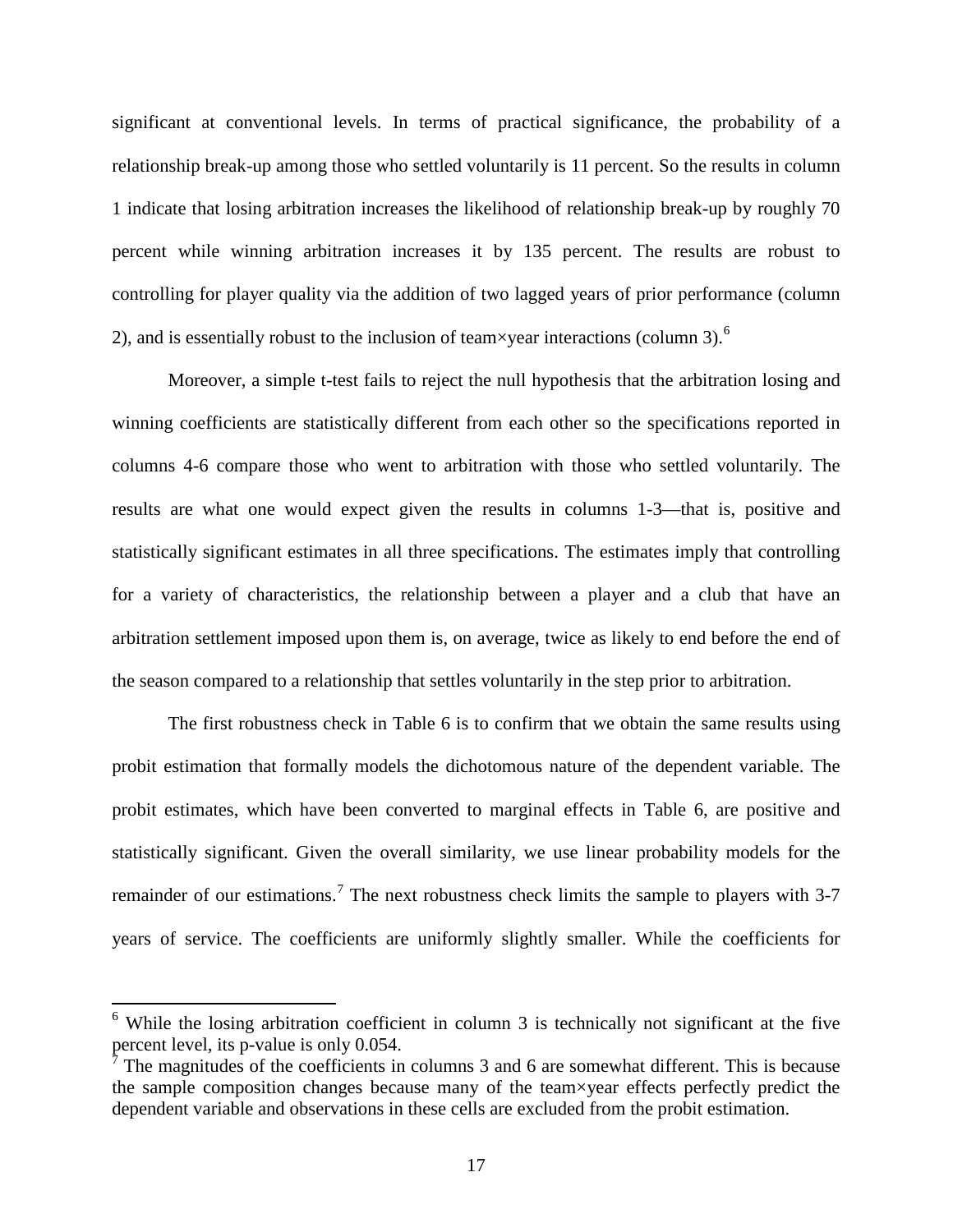arbitration losers are not statistically significant at conventional levels, the overall pattern is quite similar, including statistically significant, positive estimates for those going to arbitration (columns 4-6). As an alternative measure of relationship stability, we look at whether a player is with a new team at the start rather than end of the first season following the arbitration process. The next block of results in Table 6 shows that these results are very similar to the results for switching by the end of the season. In effect, these estimates are even larger than in the baseline specification because only 1.6 percent of the consensual settlement players are released or traded before the start of the season. So the estimates in columns 4-6 imply that the likelihood of a preseason break-up is approximately four times larger when a settlement is imposed. Lastly, the results are also unchanged when the comparison group is expanded to include those who settled after filing for arbitration but before exchanging offers.

These are important results on relationship deterioration. It is typical to assume that good things will come from winning a dispute, but this result reminds us that in final-offer arbitration, there is always a loser. In other words, these results indicate that when the player loses, he is significantly less likely to stay with that club, and when the club loses, the player is significantly less likely to be retained by the club. Consequently, in this setting for these types of players, it appears that a consensual resolution does have the benefits often claimed.

#### **The Intensity of the Dispute and the Margin of Victory**

The analyses to this point have focused on the stage of the salary arbitration process in Major League Baseball that results in a new salary. In effect, these analyses uncover the average effect of settlement stage across negotiations and disputes that have different intensities and varying degrees of compromise in the resulting salary. In a final set of analyses we explore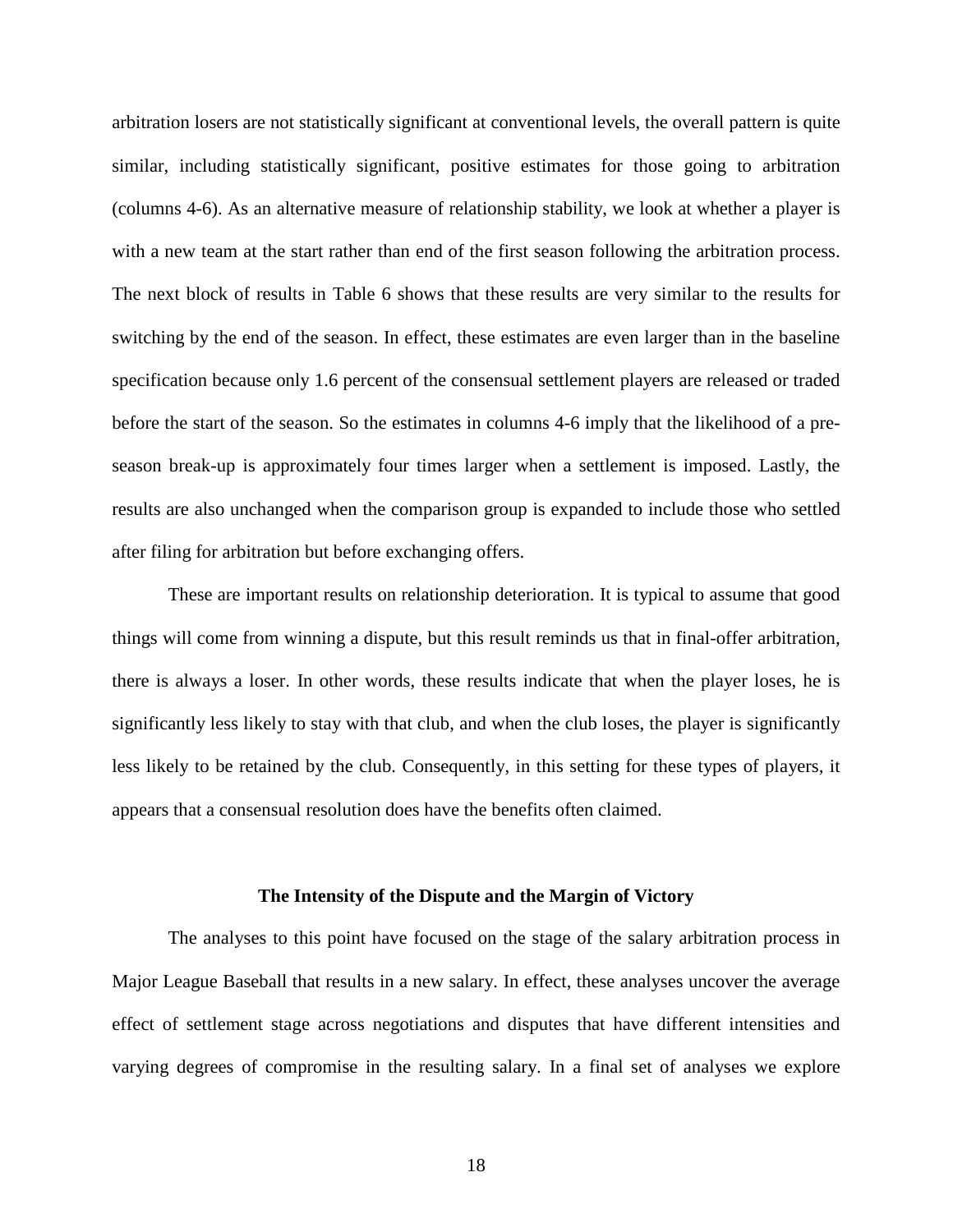whether the intensity of the dispute and the margin of victory are significantly related to subsequent player performance and relationship durability or alter the relationship between these outcomes and settlement stage. To do this, recall that our data consists of player-club pairs that exchanged offers so we are able to use three salary figures: the club's offered salary, the player's demanded salary, and the actual salary that results from the process. Recall further that the actual salary results from consensual negotiations 83 percent of the time, the player losing arbitration 10 percent of the time, and the player winning arbitration 7 percent of the time.

It can be difficult to observe the intensity of a dispute, but it seems reasonable to believe that it will be related to the divergence between what the club offers and the player demands. That is, disputes with a larger gap are expected to typically be more intense. To formalize this, we create a salary disagreement measure which is the difference between the player's demand and the club's offer expressed as a fraction of the average of the two offers. For example, in a 2010 case, Angels catcher Jeff Mathis requested a new salary of \$1.3 million whereas the club offered \$700,000. Our disagreement measures this \$600,000 difference given a \$1 million average offer, as 0.60. In that same round, Angels pitcher Joe Saunders requested \$3.85 million while the club offered \$3.6 million. This is a \$250,000 difference relative to an average of \$3.725—that is, a disagreement of only 0.067. We assume that, on average, differences like the Mathis case reflect more intense disputes than differences like the Saunders case.<sup>[8](#page-19-1)</sup>

Tables 7-8 report the results of augmenting the player performance and relationship break-up regression models with this salary disagreement measure. All of these results use the

<span id="page-21-0"></span><sup>&</sup>lt;sup>8</sup> Indeed, in these particular cases, Mathis went to arbitration (and lost) whereas Saunders and the Angels settled prior to the hearing. To look at this more systematically, we estimated a regression with going to arbitration as the dependent variable and using the same controls as in column 5 in the previous tables as well as the disagreement measure. Disagreement is positively related to the likelihood of arbitration (p-value 0.002).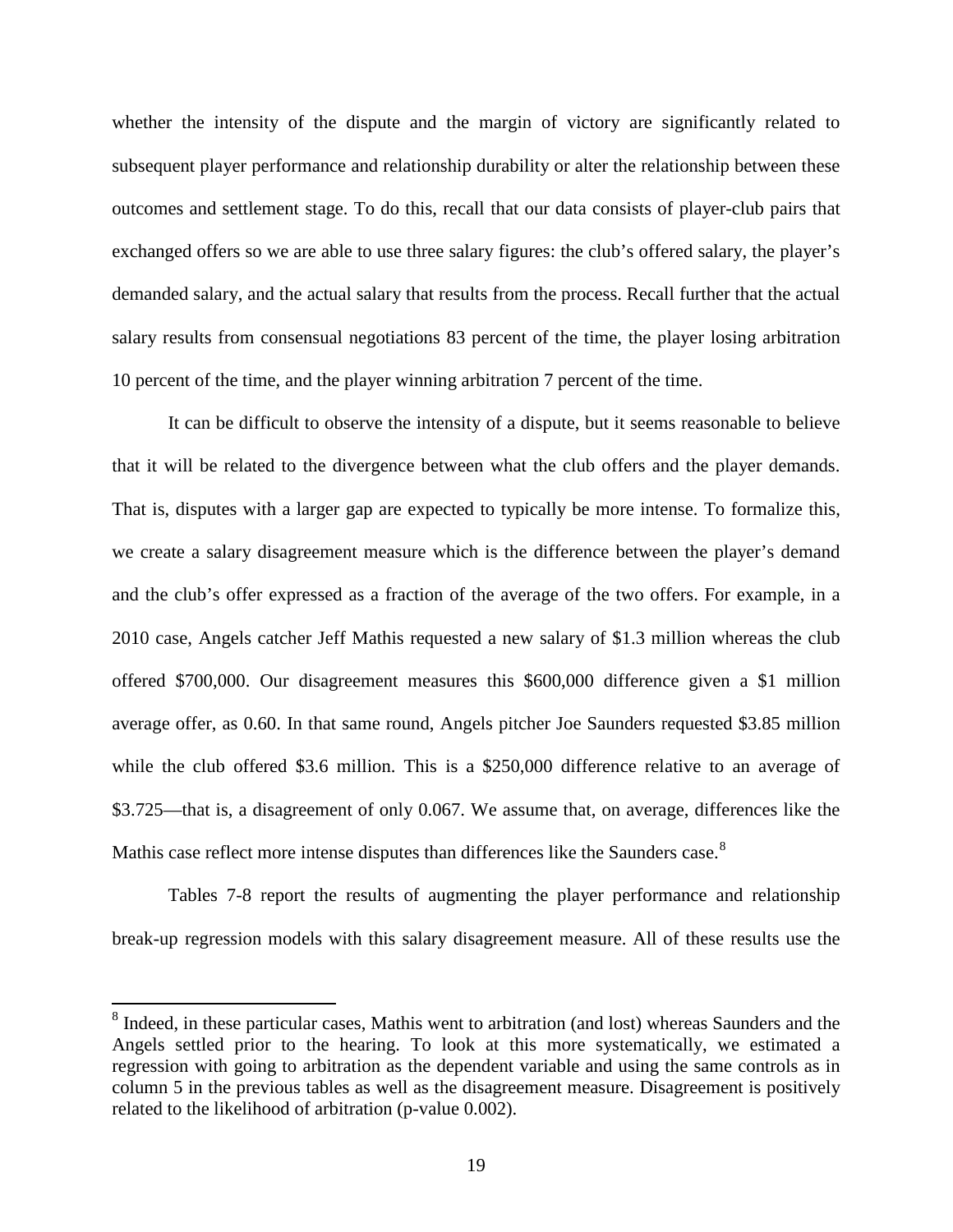specification from the earlier tables that include the demographic controls, lagged performance, and years played, team, and, year effects. Columns 1 and 4 in each of these tables reports a baseline specifications for ease of comparison. Columns 2 and 5 in Tables 7-8 add the salary disagreement variable to each model to assess whether controlling for this proxy of dispute intensity alters the earlier results. While the negative performance effect of losing in arbitration is dampened slightly, the overall pattern of results is unchanged. Interestingly, however, higher levels of salary disagreement are associated with lower performance. Lastly, columns 3 and 6 of Tables 7-8 add interactions between the disagreement and the arbitration variables to see if the arbitration effects are impacted by the intensity of the dispute. None of the interaction terms are statistically significant.

Finally, we also use the salary data to construct measures of the degree of compromise and victory in the final settlement. Specifically, we create a variable that measures the player's new salary as fraction of the player's final offer and a variable that indicates the player's new salary as fraction of club's final offer. Returning to the examples above, the arbitration panel ruled in favor of Mathis. His salary as a fraction of what he demanded is therefore 1. From the club's perspective, however, his new salary of \$1.3 million is 1.857 times their final offer. In contrast, after exchanging salary offers, Saunders and his club avoided arbitration by agreeing to a new salary of \$3.7 million. From the player's perspective, this represents 0.961 of his demand; from the club's perspective, this represents 1.028 of its offer.

One might think that the player's margin of victory will affect subsequent performance that is, the larger the margin of victory, the greater satisfaction and therefore a larger performance increase. To analyze this, we start with the baseline performance regression using the demographic controls, lagged performance, and years played, team, and year effects as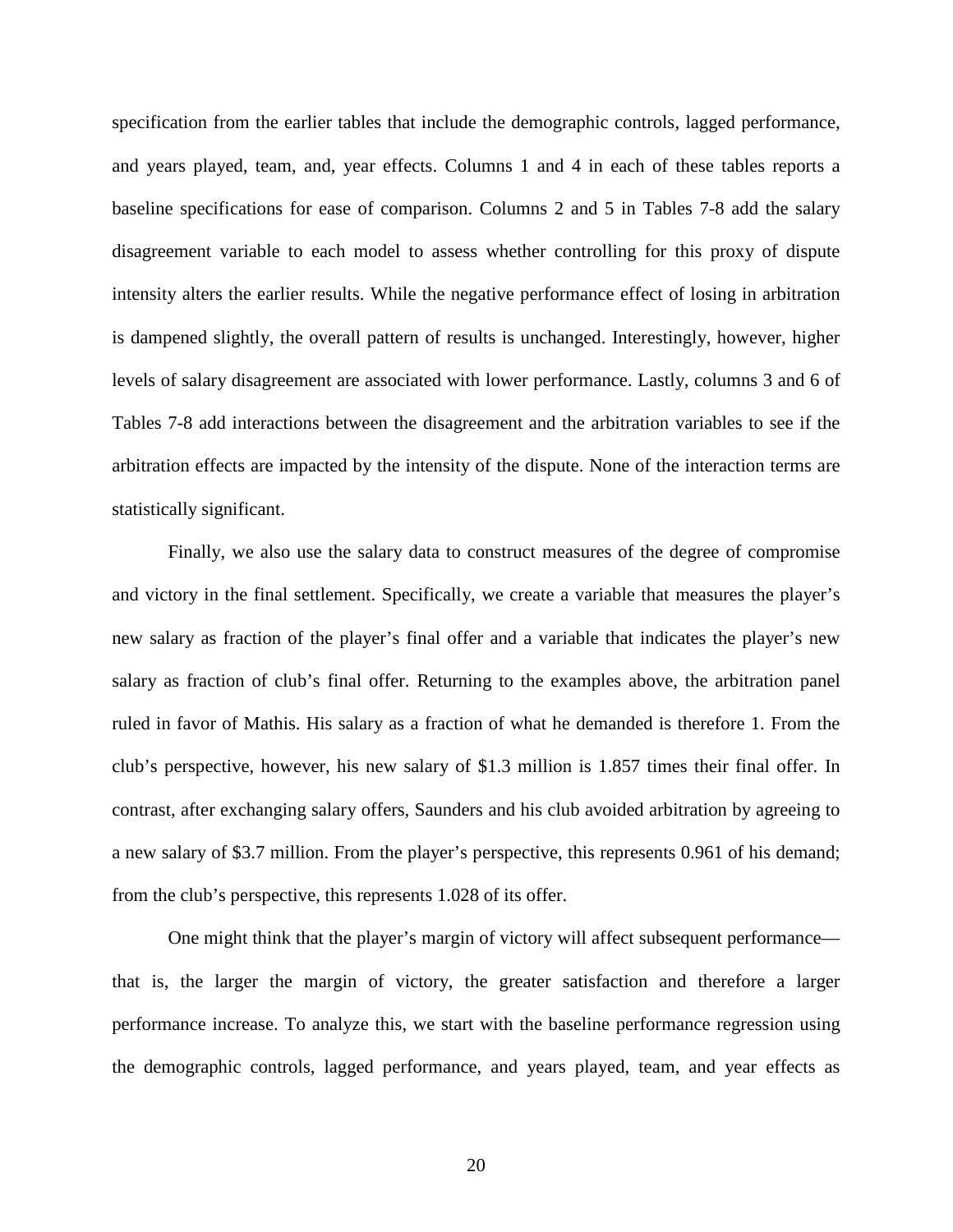reported in column 1 of Table 7. To this model we add the player's new salary as a fraction of the player's final offer. The estimated coefficient for this variable is significantly positive (column 1 in Table 9) which indicates that the better the player did in the salary determination process, the better he performed in the subsequent season. Interestingly, controlling for this salary outcome also makes the coefficients for losing and winning arbitration both negative and of similar magnitude, but neither are statistically significant. Column 2 in Table 9 adds an interaction between the salary settlement from the player's perspective and an indicator that the player lost his arbitration hearing.<sup>[9](#page-21-0)</sup> The interaction, however, is estimated to be essentially zero.

Lastly, columns 3 and 4 of Table 9 analyze the relationship between the margin of victory (or defeat) and whether the player-club relationship breaks-up. In column 3, the player's new salary as fraction of player's final offer and as a fraction of the club's final offer are added to the baseline specification. Comparing these results to those reported in column 1 of Table 8 indicates that controlling for these additional variables does not change the qualitative pattern of the results. That is, going to arbitration has negative consequences for relationship durability, even after controlling for how well or poorly the player and club fared in the final salary outcome relative to their demand.

But perhaps the effect of arbitration varies by the extent to which the player or club feel that they did well in the final outcome. So column 4 of Table 9 adds interactions. If a player loses in arbitration, we expect that the player-club relationship might be weakened by player frustration, and that this would be stronger the worse the player fares in terms of final salary. So we interact a player loss with the settlement as a fraction of the player's demand. If a player wins

 <sup>9</sup> Column 2 does not include an interaction with the player winning arbitration because the settlement as a fraction of the player's final offer is always one when the player wins. Also, because columns 1 and 2 analyze player performance, the salary settlement as a fraction of the club's offer is excluded.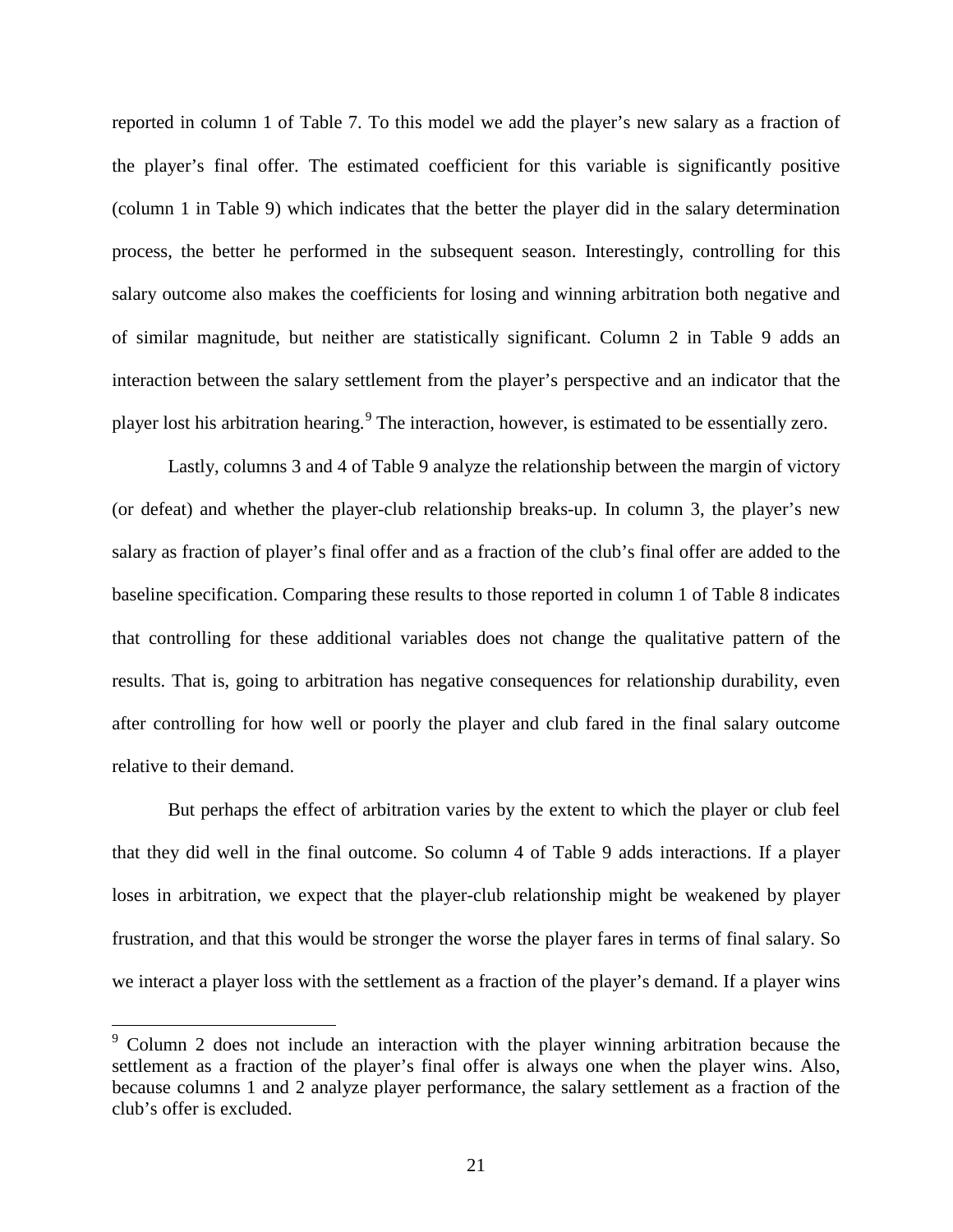in arbitration, we expect that the relationship might be more likely to end the more expensive the settlement is from the club's perspective. So we interact a player victory with the settlement as a fraction of the club's demand. None of the interactions are significant.

#### **Conclusions**

Many dispute resolution researchers and practitioners believe that dispute resolution procedures that result in consensual, negotiated agreements, perhaps assisted by mediation, are better than procedures such as arbitration and litigation that impose an agreement upon the disputants. Though it seems logical that parties would be more likely to abide by an agreement they voluntary consented to and that such relationships would be more lasting, this might not always be the case. For example, if an arbitration or court hearing is seen as more fair by one of the disputants then the benefits might be reversed. So what happens in practice? Beyond measures of satisfaction with the dispute resolution procedure, systematic evidence on more lasting and important effects comparing real-world outcomes that result from actual behavior across alternative dispute resolution procedures is scant.

This paper therefore analyzes over 1,400 salary re-negotiations from Major League Baseball between 1988 and 2011 to examine whether negotiated or arbitrated settlements are associated with differential levels of subsequent player performance and player-club relationship durability. With respect to player performance, the evidence suggests that only one conclusion can be stated confidently: experiencing final-offer arbitration does not substantially improve performance relative to settling voluntarily just prior to an arbitration hearing. But does arbitration reduce performance? In some specifications, a consensual negotiated settlement is associated with higher performance, but this result is not very robust. So there is not sufficient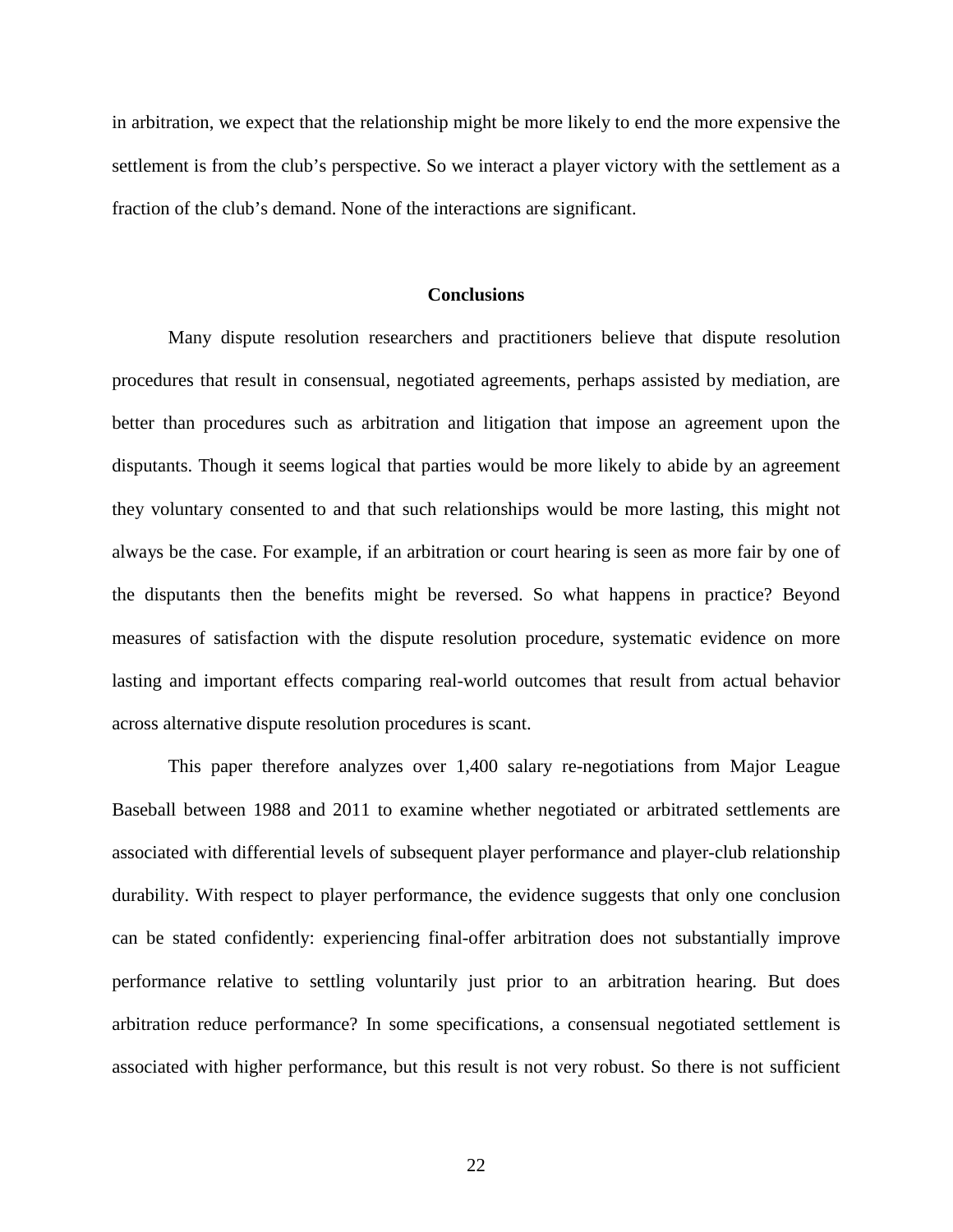evidence to conclude that consensual, negotiated settlements are better than settlements imposed by arbitration with respect to subsequent player performance. Turning to relationship durability, the results are stronger. Specifically, players who experience arbitration—win or lose—are significantly less likely to still be with the arbitration team at the end of the season immediately following arbitration. Putting all of this together, then, leads us to conclude that there is some support for the conventional wisdom (consensual agreements improve relationship quality), but not as robust as the conventional wisdom would predict (little effect on performance).

The mixed support for the claimed superiority of voluntary dispute resolution procedures is further clouded by the possibility that ending up in arbitration is an endogenous event. We have controlled for prior performance and other observable or fixed effects, but in some cases there might be unobservable, idiosyncratic factors that lead to the deterioration of the relationship and also to arbitration. In such cases, arbitration reflects rather than causes relationship quality and durability. We are unable to formally estimate an endogenous model due to a lack of good identifying instruments and so it is possible that even the evidence that seemingly supports the conventional wisdom actually reflects some unobservable set of factors surrounding the nature of the disputants' relationship. However, recall that we have restricted our analyses to only those player-club pairs that went all the way to exchanging offers in order to make the arbitration and non-arbitration observations as similar as possible. Moreover, adding important independent variables, such as prior performance, club fixed effects and disagreement intensity, to the models do not change results. But even if our strategies for addressing endogeneity are imperfect, the results are nevertheless important for revealing an association between how disputes are resolved and relationship durability that is worthy of further study.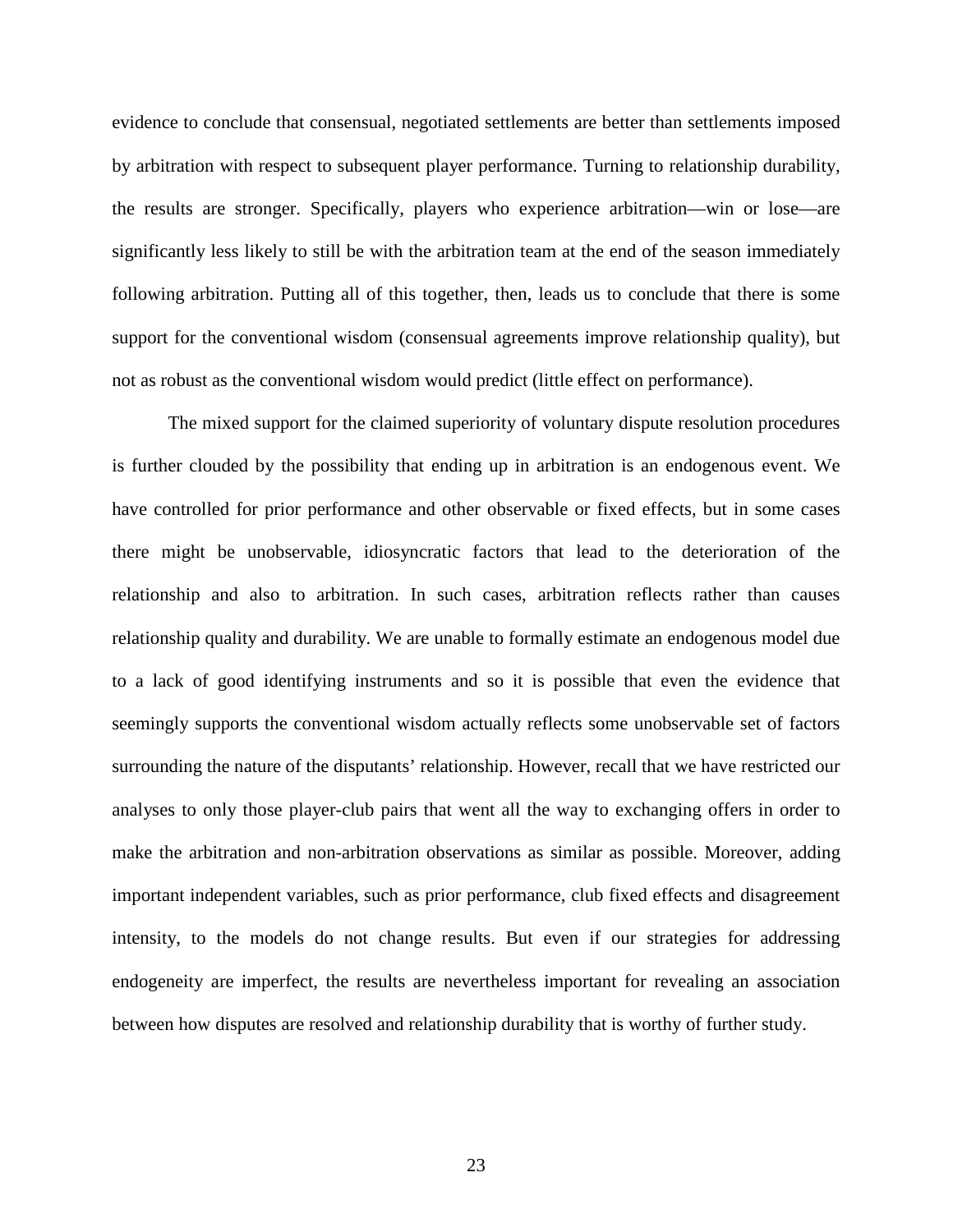While the data come from the context of professional baseball, these results are important for dispute resolution researchers and practitioners with implications beyond professional baseball. The claimed superiority of voluntary dispute resolution procedures is neither uniformly rejected nor supported. Additional research and perhaps some re-thinking of longstanding assumptions are therefore needed. This includes questioning whether voluntary methods are always superior as well as whether non-consensual methods provide the desired incentives for voluntary settlement. Additional research into these types of questions should follow this paper and find real-world settings in which there are observable performance measures, the possibility of relationship breakdown, and non-trivial use of both voluntary and imposed settlement procedures. Moreover, the intensity of a dispute and the margin of victory can be difficult to measure in real-world disputes. The final offer process used in Major League Baseball provides a unique opportunity to assess these issues. In this case, these factors did not change the arbitration results, which is itself an important result, though they do seem associated with subsequent performance. So elements of both distributive and procedural are important in some of the results.

Lastly, to the extent that the results suggest that, at least in some cases, the nature of the dispute resolution process affects subsequent outcomes, then organizational dispute resolution systems need to be designed in ways that support rather than undermine other organizational objectives (Reuben 2005). In designing these systems, and in the research that underlies this, it is easy to focus on employee reactions to winning, losing, and perceived injustice. But these analyses remind us that the employment relationship is two-sided. In final-offer arbitration, especially, every winner has a loser such that players are less likely to remain with their team when they lose and when they win—that is, when the organization loses. We therefore need to be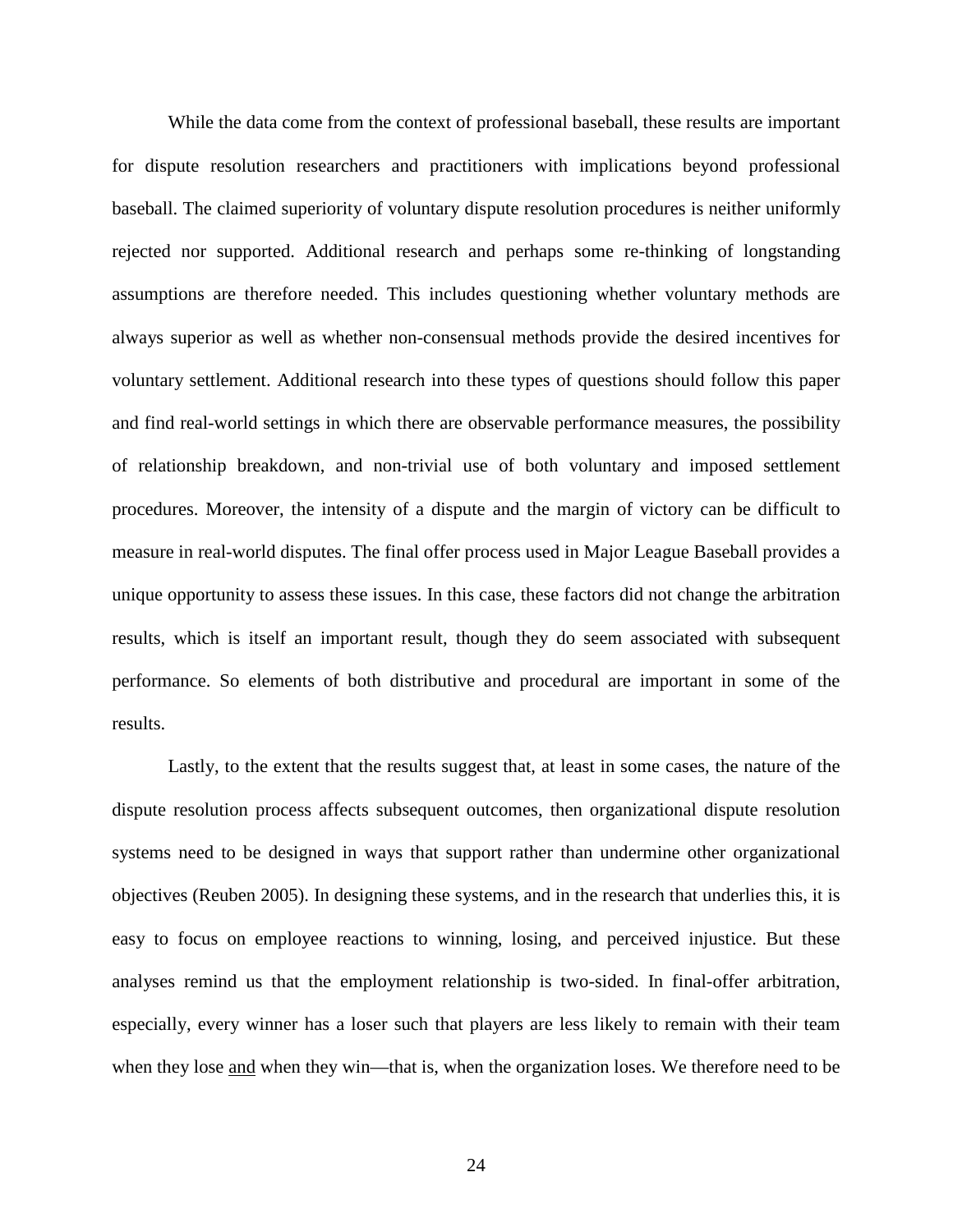careful not to overlook the reactions of managers and organizational leaders. These reactions are equally important in determining the conditions under which voluntary dispute resolution procedures are superior to imposed settlement procedures.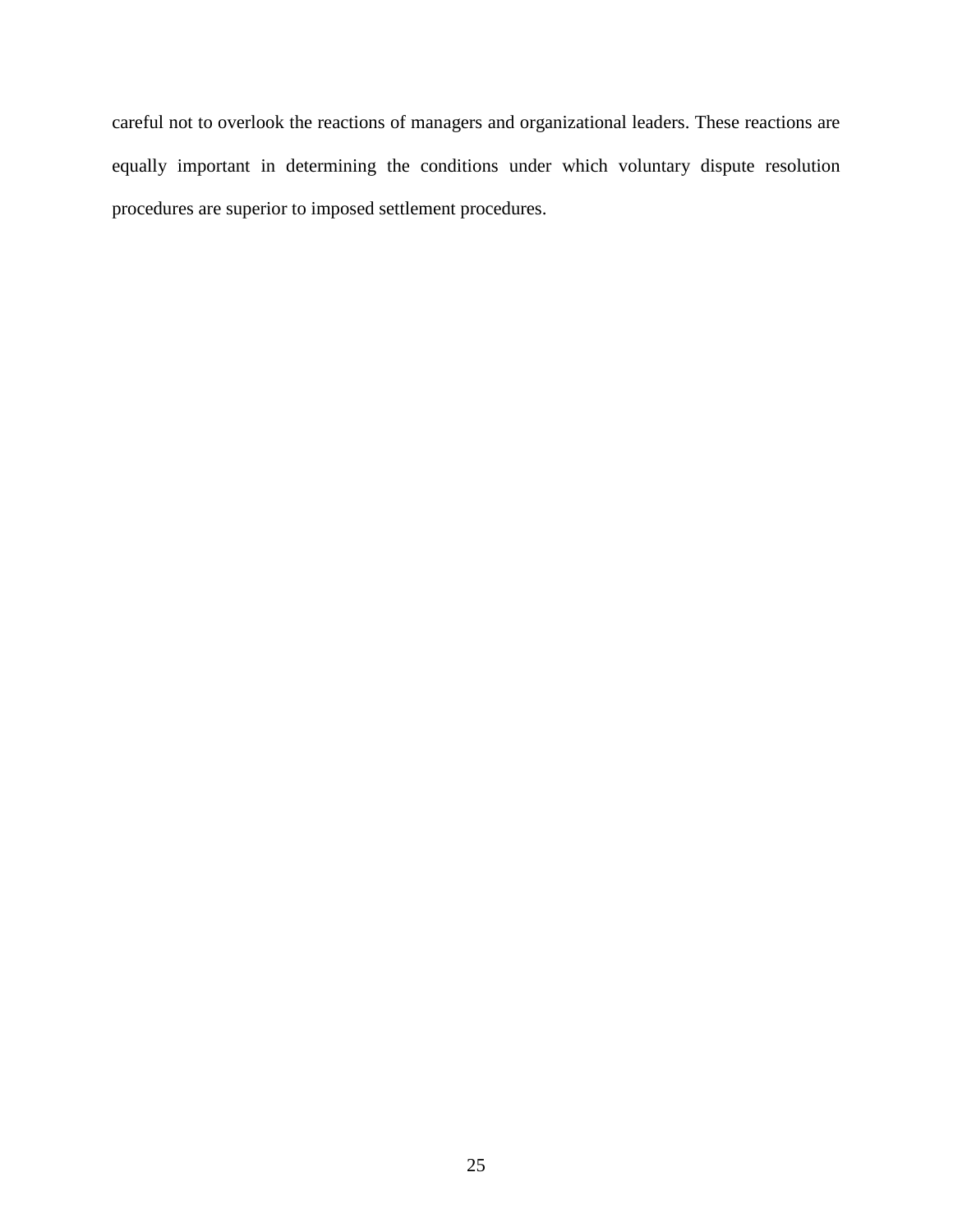#### **References**

- Abrams, Roger I. (2000) *The Money Pitch: Baseball Free Agency and Salary Arbitration* (Philadelphia: Temple University Press).
- Brett, Jeanne M., Zoe I. Barsness, and Stephen B. Goldberg (1996) "The Effectiveness of Mediation: An Independent Analysis of Cases Handled by Four Major Service Providers," *Negotiation Journal*, vol. 12, no. 3 (July): 259-69.
- Bretz, Robert D., Jr., and Steven L. Thomas (1992) "Perceived Equity, Motivation, and Final-Offer Arbitration in Major League Baseball," *Journal of Applied Psychology*, vol. 77, no. 3 (June): 280-87.
- Burger, John D., and Stephen J. K. Walters (2005) "Arbitrator Bias and Self-Interest: Lessons from the Baseball Labor Market," *Journal of Labor Research*, vol. 26, no. 2 (Spring): 267-80.
- Burgess, Paul L., and Daniel R. Marburger (1993) "Do Negotiated and Arbitrated Salaries Differ under Final-Offer Arbitration?" *Industrial and Labor Relations Review*, vol. 46, no. 3 (April): 548-59.
- Chelius, James R., and James B. Dworkin (1980) "An Economic Analysis of Final-Offer Arbitration as a Conflict Resolution Device," *Journal of Conflict Resolution*, vol. 24, no. 2 (June): 293-310.
- Cloke, Kenneth and Joan Goldsmith (2000) *Resolving Conflicts at Work: A Complete Guide for Everyone on the Job* (San Francisco: Jossey-Bass).
- Dworkin, James B. (1981) *Owners Versus Players: Baseball and Collective Bargaining* (Boston: Auburn House).
- Dworkin, James B. (1997) "Final Offer Salary Arbitration (FOSA)—a.k.a. Franchise Owners' Self Annihilation," Daniel R. Marburger (ed.), *Stee-rike Four! What's Wrong with the Business of Baseball?* (Westport, CT: Praeger): 73-83.
- Edwards, Leonard (2009) "Child Protection Mediation: A 25‐Year Perspective," *Family Court Review*, vol. 47, no. 1 (January): 69-80.
- Farber, Henry S., and Harry C. Katz (1979) "Interest Arbitration, Outcomes, and the Incentive to Bargain," *Industrial and Labor Relations Review*, vol. 33, no. 1 (October): 55-63.
- Faurot, David J., and Stephen McAllister (1992) "Salary Arbitration and Pre-Arbitration Negotiation in Major League Baseball," *Industrial and Labor Relations Review*, vol. 45, no. 4 (July): 697-710.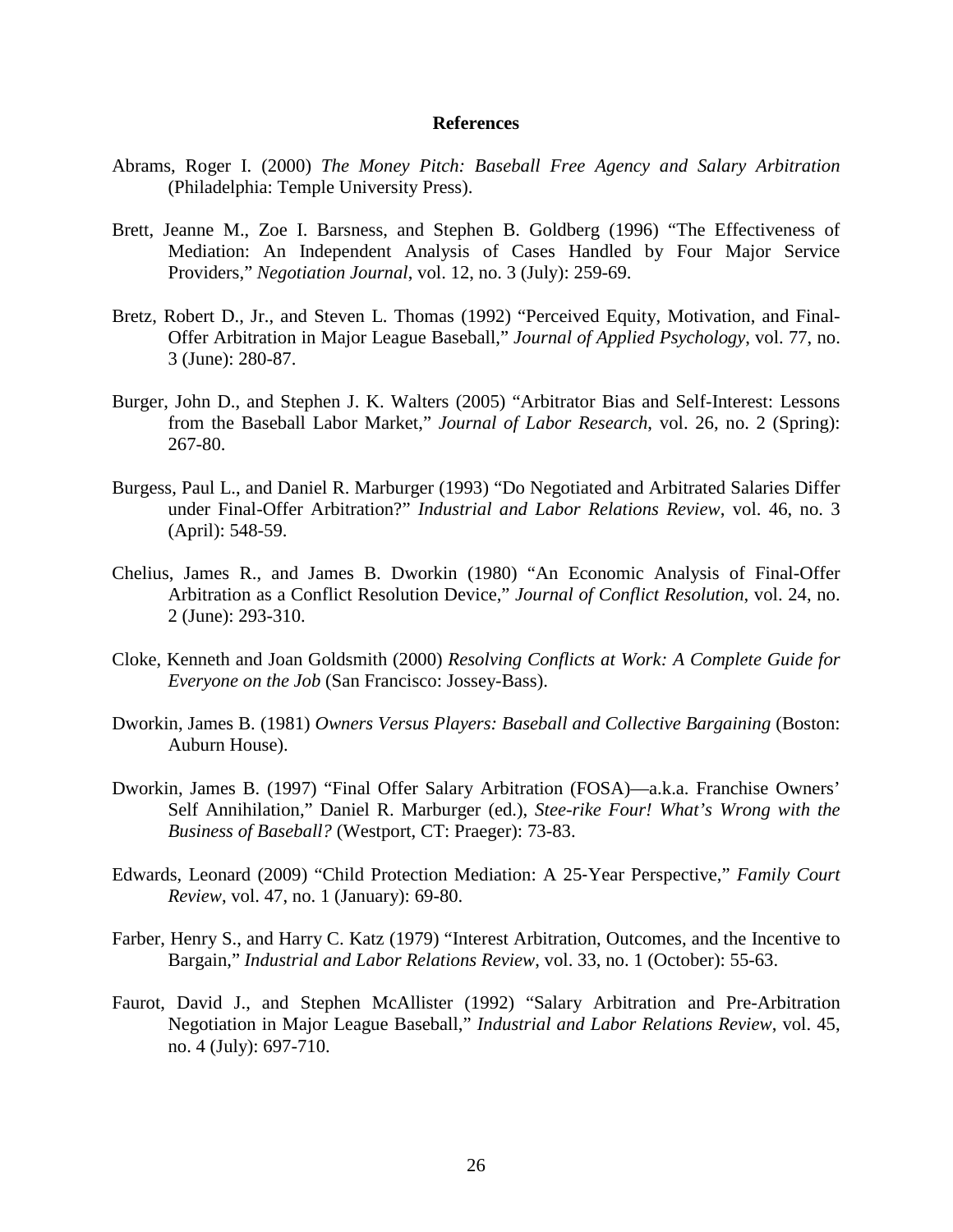- Feuille, Peter (1999) "Grievance Mediation," in Adrienne E. Eaton and Jeffrey H. Keefe (eds.), *Employment Dispute Resolution and Worker Rights in the Changing Workplace* (Champaign, IL: Industrial Relations Research Association): 187-217.
- Fiss, Owen M. (1984) "Against Settlement," *Yale Law Journal*, vol. 93, no. 6 (May): 1073-90.
- Fizel, John, Anthony C. Krautmann, and Lawrence Hadley (2002) "Equity and Arbitration in Major League Baseball," *Managerial and Decision Economics*, vol. 23, no. 7 (October-November): pp. 427-35.
- Fuller, Lon L. (1971) "Mediation—Its Forms and Functions," *Southern California Law Review*, vol. 44, no. 2 (Winter): 305-39.
- Hauenstein, Neil M. A., and Robert G. Lord (1989) "The Effects of Final-Offer Arbitration on the Performance of Major League Baseball Players: A Test of Equity Theory," *Human Performance*, vol. 2, no. 3: 147-65.
- James, Bill (1985) *The Bill James Historical Baseball Abstract* (New York: Villard Books).
- Kahn, Lawrence M. (1993) "Free Agency, Long-Term Contracts and Compensation in Major League Baseball: Estimates from Panel Data," *Review of Economics and Statistics*, vol. 75, no. 1 (February): 157-64.
- Lipsky, David B., Ronald L. Seeber, and Richard D. Fincher (2003) *Emerging Systems for Managing Workplace Conflict: Lessons from American Corporations for Managers and Dispute Resolution Professionals* (San Francisco: Jossey-Bass).
- Mas, Alexandre. (2006) "Pay, Reference Points, and Police Performance," *Quarterly Journal of Economics,* vol. 71, no. 3 (August): 783-821.
- McCall, Brian P. (1990) "Interest Arbitration and the Incentive to Bargain: A Principal-Agent Approach," *Journal of Conflict Resolution*, vol. 34, no. 1 (March): 151-67.
- McEwen, Craig A., and Richard J. Maiman (1981) "Small Claims Mediation in Maine: An Empirical Assessment," *Maine Law Review*, vol. 33: 237-68.
- Nolan-Haley, Jacqueline (2012) "Mediation: The 'New Arbitration,'" *Harvard Negotiation Law Review*, vol. 17 (Spring): 61-95.
- Reuben, Richard C. (2005) "Democracy and Dispute Resolution: Systems Design and the New Workplace, *Harvard Negotiation Law Review*, vol. 10 (Spring): 11-68.
- Shapiro, Debra L., and Jeanne M. Brett (1993) "Comparing Three Processes Underlying Judgments of Procedural Justice: A Field Study of Mediation and Arbitration," *Journal of Personality and Social Psychology*, vol. 65, no. 6 (December): 1167-77.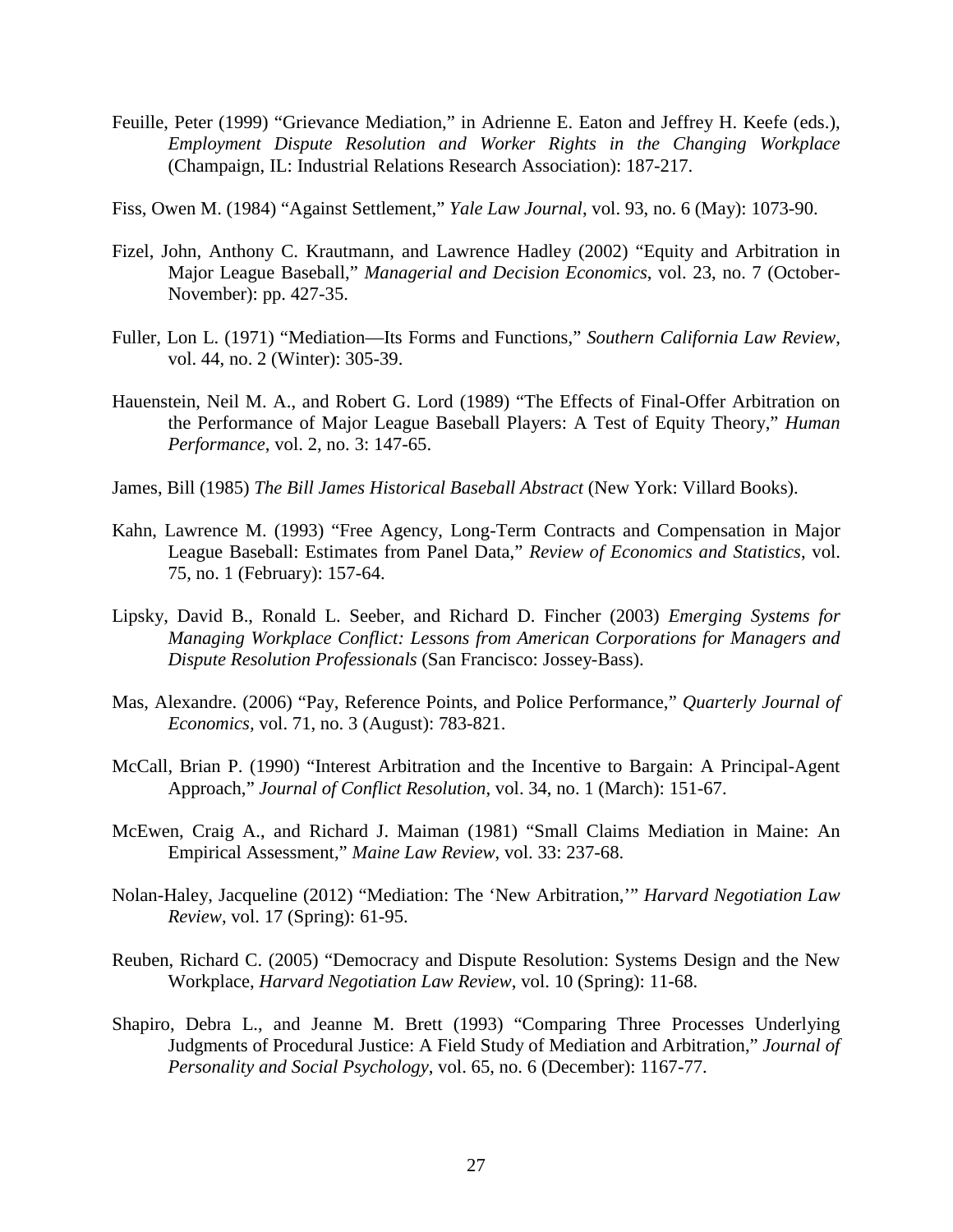- Stadler, Mike (2007) *The Psychology of Baseball: Inside the Mental Game of the Major League Player* (New York: Penguin).
- Tulis, Benjamin A. (2010) "Final-Offer 'Baseball' Arbitration: Contexts, Mechanics and Applications," *Seton Hall Journal of Sports and Entertainment Law*, vol. 20, no. 1: 85- 130.
- Wall, James A., and Timothy C. Dunne (2012) "Mediation Research: A Current Review," *Negotiation Journal*, vol. 28, no. 2 (April): 217–44.
- Welsh, Nancy A. (2001) "The Thinning Vision of Self-Determination in Court-Connected Mediation: The Inevitable Price of Institutionalization?" *Harvard Negotiation Law Review*, vol. 6 (Spring): 1-96.
- Wissler, Roselle L. (1995) "Mediation and Adjudication in the Small Claims Court: The Effects of Process and Case Characteristics," *Law and Society Review*, vol. 29, no. 2: 323-58.
- Wissler, Roselle L. (2004) "The Effectiveness of Court-Connected Dispute Resolution in Civil Cases," *Conflict Resolution Quarterly*, vol. 22, no. 1-2 (Fall-Winter): 55-88.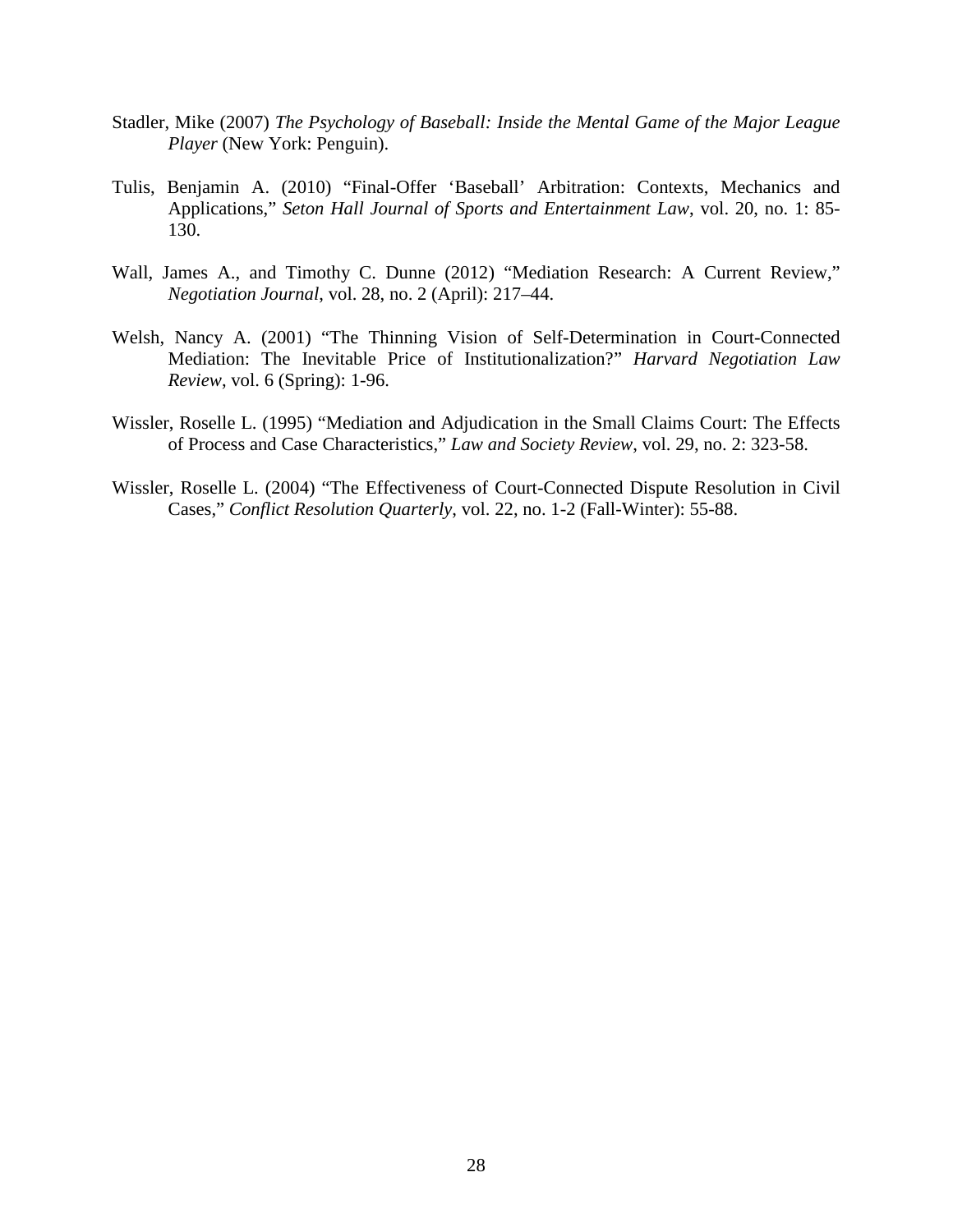|       | <b>Exchanged figures</b><br>but avoided by<br>settling | Player lost<br>arbitration<br>hearing | Player won<br>arbitration<br>hearing | Total |
|-------|--------------------------------------------------------|---------------------------------------|--------------------------------------|-------|
| Year  | (1)                                                    | (2)                                   | (3)                                  | (4)   |
| 1988  | 65                                                     | 10                                    | $\overline{7}$                       | 82    |
| 1989  | 80                                                     | $\mathfrak{S}$                        | $\overline{7}$                       | 92    |
| 1990  | 97                                                     | 10                                    | 13                                   | 120   |
| 1991  | 96                                                     | 11                                    | 6                                    | 113   |
| 1992  | 102                                                    | 11                                    | 9                                    | 122   |
| 1993  | 73                                                     | 12                                    | $\boldsymbol{6}$                     | 91    |
| 1994  | 54                                                     | 9                                     | 5                                    | 68    |
| 1995  | 31                                                     | 6                                     | $\overline{2}$                       | 39    |
| 1996  | 44                                                     | $\overline{2}$                        | $\overline{7}$                       | 53    |
| 1997  | 42                                                     | $\overline{4}$                        | $\mathbf 1$                          | 47    |
| 1998  | 47                                                     | $\sqrt{5}$                            | 3                                    | 55    |
| 1999  | 26                                                     | 9                                     | $\overline{2}$                       | 37    |
| 2000  | 41                                                     | 6                                     | $\overline{4}$                       | 51    |
| 2001  | 47                                                     | $8\,$                                 | 6                                    | 61    |
| 2002  | 27                                                     | $\overline{4}$                        | $\mathbf{1}$                         | 32    |
| 2003  | 25                                                     | 5                                     | $\overline{2}$                       | 32    |
| 2004  | 20                                                     | $\overline{4}$                        | $\overline{2}$                       | 26    |
| 2005  | 35                                                     | $\overline{2}$                        | $\mathbf{1}$                         | 38    |
| 2006  | 38                                                     | $\overline{4}$                        | $\overline{2}$                       | 44    |
| 2007  | 46                                                     | $\overline{4}$                        | 3                                    | 53    |
| 2008  | 40                                                     | 6                                     | $\overline{2}$                       | 48    |
| 2009  | 41                                                     | $\mathbf{1}$                          | $\overline{2}$                       | 44    |
| 2010  | 35                                                     | 5                                     | 3                                    | 43    |
| 2011  | 30                                                     | $\mathbf{1}$                          | $\overline{2}$                       | 33    |
| Total | 1,182                                                  | 144                                   | 98                                   | 1,424 |

Table 1: Counts of Arbitration Process Outcomes by Year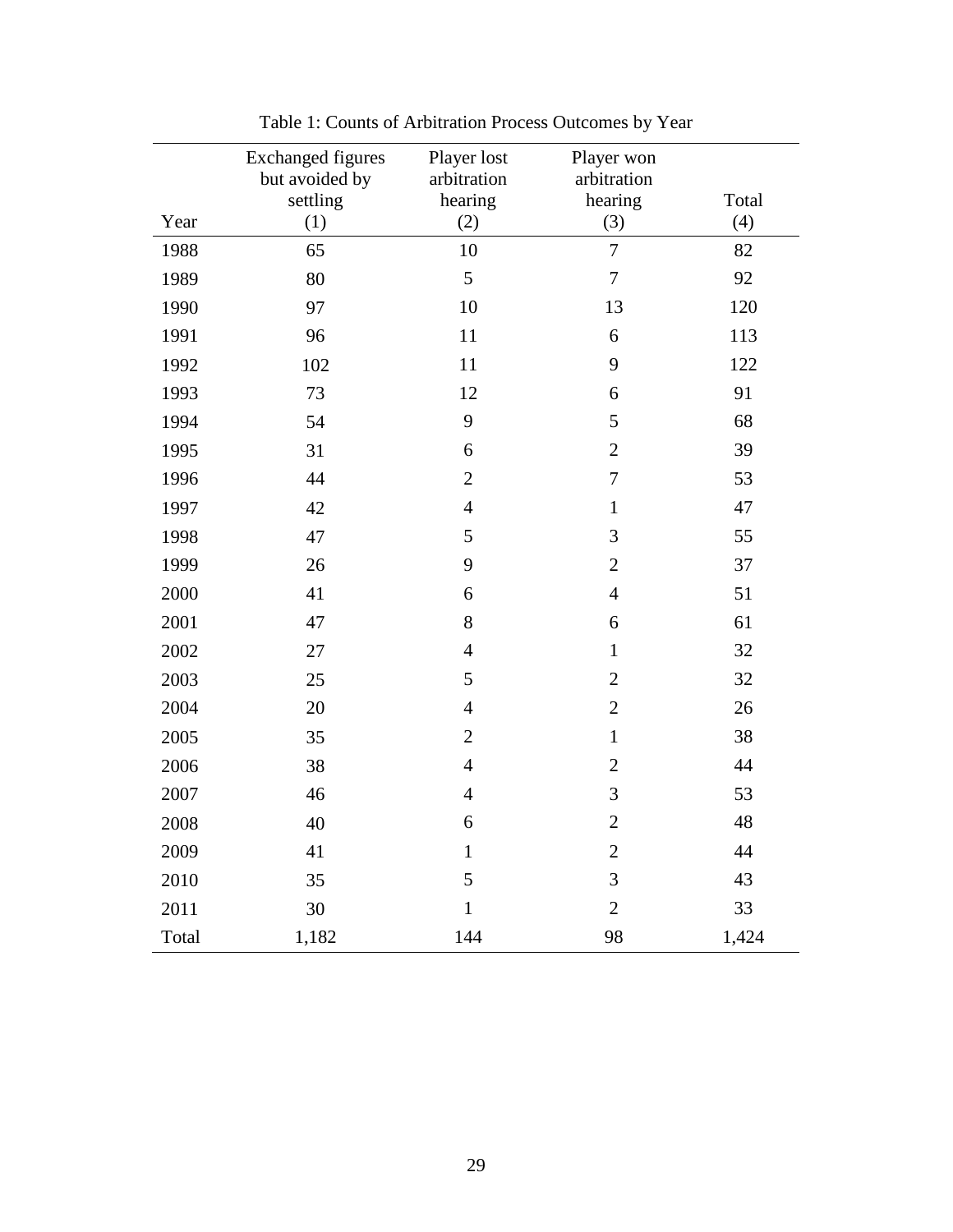|                                                                     | Means/Standard<br>Deviations |
|---------------------------------------------------------------------|------------------------------|
| 1 if exchanged figures but avoided                                  | 0.830                        |
| arbitration by settling                                             | (0.376)                      |
| 1 if player lost arbitration hearing                                | 0.101                        |
|                                                                     | (0.302)                      |
| 1 if player won arbitration hearing                                 | 0.069                        |
|                                                                     | (0.253)                      |
| Performance (batting average for hitters, earned run average for    | 0.116                        |
| pitchers), standardized among regular players in a season           | (1.146)                      |
| Sabermetrics performance (runs created for hitters, defense-        | 0.195                        |
| independent earned run average for pitchers), standardized among    | (1.124)                      |
| regular players in a season                                         |                              |
| 1 if traded or released before season start                         | 0.027                        |
|                                                                     | (0.163)                      |
| 1 if traded or released before season end                           | 0.129                        |
|                                                                     | (0.334)                      |
| Prior years played                                                  | 5.349                        |
|                                                                     | (1.945)                      |
| 1 if U.S. born                                                      | 0.784                        |
|                                                                     | (0.411)                      |
| Age                                                                 | 28.980                       |
|                                                                     | (2.554)                      |
| Left-handed pitcher                                                 | 0.134                        |
|                                                                     | (0.341)                      |
| Right-handed pitcher                                                | 0.343                        |
|                                                                     | (0.475)                      |
| Left-handed hitter                                                  | 0.148                        |
|                                                                     | (0.355)                      |
| Right-handed hitter                                                 | 0.284                        |
|                                                                     | (0.451)                      |
| Switch-hitter                                                       | 0.091                        |
|                                                                     | (0.288)                      |
| Salary disagreement (difference in exchanged offers as fraction of  | 0.331                        |
| average offer) $(n=1,424)$                                          | (0.134)                      |
| Salary settlement as a fraction of player's final offer $(n=1,423)$ | 0.839                        |
|                                                                     | (0.118)                      |
| Salary settlement as a fraction of club's final offer $(n=1,423)$   | 1.173                        |
|                                                                     | (0.180)                      |
| Sample size                                                         | 1,424                        |

### Table 2: Summary Statistics of the Major League Baseball Player Arbitration Data, 1988-2011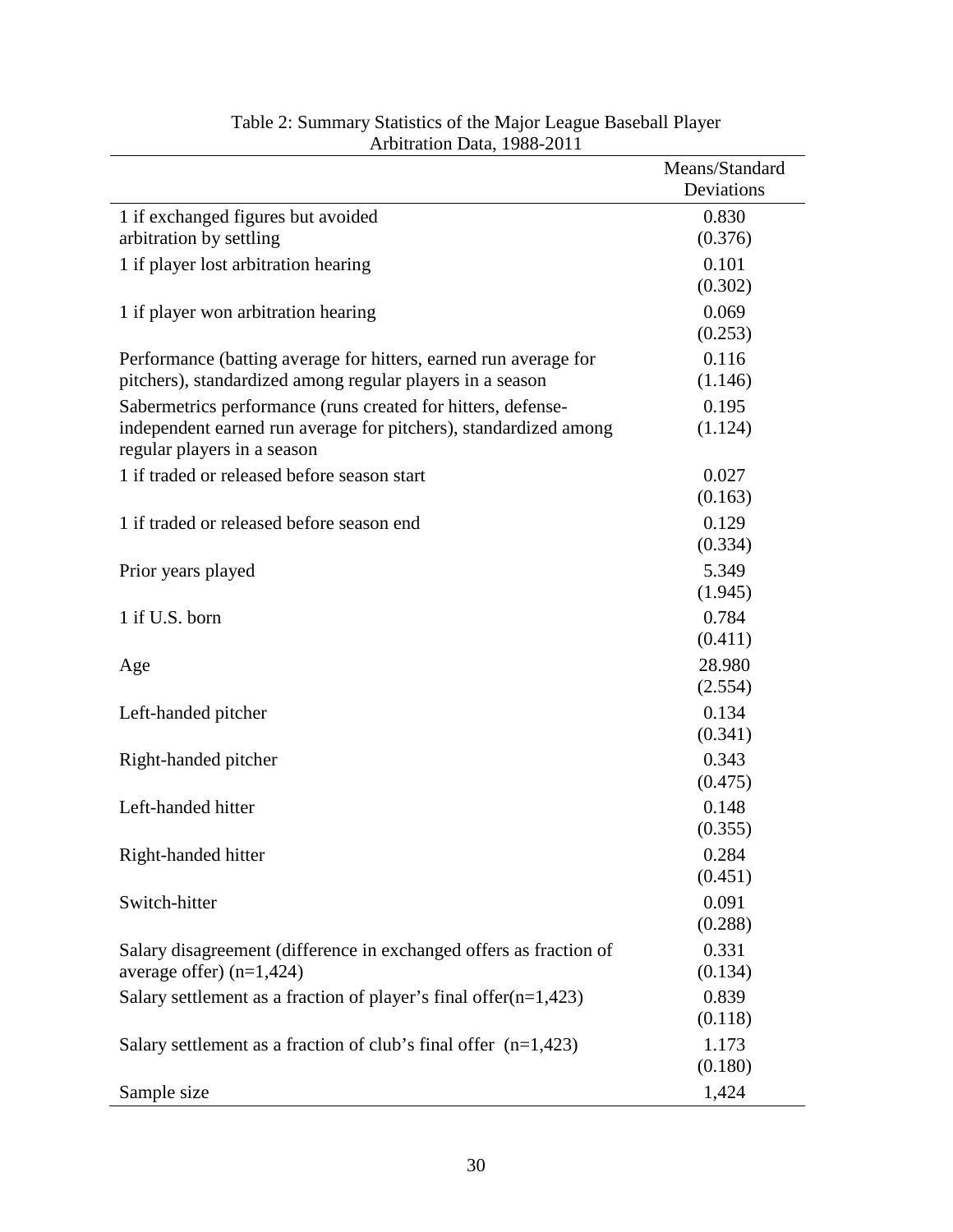|                                            |                       | <b>Allowing for Differential</b><br>Win/Lose Arb. Effects |                      |                       | Pooling Arbitration<br>Winners and Losers |                      |  |  |
|--------------------------------------------|-----------------------|-----------------------------------------------------------|----------------------|-----------------------|-------------------------------------------|----------------------|--|--|
|                                            | (1)                   | (2)                                                       | (3)                  | (4)                   | (5)                                       | (6)                  |  |  |
| Player lost<br>arbitration                 | $-0.244*$<br>(0.110)  | $-0.195$<br>(0.104)                                       | $-0.120$<br>(0.138)  | $---$                 | $---$                                     | ---                  |  |  |
| Player won<br>arbitration                  | $-0.040$<br>(0.103)   | $-0.001$<br>(0.096)                                       | 0.094<br>(0.143)     |                       |                                           |                      |  |  |
| Player went to<br>arbitration              |                       |                                                           |                      | $-0.161*$<br>(0.079)  | $-0.116$<br>(0.074)                       | $-0.033$<br>(0.101)  |  |  |
| Age                                        | $-0.539**$<br>(0.156) | $-0.452**$<br>(0.133)                                     | $-0.403*$<br>(0.192) | $-0.548**$<br>(0.156) | $-0.460**$<br>(0.132)                     | $-0.413*$<br>(0.192) |  |  |
| Age squared                                | $0.009**$<br>(0.003)  | $0.007**$<br>(0.002)                                      | $0.006*$<br>(0.003)  | $0.009**$<br>(0.003)  | $0.007**$<br>(0.002)                      | $0.006*$<br>(0.003)  |  |  |
| Left-handed<br>batter                      | $0.190*$<br>(0.095)   | $0.201*$<br>(0.081)                                       | $0.252*$<br>(0.112)  | $0.192*$<br>(0.096)   | $0.204*$<br>(0.081)                       | $0.256*$<br>(0.111)  |  |  |
| Right-handed<br>batter                     | 0.056<br>(0.089)      | $0.172*$<br>(0.080)                                       | 0.121<br>(0.110)     | 0.062<br>(0.089)      | $0.177*$<br>(0.080)                       | 0.127<br>(0.109)     |  |  |
| Switch-hitting<br>batter                   | 0.115<br>(0.121)      | 0.139<br>(0.108)                                          | 0.175<br>(0.135)     | 0.119<br>(0.121)      | 0.142<br>(0.109)                          | 0.177<br>(0.135)     |  |  |
| Left-handed<br>pitcher                     | 0.091<br>(0.096)      | 0.161<br>(0.092)                                          | 0.238<br>(0.125)     | 0.096<br>(0.095)      | 0.166<br>(0.091)                          | 0.245<br>(0.125)     |  |  |
| U.S. born                                  | 0.033<br>(0.094)      | 0.069<br>(0.087)                                          | 0.135<br>(0.131)     | 0.040<br>(0.094)      | 0.075<br>(0.086)                          | 0.140<br>(0.130)     |  |  |
| Prior perf.,<br>previous season            |                       | $0.352**$<br>(0.044)                                      | $0.324**$<br>(0.054) |                       | $0.353**$<br>(0.044)                      | $0.326**$<br>(0.054) |  |  |
| Prior perf., two<br>seasons previous       |                       | $0.221**$<br>(0.044)                                      | $0.215**$<br>(0.055) |                       | $0.220**$<br>(0.045)                      | $0.214**$<br>(0.056) |  |  |
| Years played,<br>year, and team<br>effects | Yes                   | Yes                                                       | Yes                  | Yes                   | Yes                                       | Yes                  |  |  |
| Team×year<br>effects                       | No                    | N <sub>0</sub>                                            | Yes                  | N <sub>0</sub>        | N <sub>0</sub>                            | Yes                  |  |  |

Table 3: Performance and Salary Arbitration

continued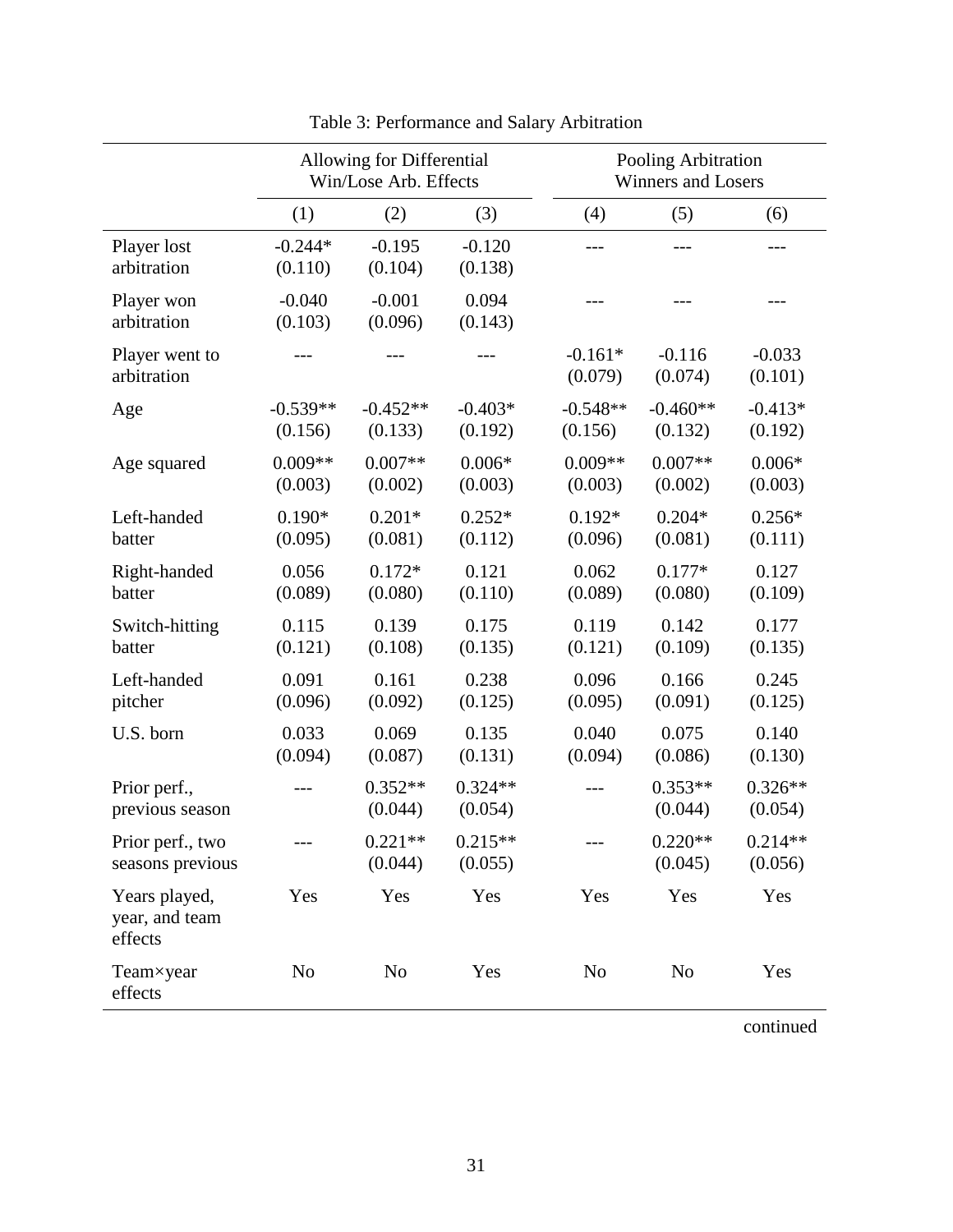| Table 3 (continued)                                         |       |       |       |       |       |       |  |  |  |
|-------------------------------------------------------------|-------|-------|-------|-------|-------|-------|--|--|--|
| p-value for<br>equality of player<br>lost and player<br>won | 0.167 | 0.164 | 0.275 | ---   |       |       |  |  |  |
| Adjusted $\mathbb{R}^2$                                     | 0.045 | 0.144 | 0.086 | 0.044 | 0.144 | 0.086 |  |  |  |

Notes: Each entry contains the estimated coefficient and robust standard error (in parentheses) from a regression model with dependent variable season-long earned run average (weighted across multiple stints where appropriate). Sample size is 1,424. Statistically significant at the \* 0.05 or \*\* 0.01 level.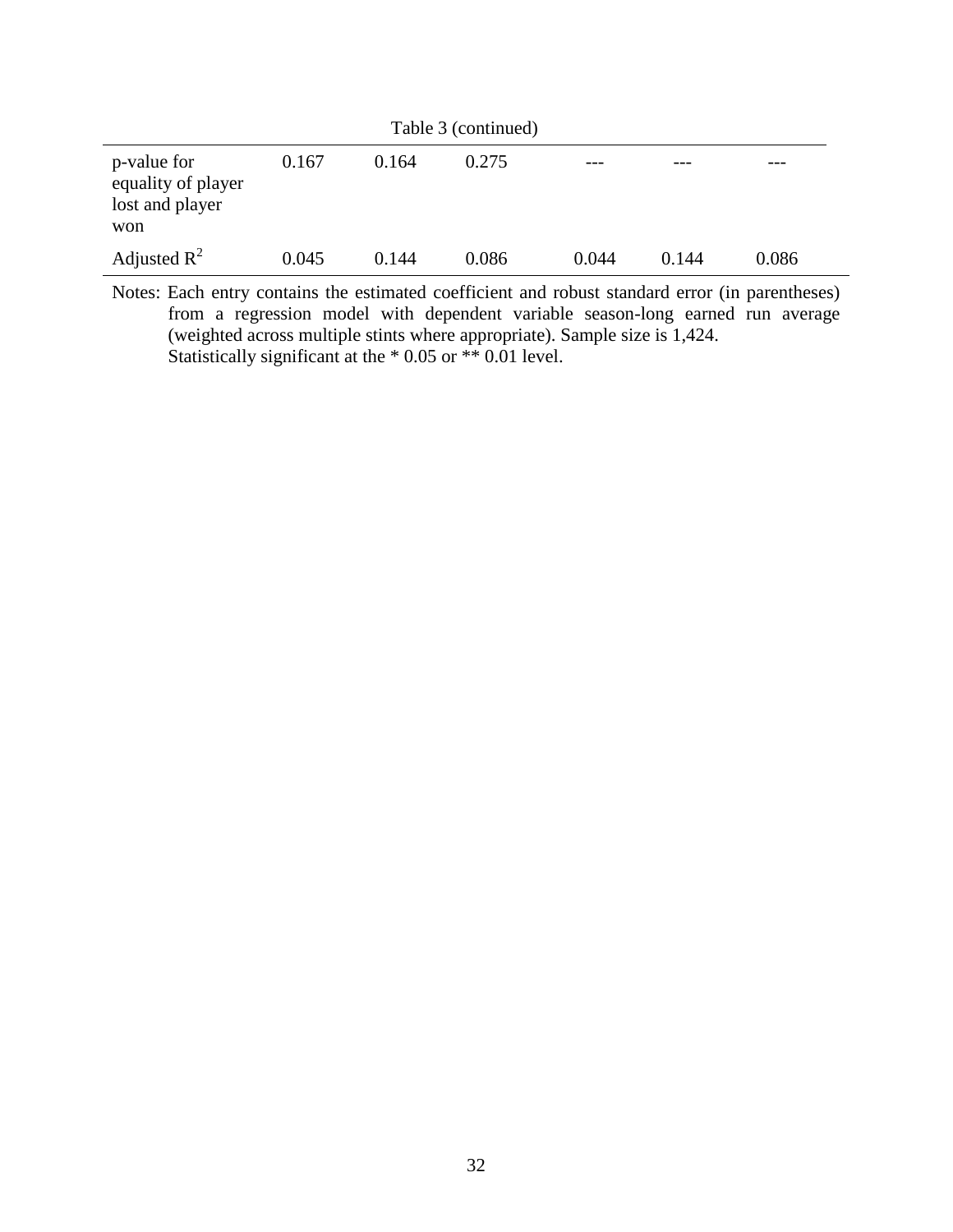|                                           | Allowing for Differential<br>Win/Lose Arb. Effects |                      |                     |                      | Pooling Arbitration<br><b>Winners and Losers</b> |                     |
|-------------------------------------------|----------------------------------------------------|----------------------|---------------------|----------------------|--------------------------------------------------|---------------------|
|                                           | (1)                                                | (2)                  | (3)                 | (4)                  | (5)                                              | (6)                 |
| Baseline results from Table 3 $(n=1,424)$ |                                                    |                      |                     |                      |                                                  |                     |
| Player lost arbitration                   | $-0.244*$<br>(0.110)                               | $-0.195$<br>(0.104)  | $-0.120$<br>(0.138) |                      |                                                  |                     |
| Player won arbitration                    | $-0.040$<br>(0.103)                                | $-0.001$<br>(0.096)  | 0.094<br>(0.143)    | ---                  |                                                  | ---                 |
| Player went to arbitration                |                                                    |                      |                     | $-0.161*$<br>(0.079) | $-0.116$<br>(0.074)                              | $-0.033$<br>(0.101) |
| 3-7 years of service $(n=1,325)$          |                                                    |                      |                     |                      |                                                  |                     |
| Player lost arbitration                   | $-0.273*$<br>(0.116)                               | $-0.225*$<br>(0.109) | $-0.163$<br>(0.153) |                      |                                                  |                     |
| Player won arbitration                    | $-0.011$<br>(0.107)                                | 0.011<br>(0.099)     | 0.086<br>(0.142)    |                      |                                                  |                     |
| Player went to arbitration                |                                                    |                      |                     | $-0.166*$<br>(0.084) | $-0.128$<br>(0.078)                              | $-0.063$<br>(0.109) |
| April only $(n=1,375)$                    |                                                    |                      |                     |                      |                                                  |                     |
| Player lost arbitration                   | $-0.100$<br>(0.097)                                | $-0.088$<br>(0.096)  | $-0.007$<br>(0.122) |                      |                                                  |                     |
| Player won arbitration                    | 0.042<br>(0.092)                                   | 0.062<br>(0.092)     | 0.005<br>(0.130)    |                      |                                                  |                     |
| Player went to arbitration                |                                                    |                      |                     | $-0.041$<br>(0.074)  | $-0.026$<br>(0.074)                              | $-0.002$<br>(0.098) |
| May only $(n=1,352)$                      |                                                    |                      |                     |                      |                                                  |                     |
| Player lost arbitration                   | $-0.185$<br>(0.109)                                | $-0.169$<br>(0.103)  | $-0.216$<br>(0.143) |                      |                                                  |                     |
| Player won arbitration                    | $-0.141$<br>(0.193)                                | $-0.125$<br>(0.187)  | $-0.121$<br>(0.172) |                      |                                                  |                     |
| Player went to arbitration                |                                                    |                      |                     | $-0.167$<br>(0.103)  | $-0.151$<br>(0.099)                              | $-0.177$<br>(0.114) |

| Table 4: Performance and Salary Arbitration: Robustness Checks |  |  |  |
|----------------------------------------------------------------|--|--|--|
|----------------------------------------------------------------|--|--|--|

continued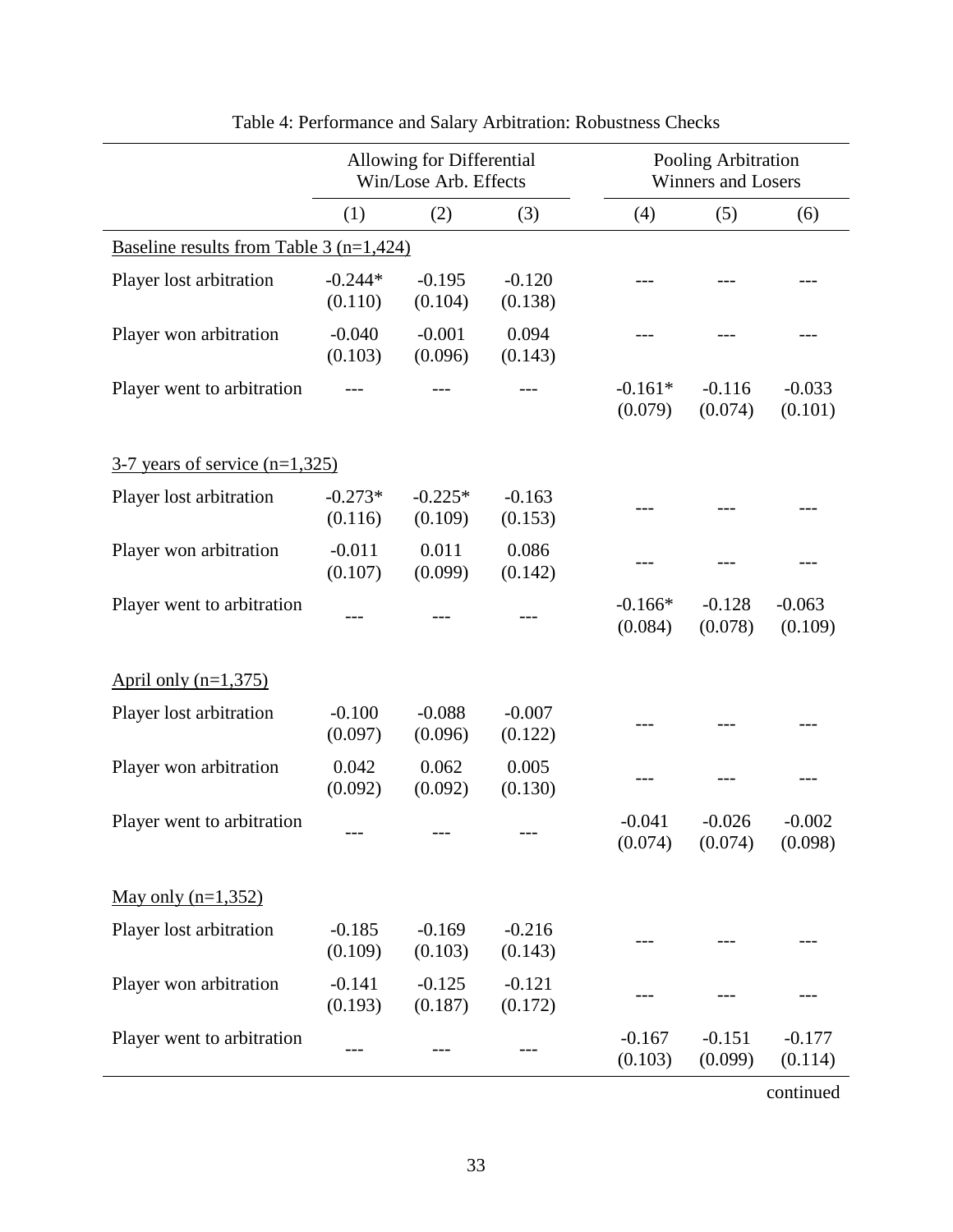| Table 4 (continued)                                                                     |                     |                     |                     |                     |                     |                     |  |  |  |
|-----------------------------------------------------------------------------------------|---------------------|---------------------|---------------------|---------------------|---------------------|---------------------|--|--|--|
| Dependent variable: alternative standardized performance score $(n=1,424)$              |                     |                     |                     |                     |                     |                     |  |  |  |
| Player lost arbitration                                                                 | $-0.131$<br>(0.113) | $-0.098$<br>(0.098) | $-0.070$<br>(0.118) |                     |                     |                     |  |  |  |
| Player won arbitration                                                                  | $-0.067$<br>(0.103) | 0.012<br>(0.086)    | 0.054<br>(0.131)    |                     |                     |                     |  |  |  |
| Player went to arbitration                                                              |                     |                     |                     | $-0.105$<br>(0.082) | $-0.053$<br>(0.070) | $-0.020$<br>(0.090) |  |  |  |
| Includes players filing for arbitration who settle before exchanging offers $(n=2,233)$ |                     |                     |                     |                     |                     |                     |  |  |  |
| Player lost arbitration                                                                 | $-0.193$<br>(0.111) | $-0.180$<br>(0.105) | $-0.131$<br>(0.126) |                     |                     |                     |  |  |  |
| Player won arbitration                                                                  | $-0.019$<br>(0.103) | $-0.022$<br>(0.095) | $-0.022$<br>(0.127) |                     |                     |                     |  |  |  |
| Player went to arbitration                                                              |                     |                     |                     | $-0.122$<br>(0.081) | $-0.116$<br>(0.076) | $-0.087$<br>(0.094) |  |  |  |
| Years played, year, and<br>team effects                                                 | Yes                 | Yes                 | Yes                 | Yes                 | Yes                 | Yes                 |  |  |  |
| Lagged performance                                                                      | N <sub>o</sub>      | Yes                 | Yes                 | N <sub>o</sub>      | Yes                 | Yes                 |  |  |  |
| Team×year effects                                                                       | N <sub>0</sub>      | N <sub>o</sub>      | Yes                 | N <sub>o</sub>      | N <sub>o</sub>      | Yes                 |  |  |  |

Notes: Each entry contains the estimated coefficient and robust standard error (in parentheses) from a regression model with dependent variable season-long standardized performance (weighted across multiple stints where appropriate), except the fifth model for which the dependent variable is the standardized alternative performance measure (defenseindependent ERA for pitchers and runs created for batters). Each model contains the same control variables as the corresponding column in Table 3.

Statistically significant at the  $*$  0.05 or  $**$  0.01 level.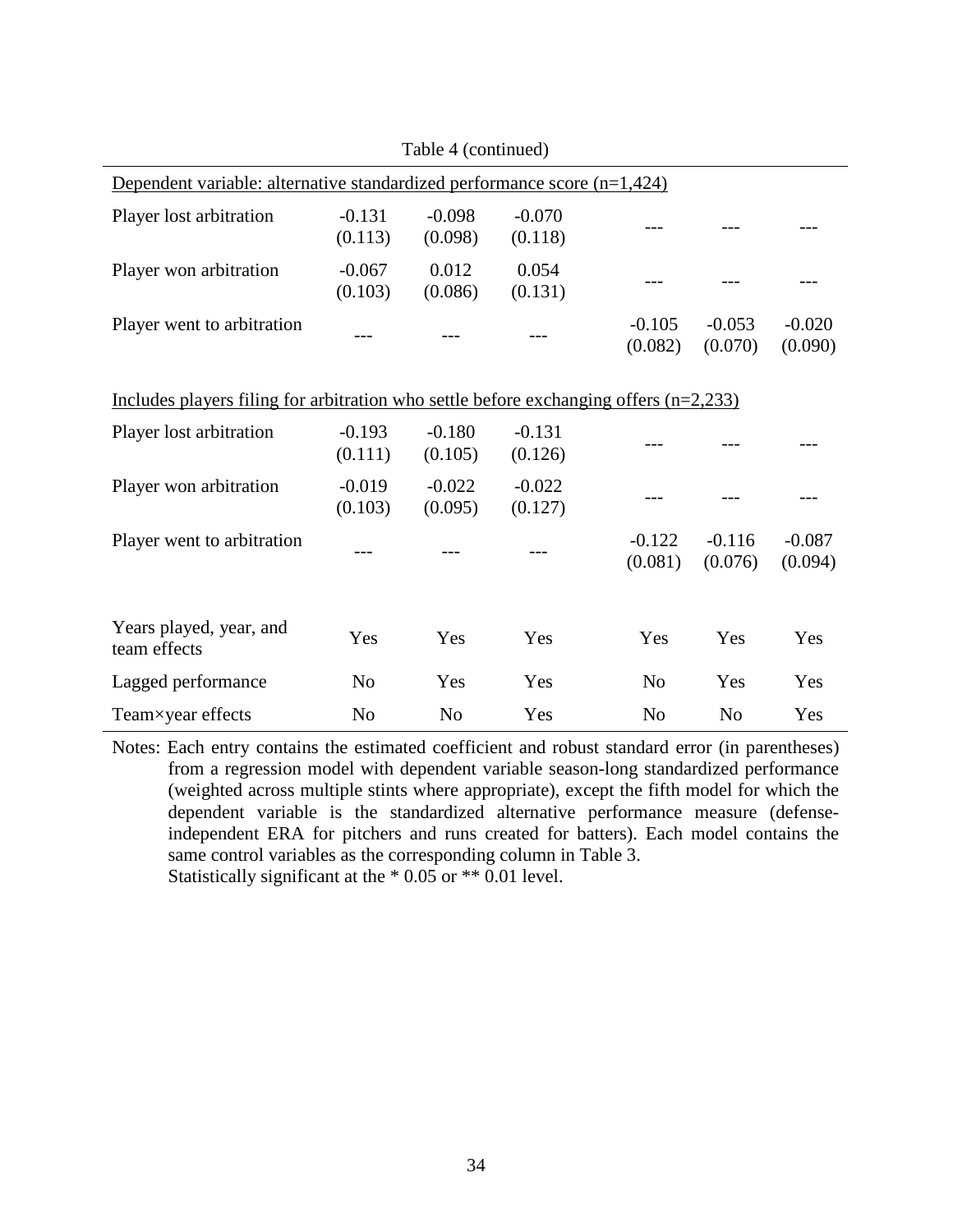|                                            |                      | <b>Allowing for Differential</b><br>Win/Lose Arb. Effects |                       |                      | Pooling Arbitration<br><b>Winners and Losers</b> |                       |
|--------------------------------------------|----------------------|-----------------------------------------------------------|-----------------------|----------------------|--------------------------------------------------|-----------------------|
|                                            | (1)                  | (2)                                                       | (3)                   | (4)                  | (5)                                              | (6)                   |
| Player lost<br>arbitration                 | $0.078*$<br>(0.034)  | $0.071*$<br>(0.034)                                       | 0.078<br>(0.040)      |                      |                                                  |                       |
| Player won<br>arbitration                  | $0.149**$<br>(0.044) | $0.147**$<br>(0.044)                                      | $0.152**$<br>(0.055)  |                      |                                                  |                       |
| Player went to<br>arbitration              |                      |                                                           |                       | $0.107**$<br>(0.029) | $0.102**$<br>(0.029)                             | $0.108**$<br>(0.036)  |
| Age                                        | 0.067<br>(0.043)     | 0.052<br>(0.043)                                          | 0.045<br>(0.047)      | 0.064<br>(0.043)     | 0.049<br>(0.043)                                 | 0.041<br>(0.047)      |
| Age squared                                | $-0.001$<br>(0.0007) | $-0.0009$<br>(0.0007)                                     | $-0.0007$<br>(0.0008) | $-0.001$<br>(0.0007) | $-0.0008$<br>(0.0007)                            | $-0.0007$<br>(0.0008) |
| Left-handed<br>batter                      | 0.018<br>(0.027)     | 0.017<br>(0.026)                                          | $-0.012$<br>(0.030)   | 0.019<br>(0.027)     | 0.018<br>(0.026)                                 | $-0.011$<br>(0.030)   |
| Right-handed<br>batter                     | $-0.015$<br>(0.023)  | $-0.027$<br>(0.022)                                       | $-0.027$<br>(0.027)   | $-0.013$<br>(0.023)  | $-0.025$<br>(0.023)                              | $-0.025$<br>(0.027)   |
| Switch-hitting<br>batter                   | $-0.019$<br>(0.035)  | $-0.020$<br>(0.034)                                       | $-0.018$<br>(0.043)   | $-0.018$<br>(0.035)  | $-0.018$<br>(0.034)                              | $-0.018$<br>(0.043)   |
| Left-handed<br>pitcher                     | $-0.0006$<br>(0.029) | $-0.006$<br>(0.029)                                       | $-0.016$<br>(0.034)   | 0.001<br>(0.029)     | $-0.004$<br>(0.029)                              | $-0.013$<br>(0.034)   |
| U.S. born                                  | 0.015<br>(0.024)     | 0.010<br>(0.024)                                          | 0.051<br>(0.027)      | 0.017<br>(0.024)     | 0.013<br>(0.024)                                 | 0.052<br>(0.027)      |
| Prior perf.,<br>previous season            |                      | $-0.057**$<br>(0.013)                                     | $-0.048**$<br>(0.017) |                      | $-0.057**$<br>(0.013)                            | $-0.048**$<br>(0.017) |
| Prior perf., two<br>seasons previous       |                      | $-0.005$<br>(0.009)                                       | 0.003<br>(0.010)      |                      | $-0.005$<br>(0.009)                              | 0.003<br>(0.010)      |
| Years played,<br>year, and team<br>effects | Yes                  | Yes                                                       | Yes                   | Yes                  | Yes                                              | Yes                   |
| Team×year<br>effects                       | N <sub>o</sub>       | N <sub>0</sub>                                            | Yes                   | N <sub>o</sub>       | N <sub>0</sub>                                   | Yes                   |

Table 5: Does Salary Arbitration Break the Player-Club Relationship?

continued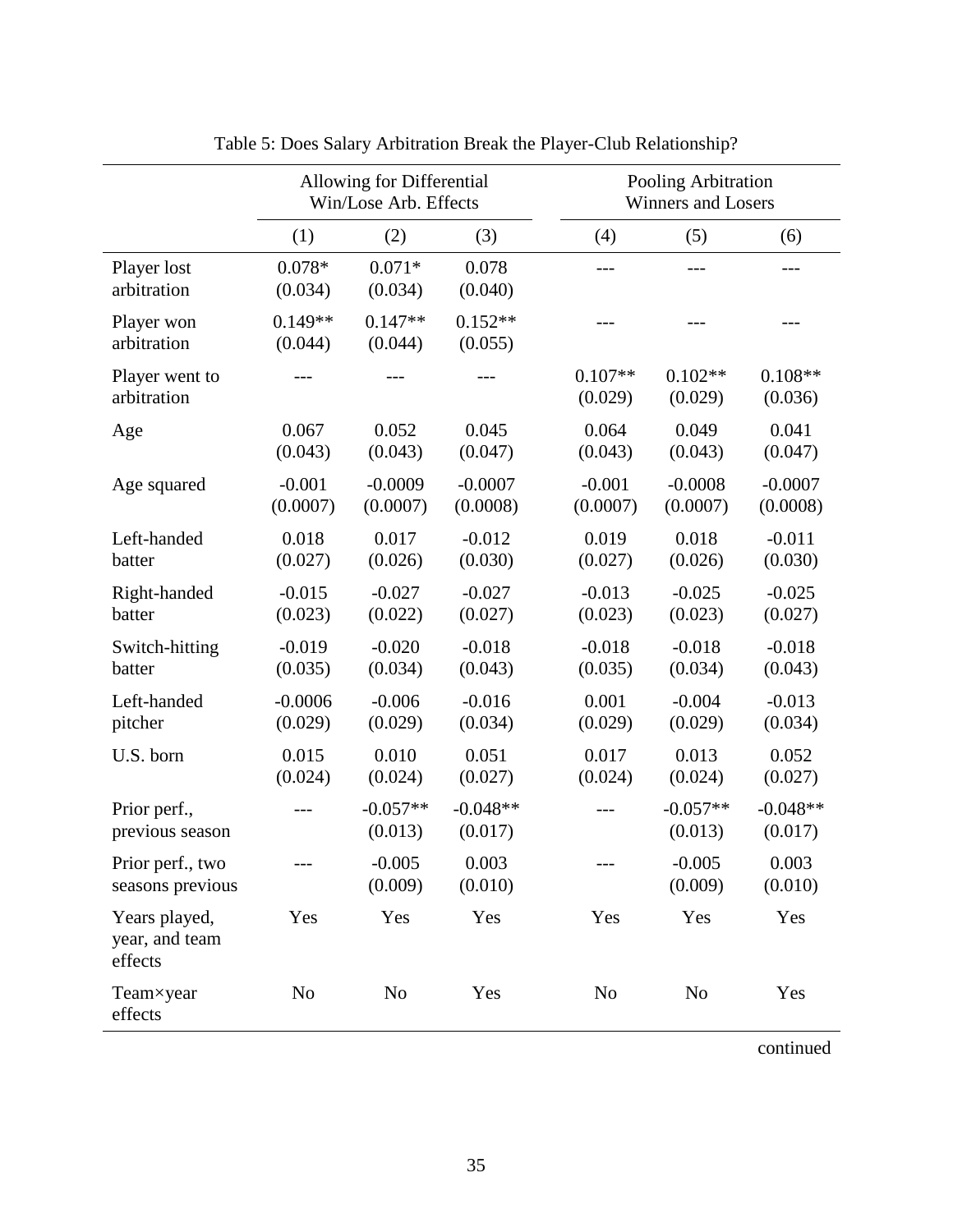| Table 5 (continued)                                         |       |       |       |       |       |       |  |  |  |
|-------------------------------------------------------------|-------|-------|-------|-------|-------|-------|--|--|--|
| p-value for<br>equality of player<br>lost and player<br>won | 0.175 | 0.140 | 0.240 | ---   |       |       |  |  |  |
| Adjusted $R^2$                                              | 0.044 | 0.059 | 0.190 | 0.043 | 0.058 | 0.189 |  |  |  |

Notes: Each entry contains the estimated coefficient and robust standard error (in parentheses) from a regression model with (except where specified) dependent variable equal to 1 if the player is not with the arbitration team at the end of the season. Sample size is 1,424.

Statistically significant at the \* 0.05 or \*\* 0.01 level.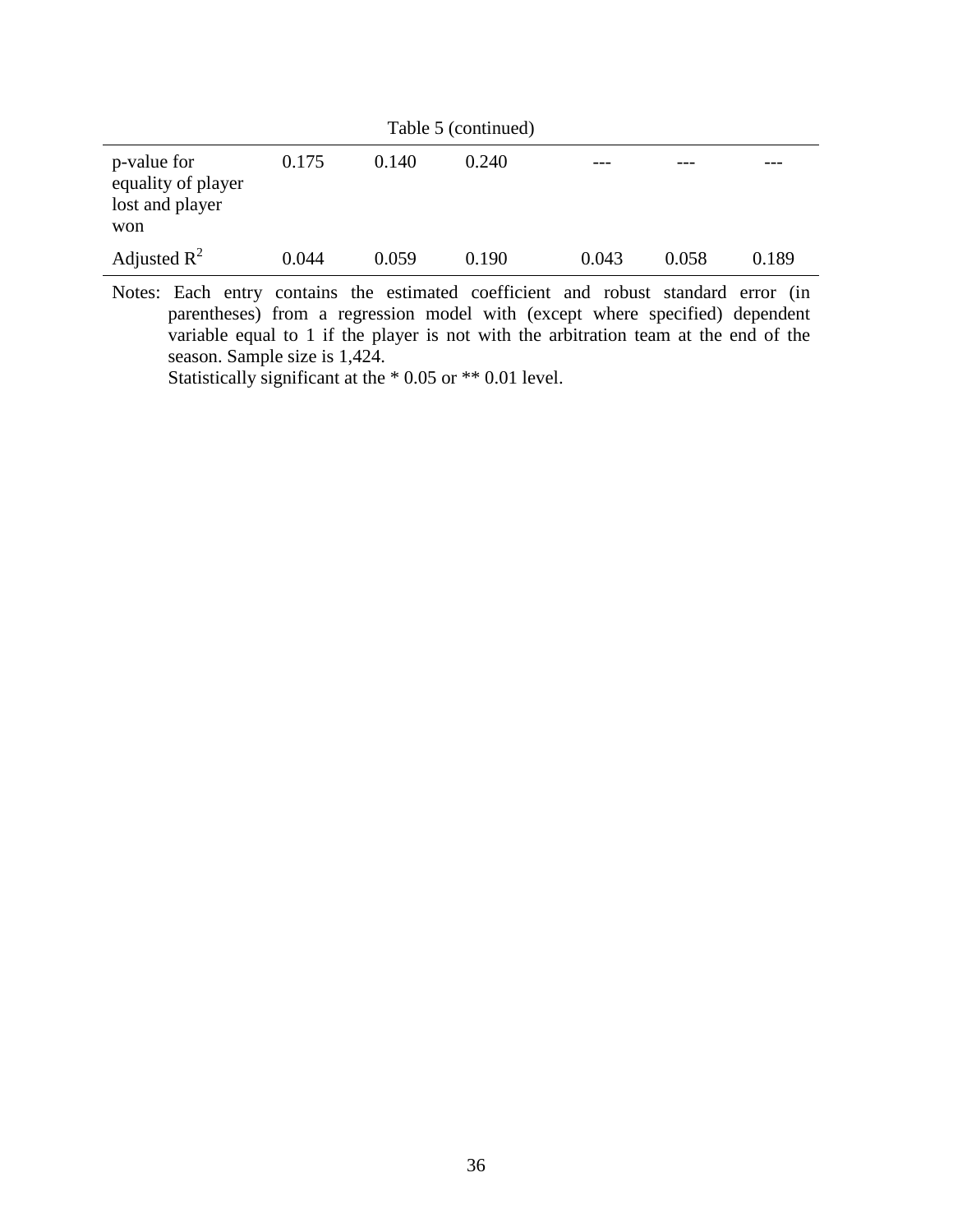|                                                                   | Allowing for Differential<br>Win/Lose Arb. Effects |                      |                      |                      | Pooling Arbitration<br><b>Winners and Losers</b> |                      |
|-------------------------------------------------------------------|----------------------------------------------------|----------------------|----------------------|----------------------|--------------------------------------------------|----------------------|
|                                                                   | (1)                                                | (2)                  | (3)                  | (4)                  | (5)                                              | (6)                  |
| Baseline Results $(n=1,424)$                                      |                                                    |                      |                      |                      |                                                  |                      |
| Player lost arbitration                                           | $0.078*$<br>(0.034)                                | $0.071*$<br>(0.034)  | 0.078<br>(0.040)     |                      |                                                  |                      |
| Player won arbitration                                            | $0.149**$<br>(0.044)                               | $0.147**$<br>(0.044) | $0.152**$<br>(0.055) |                      |                                                  |                      |
| Player went to<br>arbitration                                     |                                                    |                      |                      | $0.107**$<br>(0.029) | $0.102**$<br>(0.029)                             | $0.108**$<br>(0.036) |
| Probit marginal effects ( $n=1,424$ ; $n=530$ in columns 3 and 6) |                                                    |                      |                      |                      |                                                  |                      |
| Player lost arbitration                                           | $0.079**$<br>(0.035)                               | $0.065*$<br>(0.033)  | $0.118**$<br>(0.119) |                      |                                                  |                      |
| Player won arbitration                                            | $0.159**$<br>(0.048)                               | $0.152**$<br>(0.047) | $0.222**$<br>(0.184) |                      |                                                  |                      |
| Player went to<br>arbitration                                     |                                                    |                      |                      | $0.106**$<br>(0.029) | $0.095**$<br>(0.028)                             | $0.150**$<br>(0.123) |
| $3-7$ Years of Service (n= 1,325)                                 |                                                    |                      |                      |                      |                                                  |                      |
| Player lost arbitration                                           | 0.064<br>(0.035)                                   | 0.056<br>(0.034)     | 0.045<br>(0.040)     |                      |                                                  |                      |
| Player won arbitration                                            | $0.133**$<br>(0.046)                               | $0.132**$<br>(0.045) | $0.152*$<br>(0.060)  | ---                  |                                                  |                      |
| Player went to<br>arbitration                                     | $---$                                              |                      |                      | $0.093**$<br>(0.030) | $0.087**$<br>(0.029)                             | $0.088*$<br>(0.037)  |
|                                                                   |                                                    |                      |                      |                      |                                                  | continued            |

Table 6: Salary Arbitration and Relationship Breakup: Robustness Checks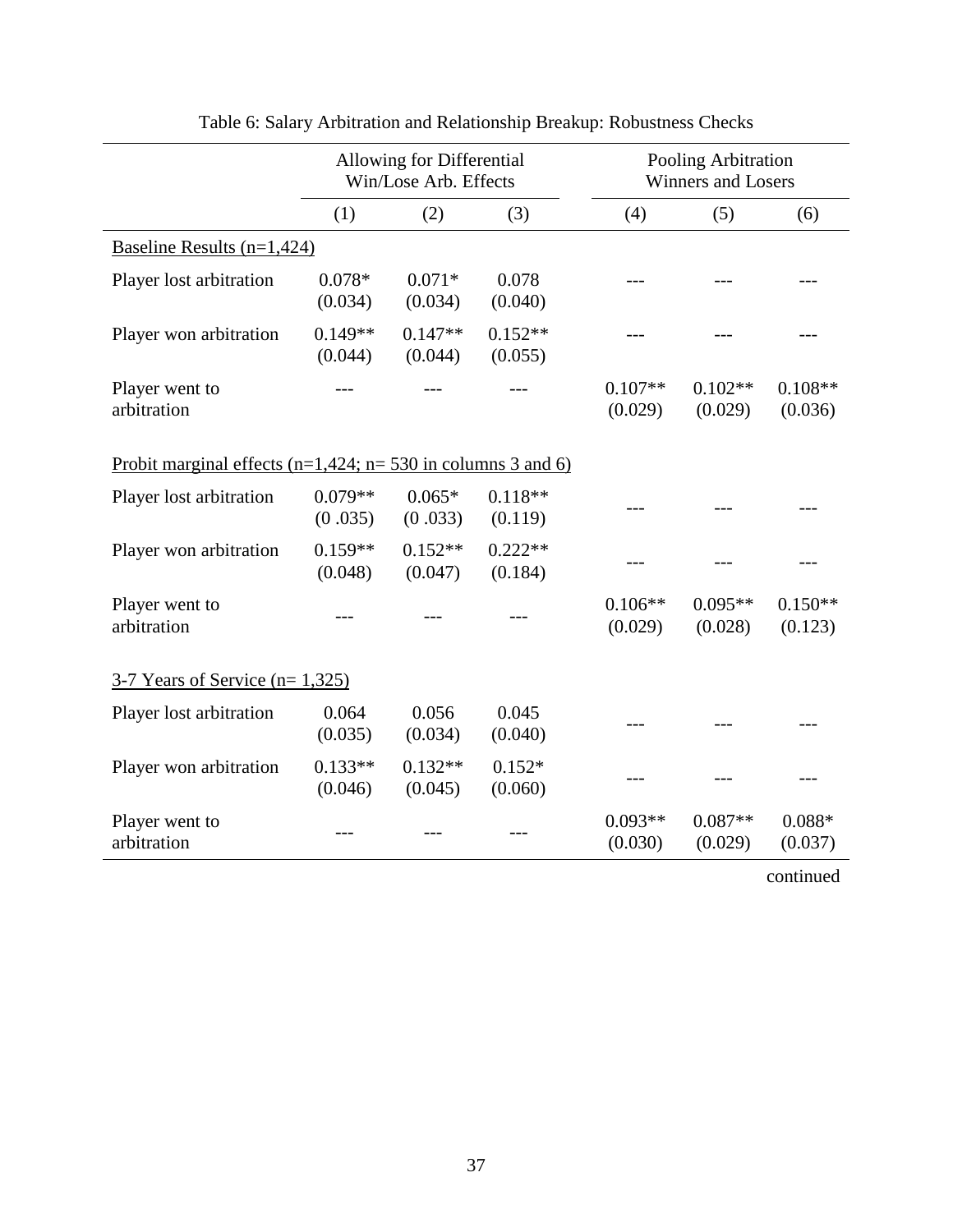| Dependent variable: 1 if player moves to a new team before start of post-arbitration season |                      |                      |                      |                      |                      |                      |
|---------------------------------------------------------------------------------------------|----------------------|----------------------|----------------------|----------------------|----------------------|----------------------|
| $(n=1,424)$                                                                                 |                      |                      |                      |                      |                      |                      |
| Player lost arbitration                                                                     | $0.059**$<br>(0.022) | $0.056**$<br>(0.021) | $0.069**$<br>(0.024) |                      |                      |                      |
| Player won arbitration                                                                      | $0.082**$<br>(0.031) | $0.081**$<br>(0.030) | $0.108**$<br>(0.037) |                      |                      |                      |
| Player went to<br>arbitration                                                               |                      |                      |                      | $0.068**$<br>(0.019) | $0.066**$<br>(0.019) | $0.085**$<br>(0.023) |
| Includes players filing for arbitration who settle before exchanging offers $(n=2,233)$     |                      |                      |                      |                      |                      |                      |
| Player lost arbitration                                                                     | $0.074*$<br>(0.033)  | $0.070*$<br>(0.033)  | $0.075*$<br>(0.036)  |                      |                      |                      |
| Player won arbitration                                                                      | $0.140**$<br>(0.044) | $0.143**$<br>(0.043) | $0.160**$<br>(0.046) |                      |                      |                      |
| Player went to<br>arbitration                                                               |                      |                      |                      | $0.101**$<br>(0.028) | $0.100**$<br>(0.028) | $0.110**$<br>(0.030) |
| Years played, year, and<br>team effects                                                     | Yes                  | Yes                  | Yes                  | Yes                  | Yes                  | Yes                  |
| Lagged performance                                                                          | N <sub>o</sub>       | Yes                  | Yes                  | N <sub>o</sub>       | Yes                  | Yes                  |
| Team×year effects                                                                           | No                   | No                   | Yes                  | N <sub>o</sub>       | N <sub>0</sub>       | Yes                  |

Notes: Each entry contains the estimated coefficient and robust standard error (in parentheses) from a regression model with (except where specified) dependent variable equal to 1 if the player is not with the arbitration team at the end of the season. Each model contains the same control variables as the corresponding column in Table 7. Statistically significant at the \* 0.05 or \*\* 0.01 level.

38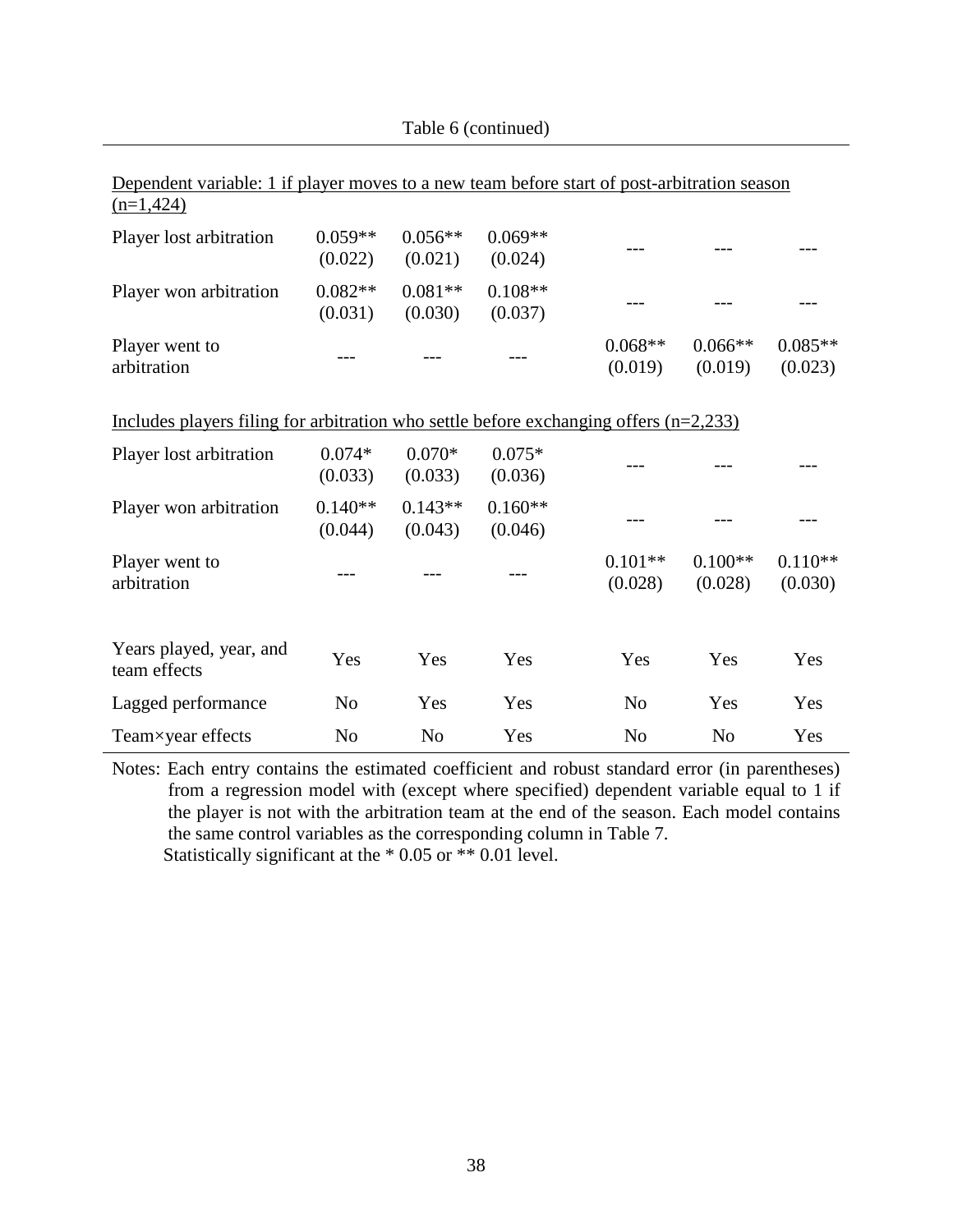|                                                                                            | Allowing for Differential<br>Win/Lose Arb. Effects |                       |                       |                     | Pooling Arbitration<br><b>Winners and Losers</b> |                       |
|--------------------------------------------------------------------------------------------|----------------------------------------------------|-----------------------|-----------------------|---------------------|--------------------------------------------------|-----------------------|
|                                                                                            | (1)                                                | (2)                   | (3)                   | (4)                 | (5)                                              | (6)                   |
| Player lost arbitration                                                                    | $-0.195$<br>(0.104)                                | $-0.160$<br>(0.103)   | $-0.127$<br>(0.228)   | ---                 |                                                  |                       |
| Player won arbitration                                                                     | $-0.002$<br>(0.096)                                | 0.009<br>(0.095)      | 0.145<br>(0.215)      |                     |                                                  |                       |
| Player went to arbitration                                                                 |                                                    |                       |                       | $-0.116$<br>(0.074) | $-0.090$<br>(0.074)                              | $-0.013$<br>(0.167)   |
| Salary disagreement<br>(difference in exchanged<br>offers as fraction of<br>average offer) |                                                    | $-0.812**$<br>(0.228) | $-0.769**$<br>(0.278) |                     | $-0.827**$<br>(0.228)                            | $-0.773**$<br>(0.278) |
| Salary disagreement $\times$<br>Player lost arbitration                                    |                                                    |                       | $-0.095$<br>(0.537)   |                     |                                                  |                       |
| Salary disagreement $\times$<br>Player won arbitration                                     |                                                    |                       | $-0.406$<br>(0.601)   |                     |                                                  |                       |
| Salary disagreement $\times$<br>Player went to arbitration                                 |                                                    |                       |                       |                     |                                                  | $-0.222$<br>(0.439)   |
| Baseline control variables<br>including lagged<br>performance                              | Yes                                                | Yes                   | Yes                   | Yes                 | Yes                                              | Yes                   |
| Years played, year, and<br>team effects                                                    | Yes                                                | Yes                   | Yes                   | Yes                 | Yes                                              | Yes                   |
| Adjusted $R^2$                                                                             | 0.144                                              | 0.151                 | 0.150                 | 0.144               | 0.151                                            | 0.150                 |

Table 7: Dispute Intensity Results: Performance

Notes: Each entry contains the estimated coefficient and robust standard error (in parentheses) from a regression model with dependent variable season-long earned run average (weighted across multiple stints where appropriate). Sample size is 1,423. Statistically significant at the \* 0.05 or \*\* 0.01 level.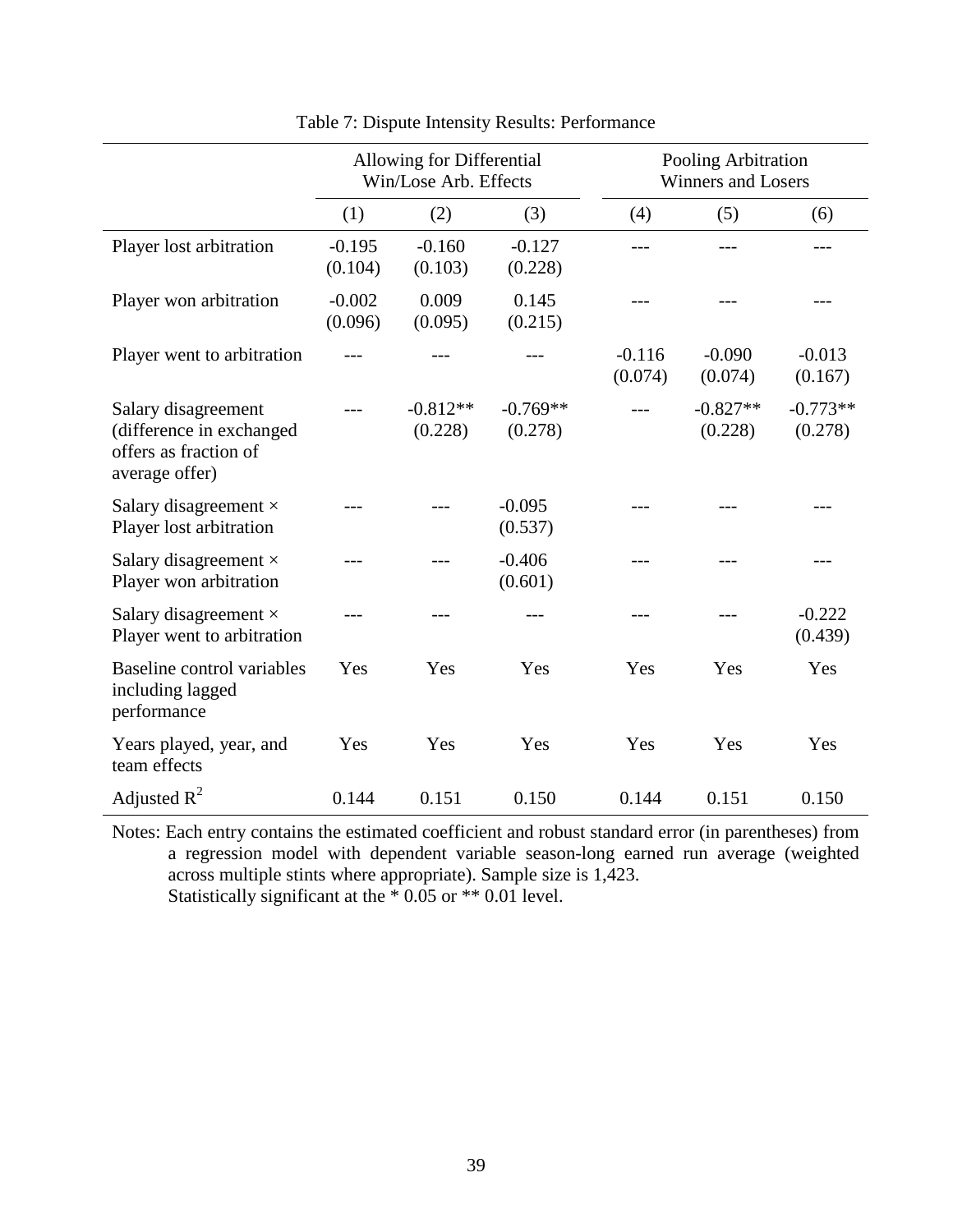|                                                                                            |                      | <b>Allowing for Differential</b><br>Win/Lose Arb. Effects |                     |                      | Pooling Arbitration<br><b>Winners and Losers</b> |                  |
|--------------------------------------------------------------------------------------------|----------------------|-----------------------------------------------------------|---------------------|----------------------|--------------------------------------------------|------------------|
|                                                                                            | (1)                  | (2)                                                       | (3)                 | (4)                  | (5)                                              | (6)              |
| Player lost arbitration                                                                    | $0.071*$<br>(0.034)  | $0.069*$<br>(0.033)                                       | 0.010<br>(0.083)    |                      |                                                  |                  |
| Player won arbitration                                                                     | $0.147**$<br>(0.044) | $0.147**$<br>(0.044)                                      | 0.195<br>(0.113)    |                      |                                                  |                  |
| Player went to arbitration                                                                 |                      |                                                           |                     | $0.102**$<br>(0.029) | $0.101**$<br>(0.029)                             | 0.080<br>(0.070) |
| Salary disagreement<br>(difference in exchanged<br>offers as fraction of<br>average offer) |                      | 0.044<br>(0.072)                                          | 0.024<br>(0.077)    | $---$                | 0.038<br>(0.072)                                 | 0.023<br>(0.077) |
| Salary disagreement $\times$<br>Player lost arbitration                                    |                      |                                                           | 0.164<br>(0.221)    |                      |                                                  |                  |
| Salary disagreement $\times$<br>Player won arbitration                                     |                      | ---                                                       | $-0.145$<br>(0.301) |                      |                                                  |                  |
| Salary disagreement $\times$<br>Player went to arbitration                                 |                      | ---                                                       |                     |                      |                                                  | 0.061<br>(0.187) |
| Baseline control variables<br>including lagged<br>performance                              | Yes                  | Yes                                                       | Yes                 | Yes                  | Yes                                              | Yes              |
| Years played, year, and<br>team effects                                                    | Yes                  | Yes                                                       | Yes                 | Yes                  | Yes                                              | Yes              |
| Adjusted $R^2$                                                                             | 0.059                | 0.058                                                     | 0.058               | 0.057                | 0.057                                            | 0.056            |

Table 8: Dispute Intensity Results: Relationship Breakup

Notes: Each entry contains the estimated coefficient and robust standard error (in parentheses) from a regression model with dependent variable equal to 1 if the player is not with the arbitration team at the end of the season. Sample size is 1,423. Statistically significant at the \* 0.05 or \*\* 0.01 level.